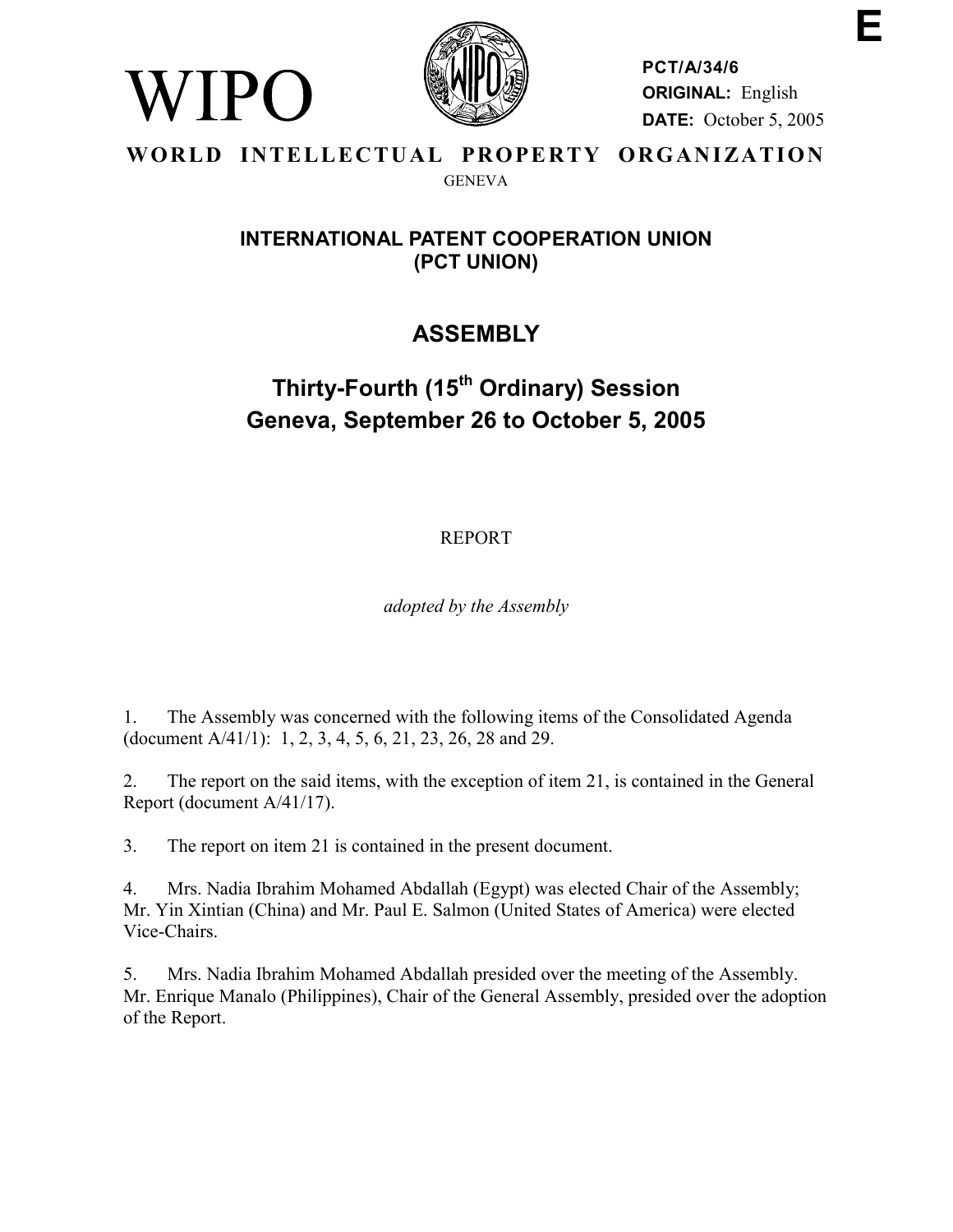#### PCT/A/34/6 page 2

## ITEM 21 OF THE CONSOLIDATED AGENDA:

# MATTERS CONCERNING THE PCT UNION

## Reform of the PCT

6. Discussions were based on document PCT/A/34/1.

7. The Delegation of Kenya supported the proposals in the document. Of particular interest to Kenya were matters concerning restoration of the right of priority and central recording of changes by the International Bureau, which would be very beneficial to applicants. The Delegation supported the further work of the Working Group, especially any reforms which served to simplify filing procedures and to safeguard the interests of applicants.

8. The Assembly:

(i) noted the report of the seventh session of the Working Group on Reform of the PCT contained in document PCT/R/WG/7/13 and reproduced in the Annex of document PCT/A/34/1; and

(ii) unanimously approved the proposals concerning the work program in connection with reform of the PCT to be undertaken between the September 2005 and September 2006 sessions of the Assembly, subject to the availability of sufficient funds, including the matters to be considered, the convening of sessions of the Working Group and possibly the Committee on Reform of the PCT, and financial assistance to enable attendance of certain delegations, as set out in paragraph 22(i) and (ii) of document PCT/A/34/1.

# Proposed Amendments of the PCT Regulations

9. Discussions were based on documents PCT/A/34/2 Rev. and 3.

10. The Secretariat informed the Assembly that the producer of the CD-ROM version of the PCT Gazette had given notice of termination of its contract with effect from the end of 2005, but that the International Bureau was investigating alternative ways of providing the information in CD-ROM form. The International Bureau wished to confirm that it would still meet the undertaking, given in Annex V, paragraph 11 of document PCT/A/34/2 Rev., to continue to provide a CD-ROM version of the PCT Gazette to any Office or Authority which preferred to receive it in that form rather than online via WIPO's website.

11. The Delegation of Algeria stated that it had supported the process of PCT reform since it began and therefore welcomed the progress which had been made and hoped that all outstanding points would be dealt with in a manner satisfactory to everybody. The Delegation generally supported the proposals set out in document PCT/A/34/2 Rev. but had a reservation with respect to the proposed amendment of Rule 49*ter*.2 concerning the restoration of the right of priority subsequent to the period of 12 months provided under the Treaty. The Delegation considered that such an amendment should have been introduced in the Treaty itself. The Delegation stated that it was not opposed to the principle of restoration of the right of priority, but it indicated that the proposed amendments of the Regulations would be incompatible with the national law of Algeria. The Delegation requested that its reservation therefore be noted.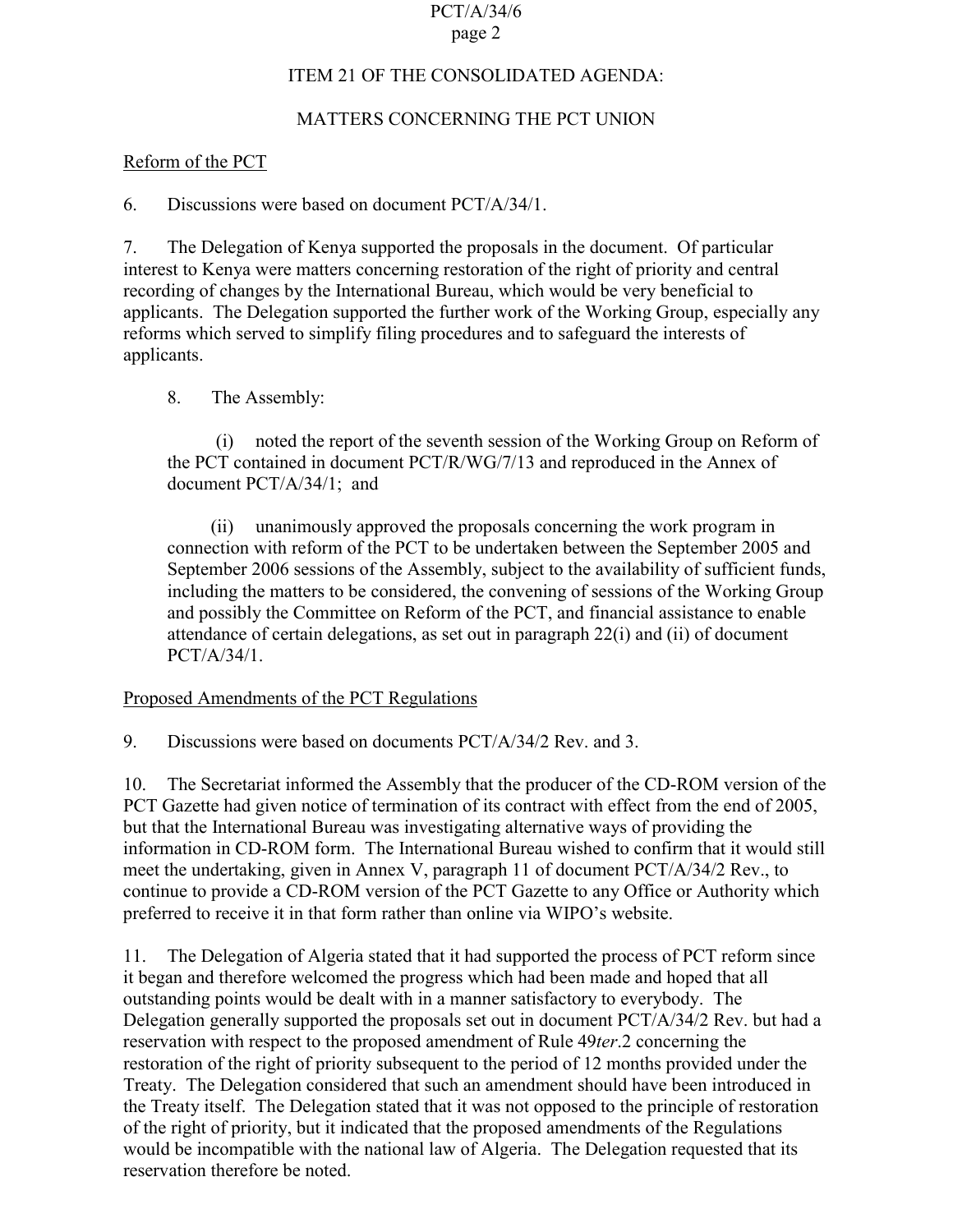#### PCT/A/34/6 page 3

12. In connection with the proposed amendments of Rule 34 set out in Annex III to document PCT/A/34/2 Rev., dealing with the addition of patent documents of the Republic of Korea to the PCT minimum documentation, the Assembly noted the results of the consideration of the matter by the PCT Committee for Technical Cooperation at its 21st session, which was convened during the same period as the Assembly's session (see document PCT/CTC/21/4). The Assembly accepted the recommendation of that Committee that, for reasons of administrative convenience, the proposed amendments of Rule 34 be adopted with the same date of entry into force as the amendments set out in Annex II to document PCT/A/34/2 Rev., and noted the advice of that Committee that, notwithstanding the date of entry into force of the proposed amendments of Rule 34, the International Searching Authorities intended to include the relevant documentation in their databases at the earliest possible date and in any event by January 1, 2007 (see document PCT/CTC/21/4, paragraph 7(iii) and (iv)).

13. The Assembly adopted:

(i) the amendments of the Regulations under the PCT set out in Annexes I and II;

(ii) the decisions set out in Annex III relating to entry into force and transitional arrangements in respect of those amendments; and

(iii) the understandings set out in Annex IV in respect of certain of those amendments.

# Report on Quality Management Systems for PCT International Authorities

14. Discussions were based on document PCT/A/34/4.

15. The Assembly noted the report on quality management systems for PCT International Authorities contained in document PCT/A/34/4.

#### Status Report on PCT Automation

16. Discussions were based on document PCT/A/34/5.

17. The Secretariat recalled that a revised approach to PCT automation was taken in 2003 and emphasized that the progress made in the area of PCT Automation and PCT Information Systems was further confirmation of the success of that approach. The Secretariat also stated that this approach, together with the ongoing cooperation of PCT Contracting States, would enable it to continue to demonstrate similar progress in the future.

18. The Assembly noted the status report on PCT automation contained in document PCT/A/34/5.

[Annexes follow]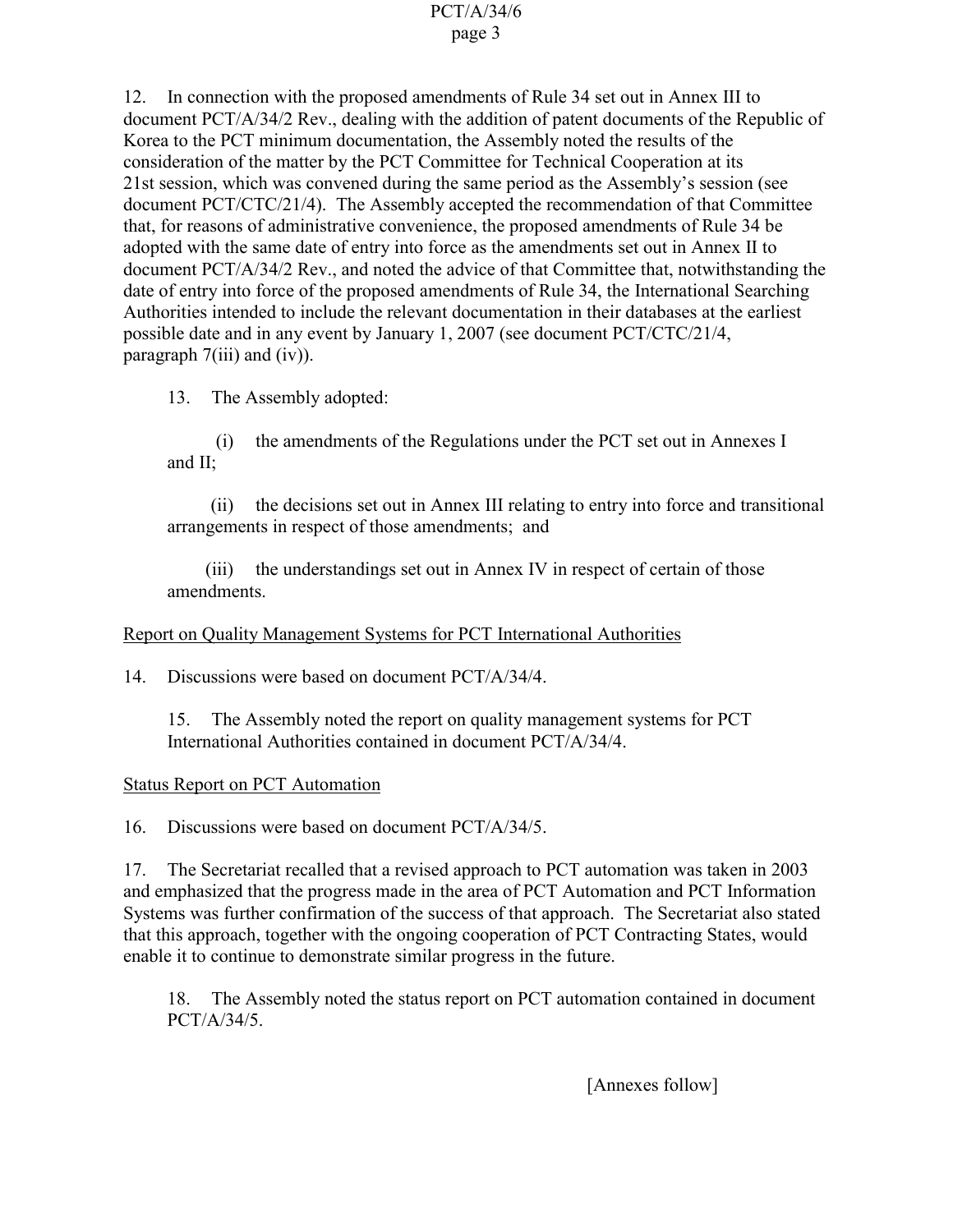# $PCT/A/34/6$

#### **ANNEX I**

# AMENDMENTS OF THE REGULATIONS UNDER THE PCT TO ENTER INTO FORCE ON APRIL 1, 2006<sup>1</sup>

# TABLE OF CONTENTS<sup>2</sup>

| 4.9 Designation of States; Kinds of Protection; National and Regional Patents 2 |  |
|---------------------------------------------------------------------------------|--|
|                                                                                 |  |
|                                                                                 |  |
|                                                                                 |  |
|                                                                                 |  |
|                                                                                 |  |
|                                                                                 |  |
|                                                                                 |  |
|                                                                                 |  |
|                                                                                 |  |
|                                                                                 |  |
|                                                                                 |  |
|                                                                                 |  |
|                                                                                 |  |
|                                                                                 |  |
|                                                                                 |  |
|                                                                                 |  |
|                                                                                 |  |
|                                                                                 |  |
|                                                                                 |  |
|                                                                                 |  |
|                                                                                 |  |
|                                                                                 |  |
|                                                                                 |  |
|                                                                                 |  |
|                                                                                 |  |
| Rule 91                                                                         |  |
|                                                                                 |  |

 $\,1$ See Annex III for details concerning entry into force and transitional arrangements.

 $\sqrt{2}$ The Table of Contents is included for convenience; it does not form part of the amendments.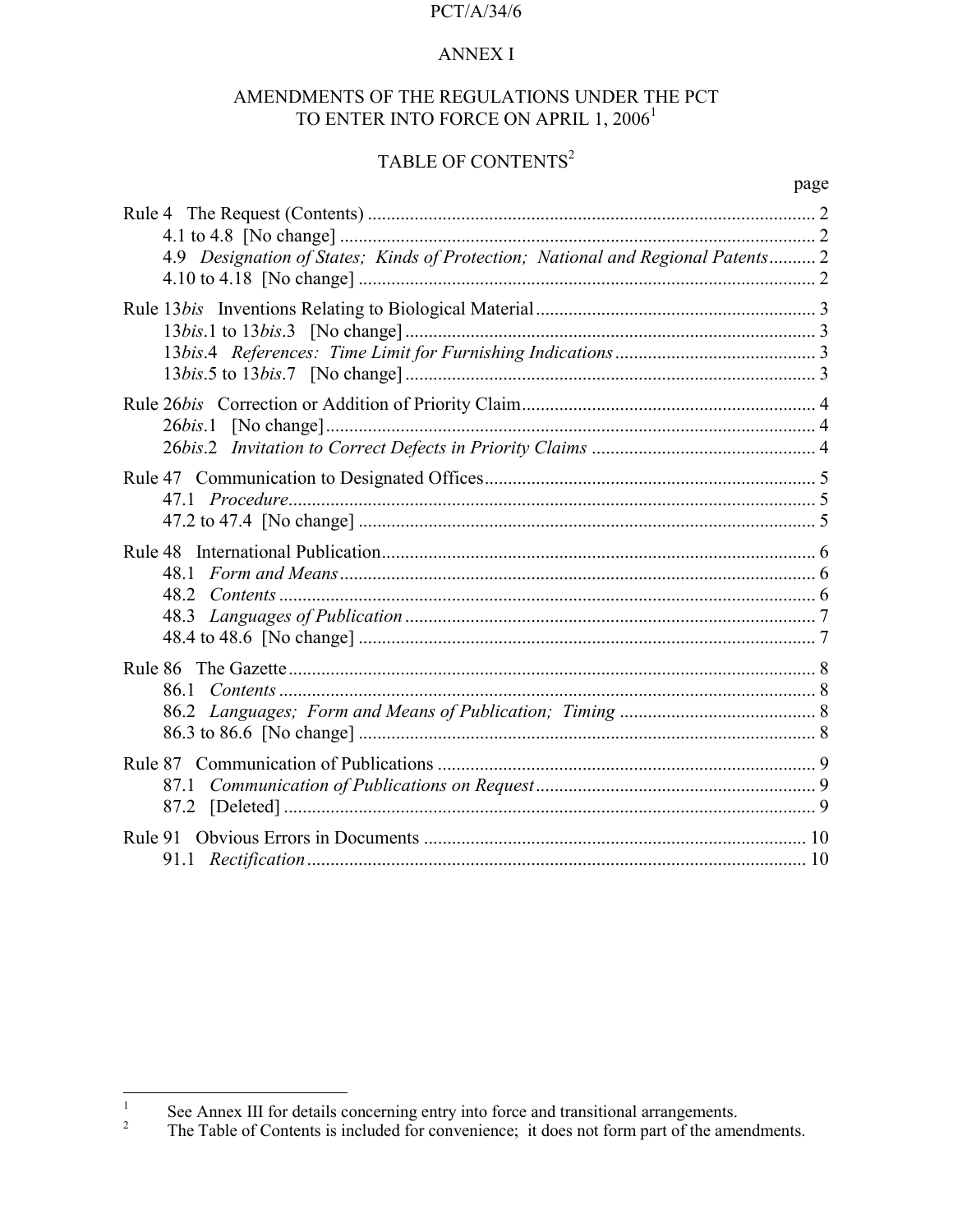# **Rule**  $4^3$ **The Request (Contents)**

4.1 to 4.8 [No change]

4.9 *Designation of States; Kinds of Protection; National and Regional Patents*

(a) [No change]

(b) Notwithstanding paragraph (a)(i), if, on October 5, 2005, the national law of a Contracting State provides that the filing of an international application which contains the designation of that State and claims the priority of an earlier national application having effect in that State shall have the result that the earlier national application ceases to have effect with the same consequences as the withdrawal of the earlier national application, any request in which the priority of an earlier national application filed in that State is claimed may contain an indication that the designation of that State is not made, provided that the designated Office notifies the International Bureau by January 5, 2006, that this paragraph shall apply in respect of designations of that State and that the notification is still in force on the international filing date. The information received shall be promptly published by the International Bureau in the Gazette.

4.10 to 4.18 [No change]

 $\overline{\mathbf{3}}$ See Annex II for further amendments entering into force on April 1, 2007.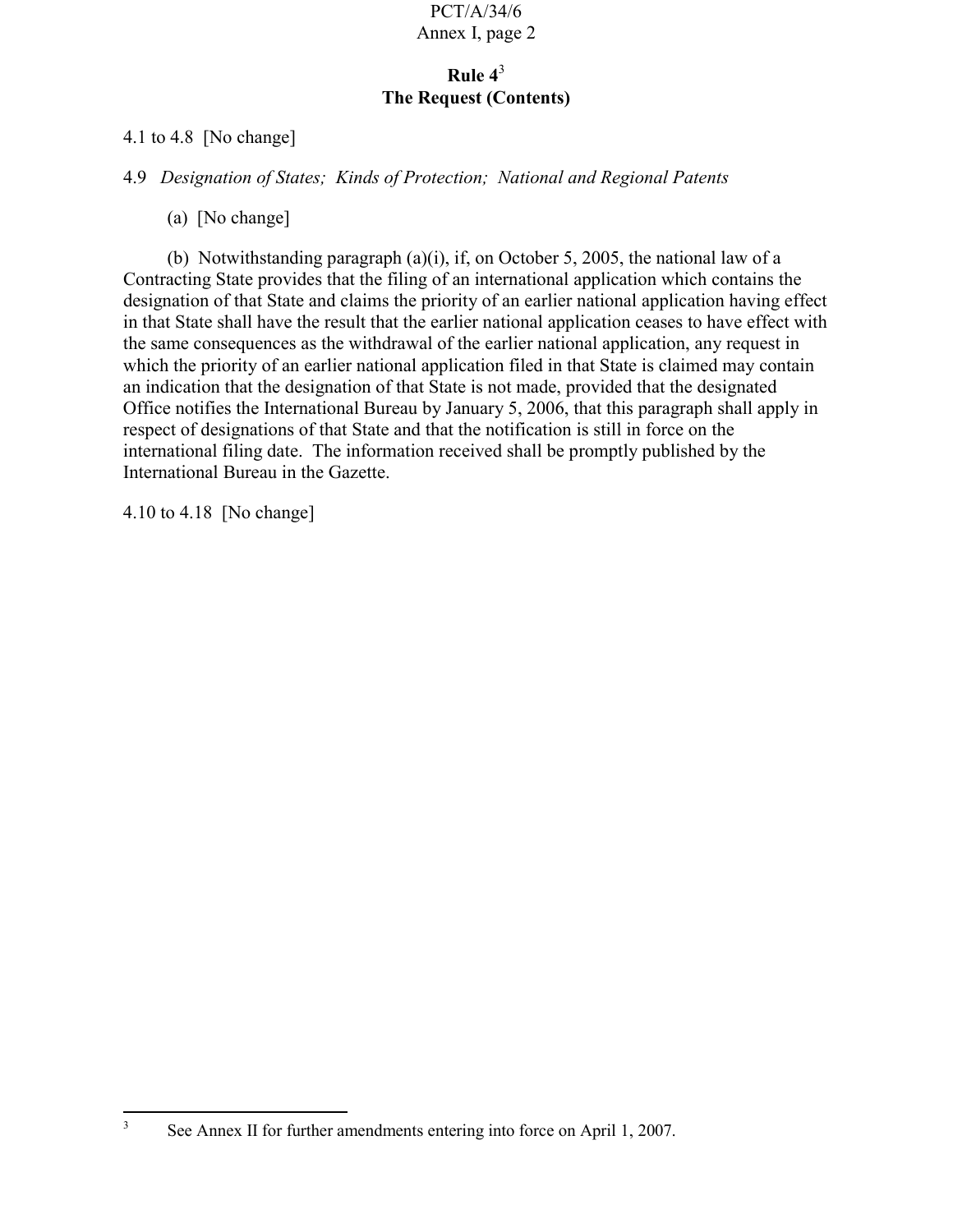# **Rule 13***bis* **Inventions Relating to Biological Material**

13*bis*.1 to 13*bis*.3 [No change]

13*bis*.4 *References: Time Limit for Furnishing Indications*

(a) to (c) [No change]

(d) The International Bureau shall notify the applicant of the date on which it received any indication furnished under paragraph (a), and:

(i) if the indication was received before the technical preparations for international publication have been completed, publish the indication furnished under paragraph (a), and an indication of the date of receipt, together with the international application;

(ii) [No change]

13*bis*.5 to 13*bis*.7 [No change]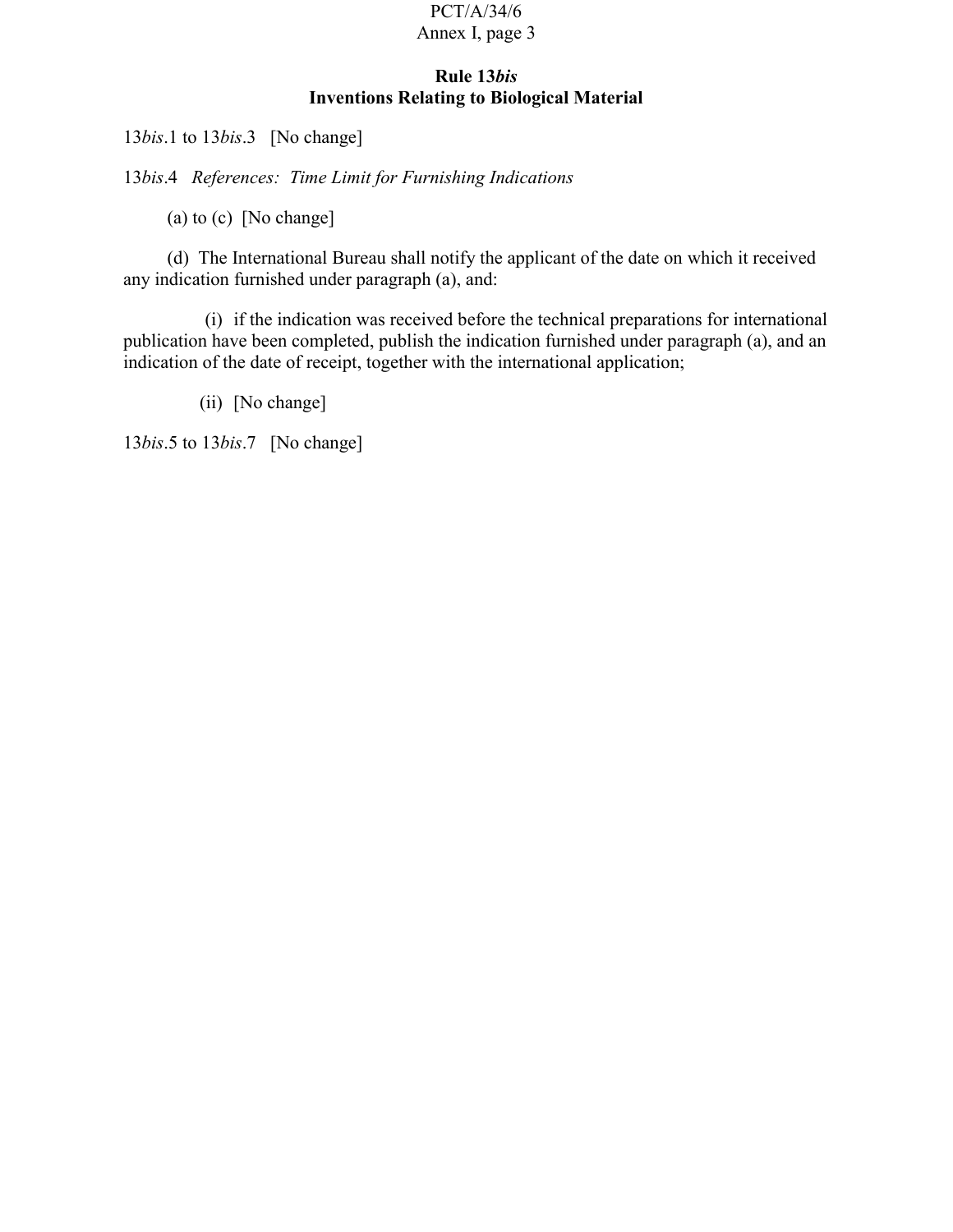# **Rule 26** $b$ *is***<sup>4</sup> Correction or Addition of Priority Claim**

26*bis*.1 [No change]

26*bis*.2 *Invitation to Correct Defects in Priority Claims*

(a) and (b) [No change]

(c) Where the receiving Office or the International Bureau has made a declaration under paragraph (b), the International Bureau shall, upon request made by the applicant and received by the International Bureau prior to the completion of the technical preparations for international publication, and subject to the payment of a special fee whose amount shall be fixed in the Administrative Instructions, publish, together with the international application, information concerning the priority claim which was considered not to have been made. A copy of that request shall be included in the communication under Article 20 where the international application is not published by virtue of Article 64(3).

 $\overline{4}$ See Annex II for further amendments entering into force on April 1, 2007.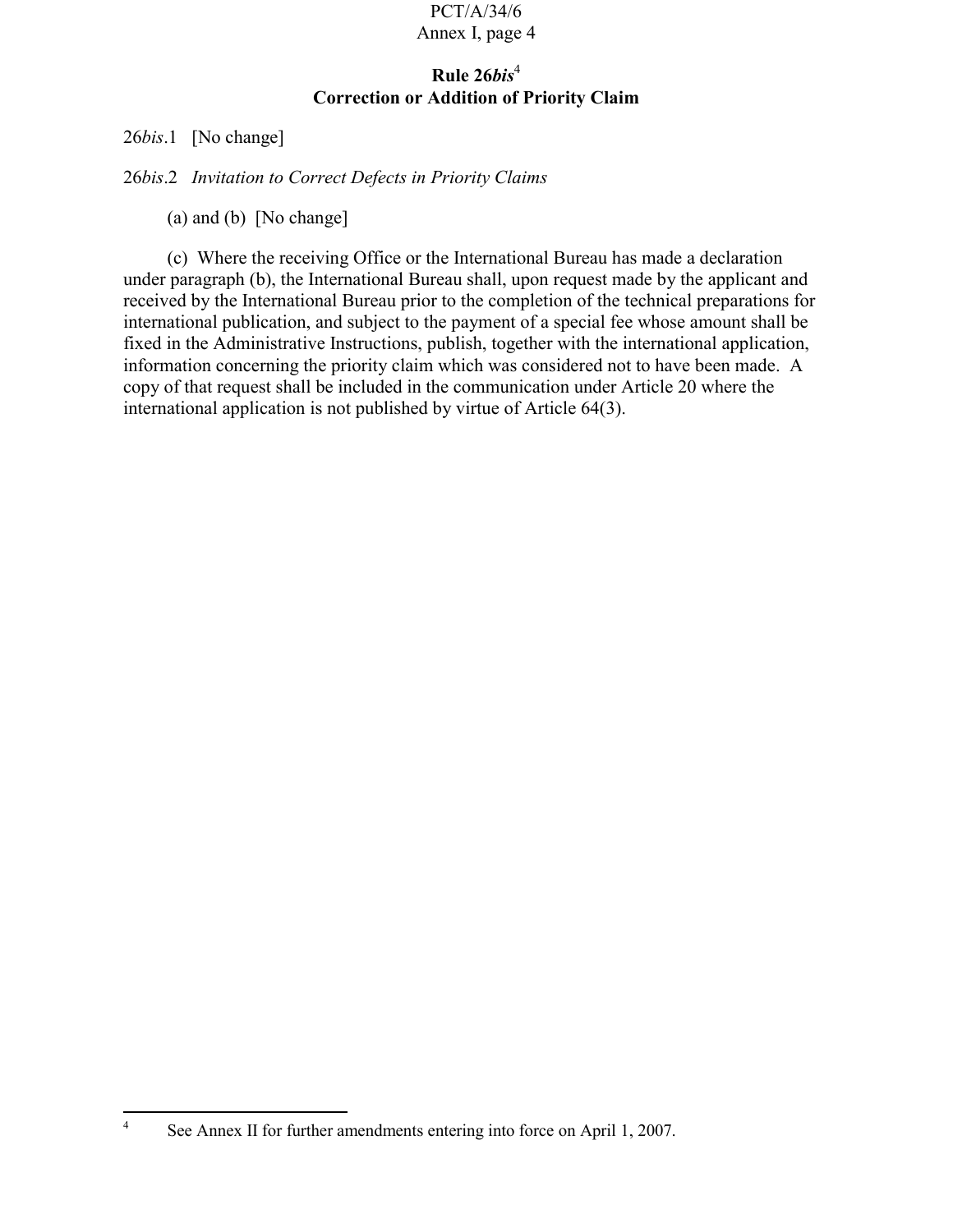# **Rule 47 Communication to Designated Offices**

47.1 *Procedure*

(a) and (a-*bis*) [No change]

(a-*ter*) [Deleted]

(b) to (e) [No change]

47.2 to 47.4 [No change]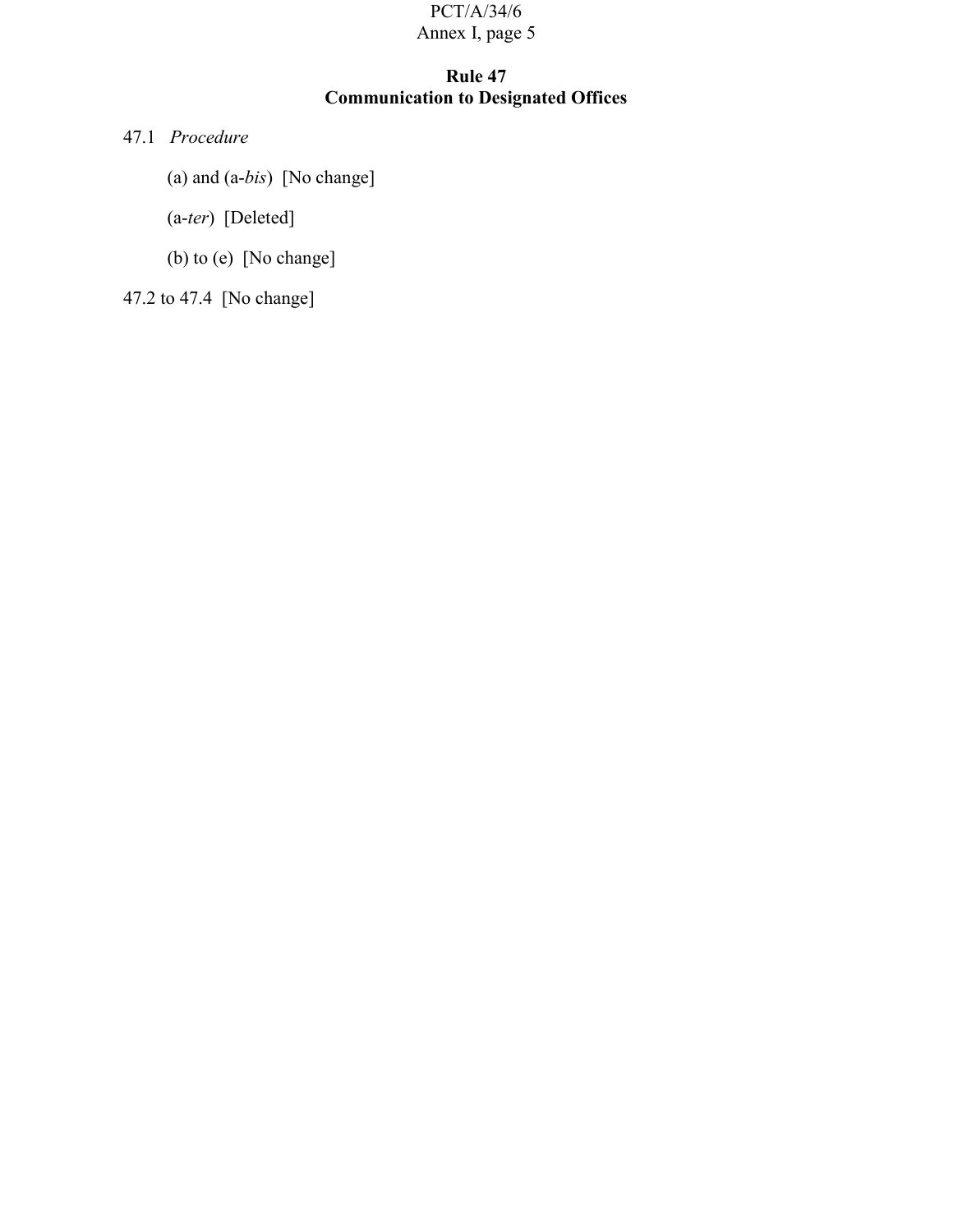# **Rule 48**<sup>5</sup> **International Publication**

### 48.1 *Form and Means*<sup>6</sup>

The form in which and the means by which international applications are published shall be governed by the Administrative Instructions.

# 48.2 *Contents*<sup>7</sup>

- (a) The publication of the international application shall contain:
	- (i) a standardized front page;
	- (ii) the description;
	- (iii) the claims;
	- (iv) the drawings, if any;

(v) subject to paragraph (g), the international search report or the declaration under Article  $17(2)(a)$ ;

(vi) any statement filed under Article 19(1), unless the International Bureau finds that the statement does not comply with the provisions of Rule 46.4;

(vii) any request for rectification referred to in the third sentence of Rule  $91.1(f)$ ;

(viii) the indications in relation to deposited biological material furnished under Rule 13*bis* separately from the description, together with an indication of the date on which the International Bureau received such indications;

(ix) any information concerning a priority claim considered not to have been made under Rule 26*bis*.2(b), the publication of which is requested under Rule 26*bis*.2(c);

(x) any declaration referred to in Rule 4.17, and any correction thereof under Rule 26*ter*.1, which was received by the International Bureau before the expiration of the time limit under Rule 26*ter*.1.

(b) to (e) [No change]

(f) If the claims have been amended under Article 19, the publication of the international application shall contain the full text of the claims both as filed and as amended. Any statement referred to in Article 19(1) shall be included as well, unless the International Bureau finds that the statement does not comply with the provisions of Rule 46.4. The date of receipt of the amended claims by the International Bureau shall be indicated.

 $\mathfrak{s}$ <sup>5</sup> See Annex II for further amendments entering into force on April 1, 2007.

<sup>6</sup> The text of amended Rule 48.1 derives from present Rule 48.1(b); present Rule 48.1(a) is deleted.

<sup>&</sup>lt;sup>7</sup> Rule  $48.2(a)(i)$  to (iv), (vi), (vii) and (ix) are amended in the English text only.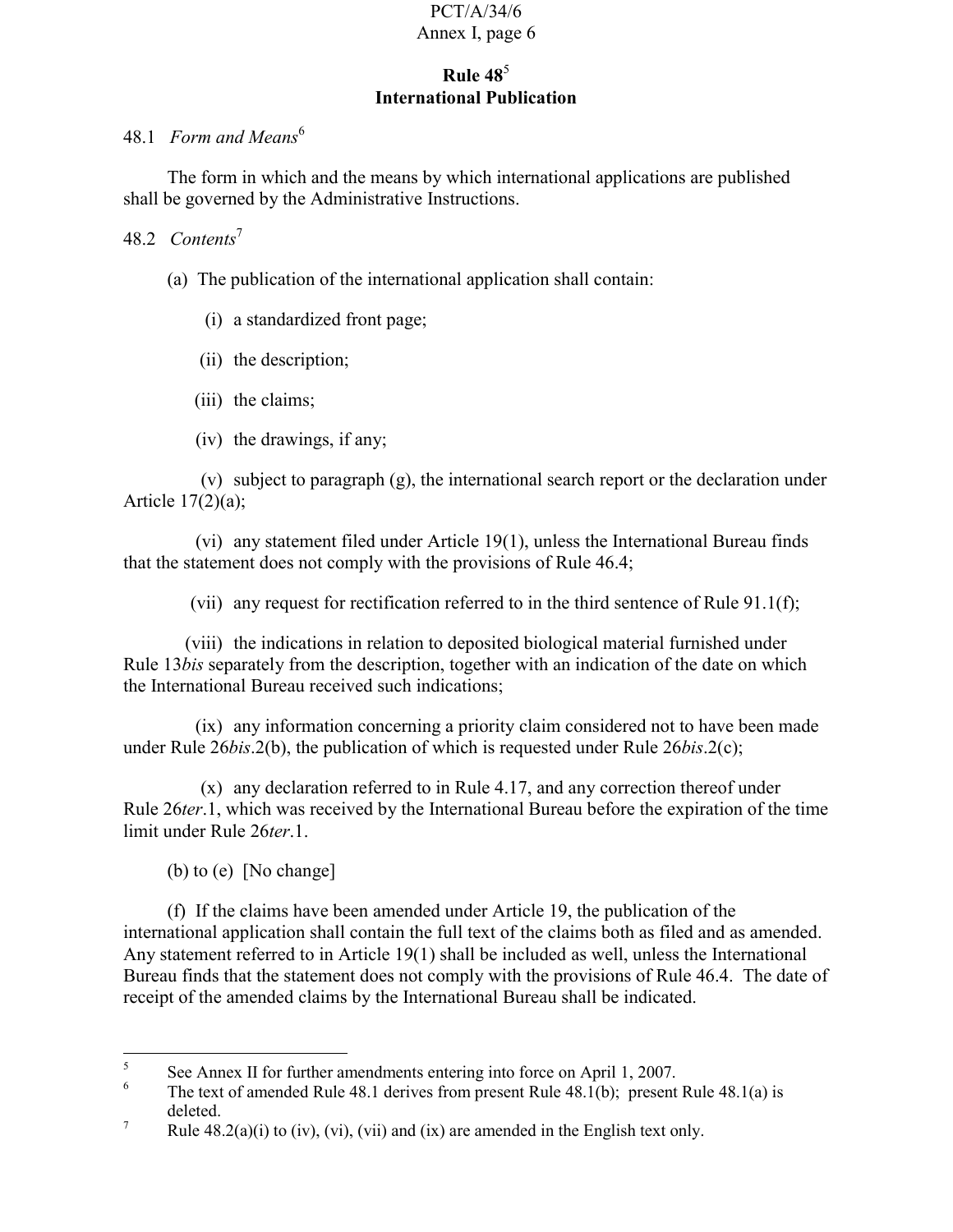## *[Rule 48.2, continued]*

(g) If, at the time of the completion of the technical preparations for international publication, the international search report is not yet available, the front page shall contain an indication to the effect that that report was not available and that the international search report (when it becomes available) will be separately published together with a revised front page.

(h) If, at the time of the completion of the technical preparations for international publication, the time limit for amending the claims under Article 19 has not expired, the front page shall refer to that fact and indicate that, should the claims be amended under Article 19, then, promptly after receipt by the International Bureau of such amendments within the time limit under Rule 46.1, the full text of the claims as amended will be published together with a revised front page. If a statement under Article 19(1) has been filed, that statement shall be published as well, unless the International Bureau finds that the statement does not comply with the provisions of Rule 46.4.

(i) [Deleted]

48.3 *Languages of Publication*

(a) If the international application is filed in Arabic, Chinese, English, French, German, Japanese, Russian or Spanish ("languages of publication"), that application shall be published in the language in which it was filed.

(b) and (c) [No change]

48.4 to 48.6 [No change]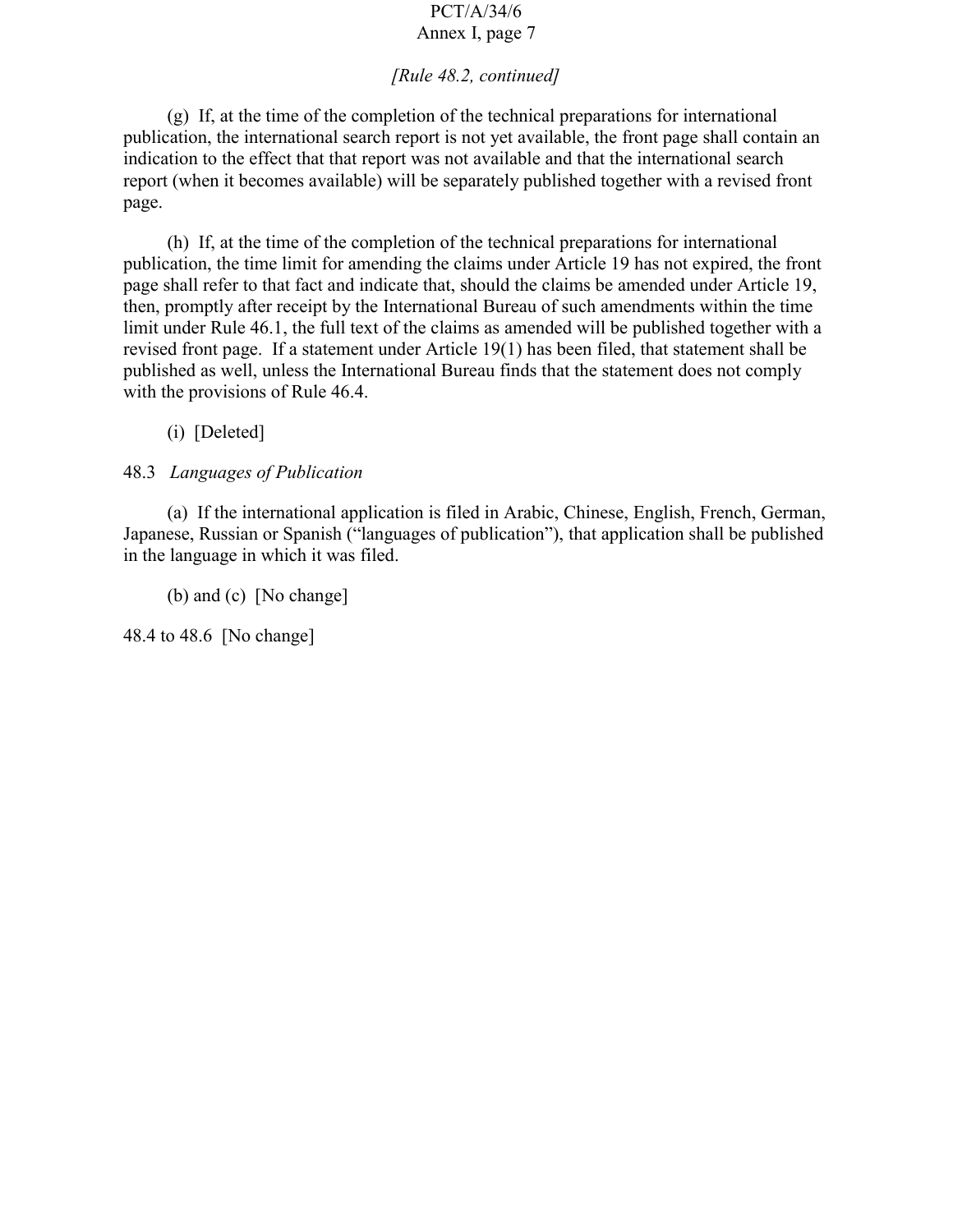## **Rule 86 The Gazette**

# 86.1 *Contents*<sup>8</sup>

The Gazette referred to in Article 55(4) shall contain:

(i) for each published international application, the data specified by the Administrative Instructions taken from the front page of the publication of the international application, the drawing (if any) appearing on the said front page, and the abstract;

(ii) the schedule of all fees payable to the receiving Offices, the International Bureau, and the International Searching and Preliminary Examining Authorities;

(iii) notices the publication of which is required under the Treaty or these Regulations;

(iv) information, if and to the extent furnished to the International Bureau by the designated or elected Offices, on the question whether the requirements provided for in Articles 22 or 39 have been complied with in respect of the international applications designating or electing the Office concerned;

(v) [No change]

# 86.2 *Languages; Form and Means of Publication; Timing*

(a) The Gazette shall be published in English and French at the same time. The translations shall be ensured by the International Bureau in English and French.

(b) [No change]

(c) The form in which and the means by which the Gazette is published shall be governed by the Administrative Instructions.

(d) The International Bureau shall ensure that, for each published international application, the information referred to in Rule  $86.1(i)$  is published in the Gazette on, or as soon as possible after, the date of publication of the international application.

86.3 to 86.6 [No change]

 $\,$  8  $\,$ <sup>8</sup> The text of amended Rule 86.1 derives from present Rule 86.1(a); present Rule 86.1(b) is deleted. Rule 86.1(ii) to (iv) are amended in the English text only.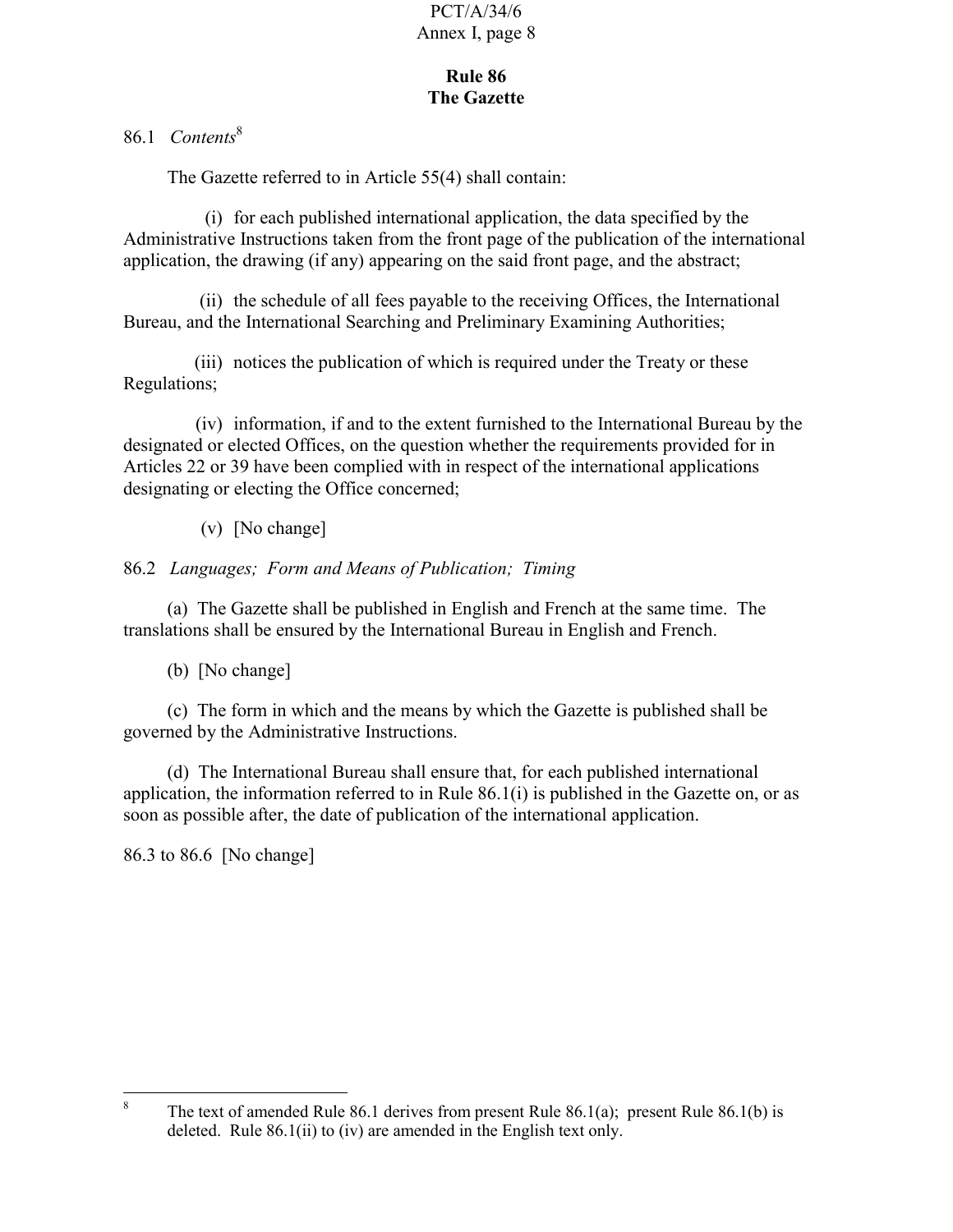## **Rule 87 Communication of Publications**

#### 87.1 *Communication of Publications on Request*

The International Bureau shall communicate, free of charge, every published international application, the Gazette and any other publication of general interest published by the International Bureau in connection with the Treaty or these Regulations, to International Searching Authorities, International Preliminary Examining Authorities and national Offices upon request by the Authority or Office concerned. Further details concerning the form in which and the means by which publications are communicated shall be governed by the Administrative Instructions.

87.2 [Deleted]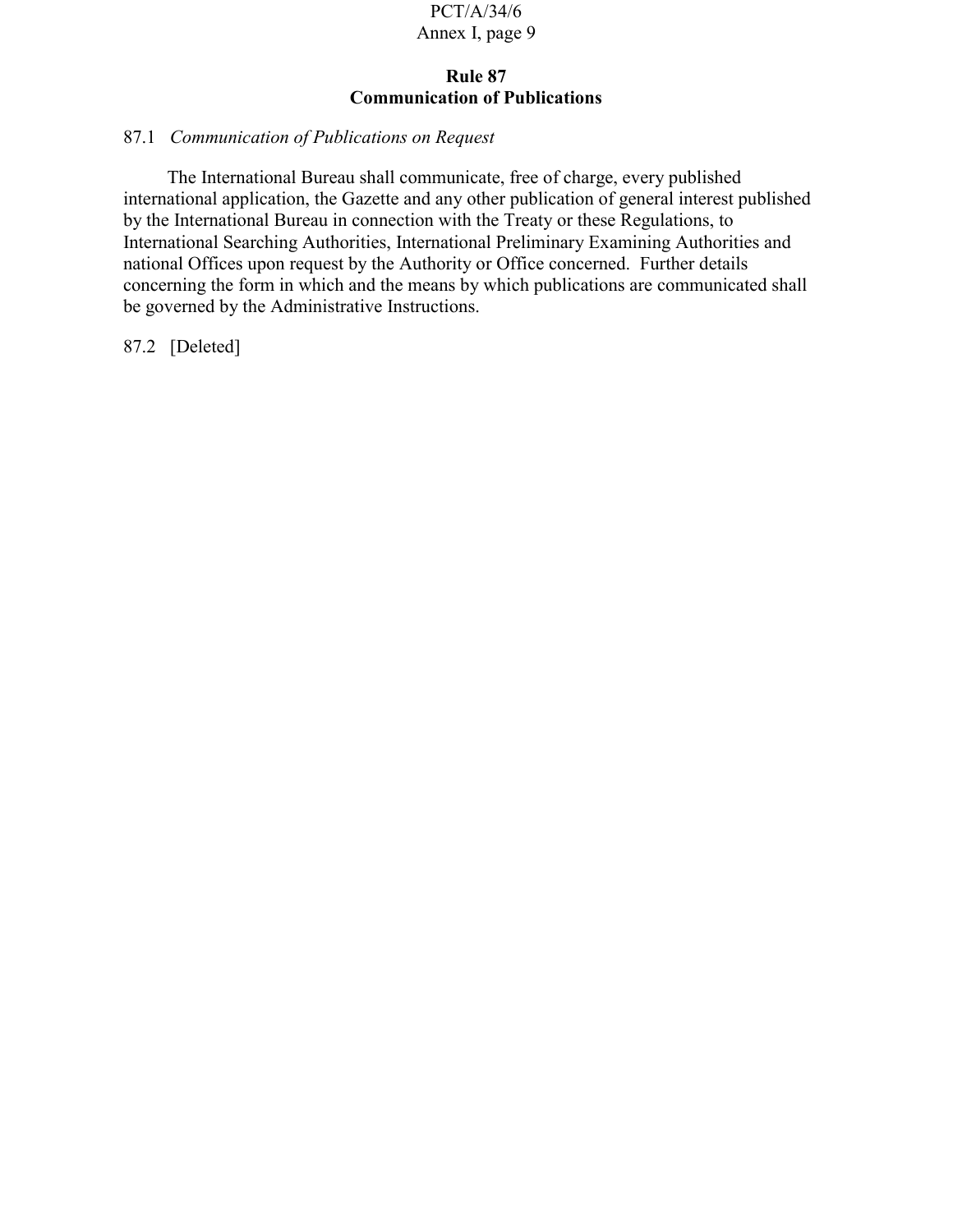# **Rule 91**<sup>9</sup> **Obvious Errors in Documents**

91.1 *Rectification*

(a) to (e) [No change]

(f) Any authority which authorizes or refuses any rectification shall promptly notify the applicant of the authorization or refusal and, in the case of refusal, of the reasons therefor. The authority which authorizes a rectification shall promptly notify the International Bureau accordingly. Where the authorization of the rectification was refused, the International Bureau shall, upon request made by the applicant prior to the time relevant under paragraph (g-*bis*), (g-*ter*) or (g-*quater*) and subject to the payment of a special fee whose amount shall be fixed in the Administrative Instructions, publish the request for rectification together with the international application. A copy of the request for rectification shall be included in the communication under Article 20 where the international application is not published by virtue of Article 64(3).

(g) to (g-*quater*) [No change]

[Annex II follows]

 $\overline{9}$ See Annex II for further amendments entering into force on April 1, 2007.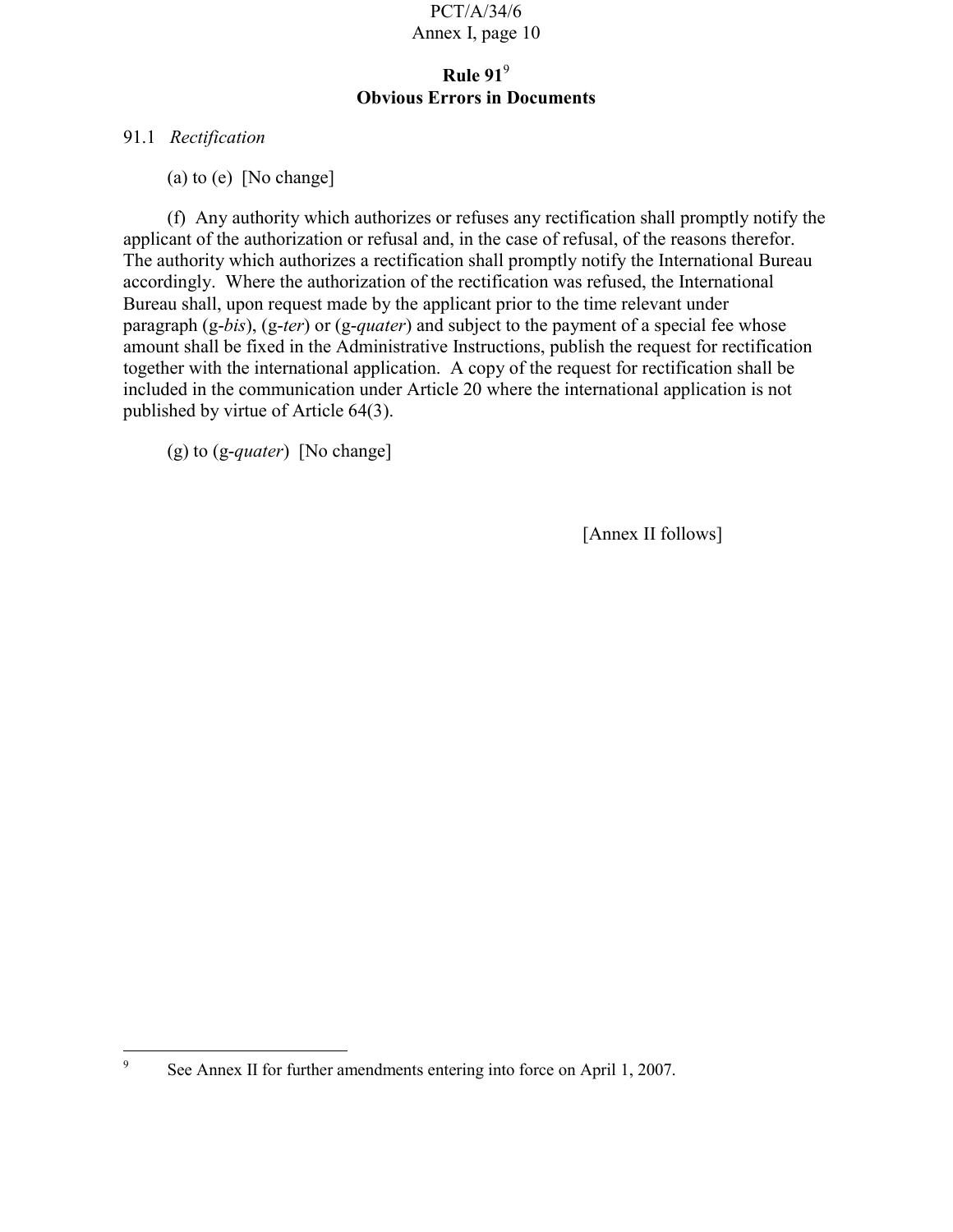# PCT/A/34/6

#### ANNEX II

# AMENDMENTS OF THE REGULATIONS UNDER THE PCT TO ENTER INTO FORCE ON APRIL 1, 2007<sup>1</sup>

# TABLE OF CONTENTS<sup>2</sup>

| Rule 12 Language of the International Application and Translation for the Purposes of<br>12.1bis Language of Elements and Parts Furnished Under Rule 20.3, 20.5 or 20.6 8 |  |
|---------------------------------------------------------------------------------------------------------------------------------------------------------------------------|--|
| 20.3<br>20.5<br>Confirmation of Incorporation by Reference of Elements and Parts 12<br>20.6<br>20.8                                                                       |  |
|                                                                                                                                                                           |  |
|                                                                                                                                                                           |  |

 $1\,$ <sup>1</sup> See Annex III for details concerning entry into force and transitional arrangements.<br><sup>2</sup> The Table of Contents is included for convenience: it does not form part of the ame

<sup>2</sup> The Table of Contents is included for convenience; it does not form part of the amendments.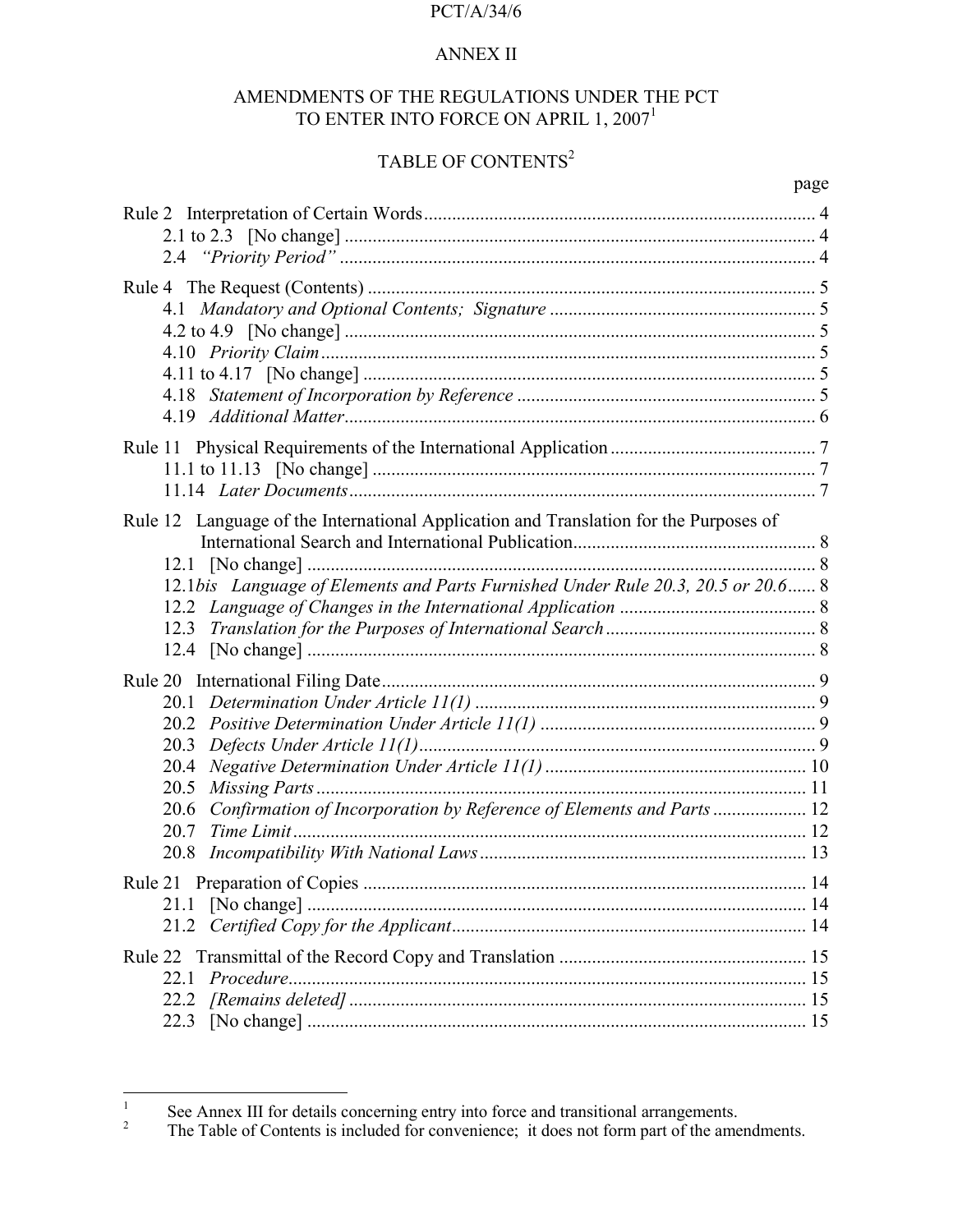| Rule 26 Checking by, and Correcting Before, the Receiving Office of Certain Elements of   |  |
|-------------------------------------------------------------------------------------------|--|
| 26.1                                                                                      |  |
|                                                                                           |  |
|                                                                                           |  |
|                                                                                           |  |
|                                                                                           |  |
|                                                                                           |  |
|                                                                                           |  |
|                                                                                           |  |
|                                                                                           |  |
|                                                                                           |  |
|                                                                                           |  |
|                                                                                           |  |
|                                                                                           |  |
| 38.1                                                                                      |  |
|                                                                                           |  |
|                                                                                           |  |
|                                                                                           |  |
|                                                                                           |  |
|                                                                                           |  |
|                                                                                           |  |
|                                                                                           |  |
|                                                                                           |  |
|                                                                                           |  |
| 48.1                                                                                      |  |
|                                                                                           |  |
| Rule 49ter Effect of Restoration of Right of Priority by Receiving Office; Restoration of |  |
|                                                                                           |  |
| 49ter.1 Effect of Restoration of Right of Priority by Receiving Office  28                |  |
|                                                                                           |  |
|                                                                                           |  |
| 51.1                                                                                      |  |
| 51.2                                                                                      |  |
| 51.3                                                                                      |  |
| Rule 51bis Certain National Requirements Allowed Under Article 27  32                     |  |
|                                                                                           |  |
|                                                                                           |  |
|                                                                                           |  |
| 55.1                                                                                      |  |
| 55.2                                                                                      |  |
| 55.3                                                                                      |  |
|                                                                                           |  |
|                                                                                           |  |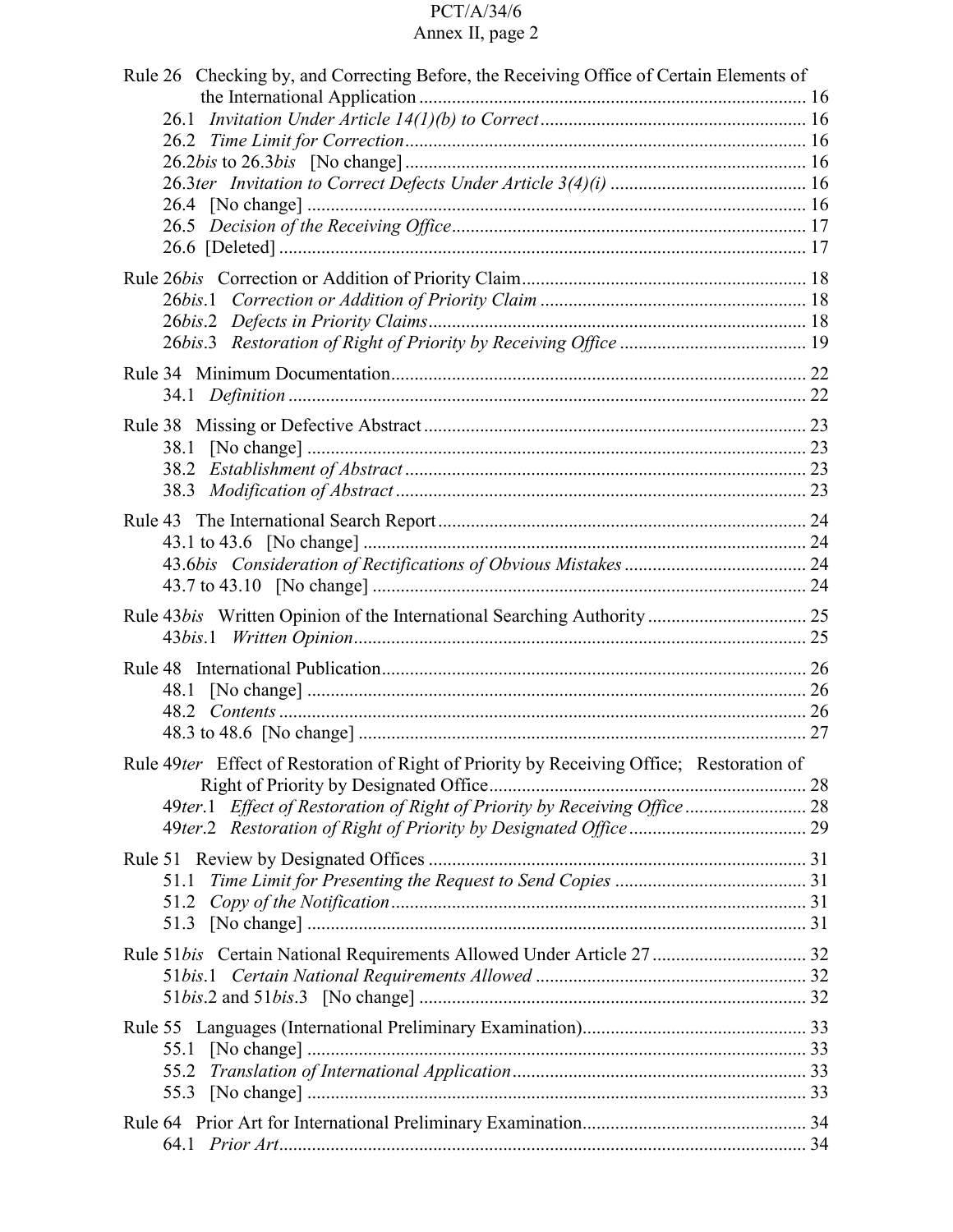| Rule 66 Procedure Before the International Preliminary Examining Authority 35<br>66.4bis Consideration of Amendments, Arguments and Rectifications of Obvious                 |  |
|-------------------------------------------------------------------------------------------------------------------------------------------------------------------------------|--|
|                                                                                                                                                                               |  |
| International Preliminary Report on Patentability by the International Preliminary<br>Rule 70<br>Examining Authority (International Preliminary Examination Report) 36        |  |
| Translation of Priority Document; Application of Certain Rules to Procedures<br>Rule 76<br>76.5 Application of Certain Rules to Procedures Before Elected Offices  37         |  |
| Rule 82ter Rectification of Errors Made by the Receiving Office or by the International<br>82ter.1 Errors Concerning the International Filing Date and the Priority Claim  38 |  |
| Rectification of Obvious Mistakes in the International Application and Other<br>Rule 91                                                                                       |  |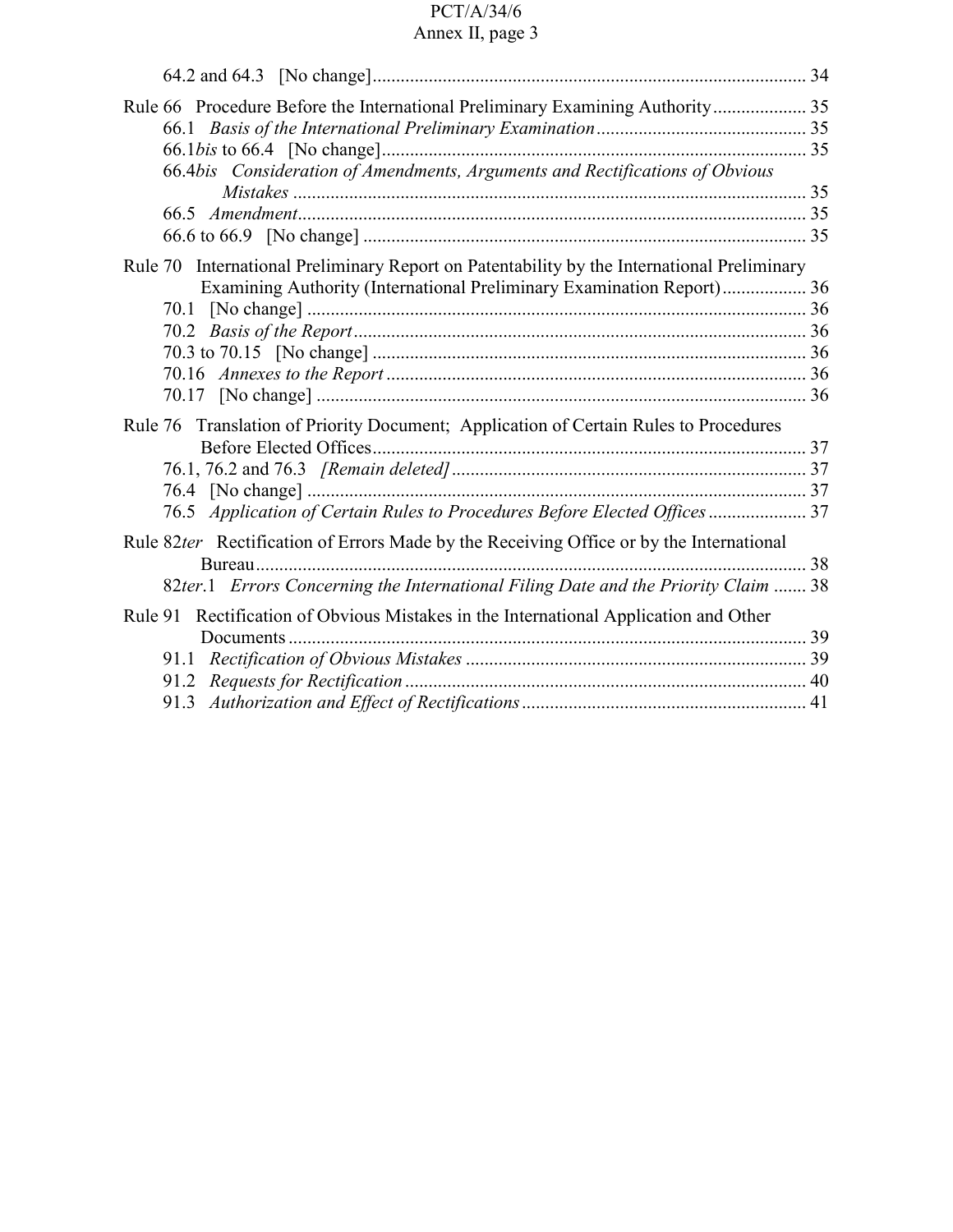# **Rule 2 Interpretation of Certain Words**

2.1 to 2.3 [No change]

# 2.4 *"Priority Period"*

(a) Whenever the term "priority period" is used in relation to a priority claim, it shall be construed as meaning the period of 12 months from the filing date of the earlier application whose priority is so claimed. The day of filing of the earlier application shall not be included in that period.

(b) Rule 80.5 shall apply *mutatis mutandis* to the priority period.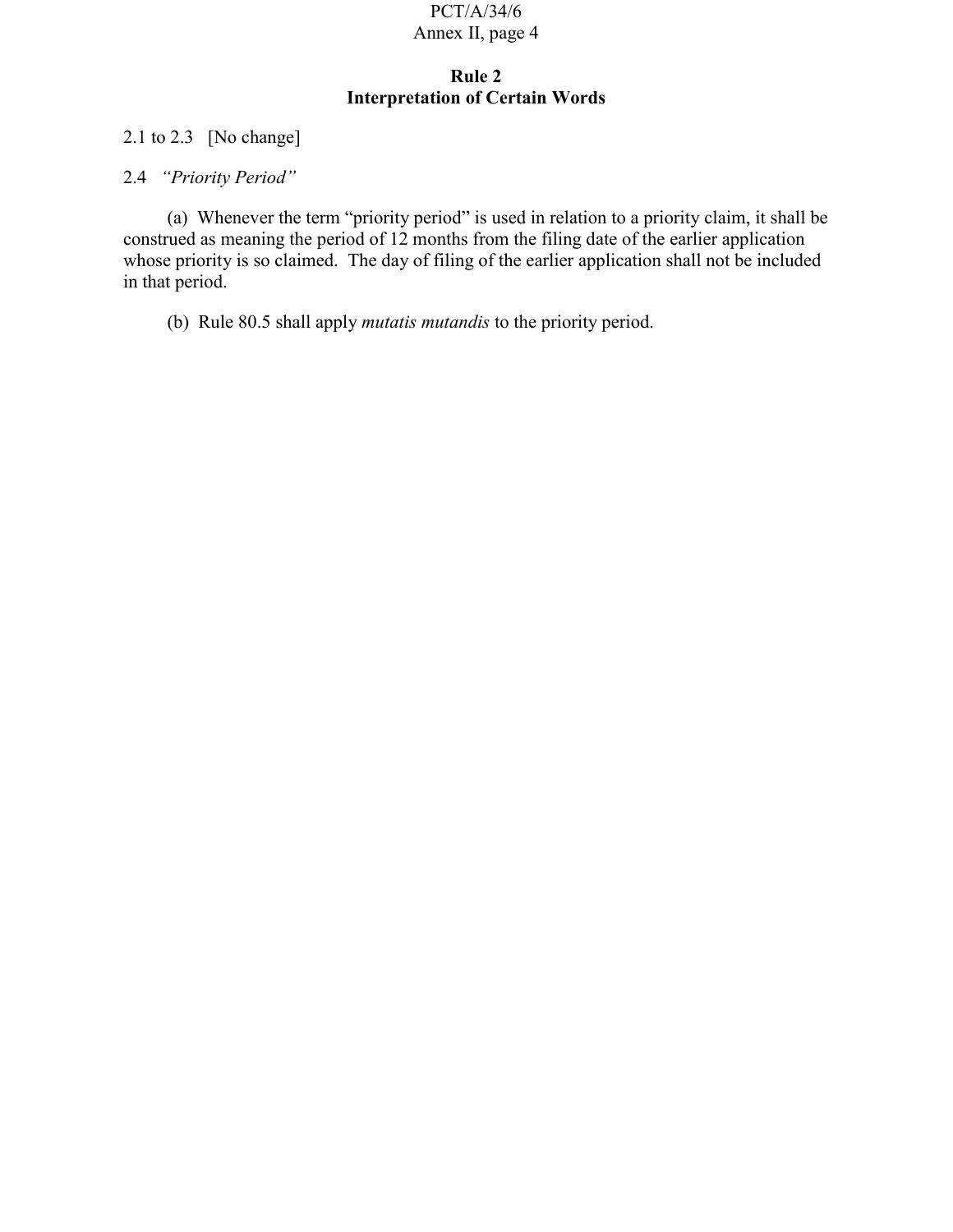# **Rule 4**<sup>3</sup> **The Request (Contents)**

4.1 *Mandatory and Optional Contents; Signature*

(a) and (b) [No change]

- (c) The request may contain:
	- (i) and (ii) [No change]
	- (iii) declarations as provided in Rule 4.17,
	- (iv) a statement as provided in Rule 4.18,
	- (v) a request for restoration of the right of priority.
- (d) [No change]

4.2 to 4.9 [No change]

# 4.10 *Priority Claim*

(a) Any declaration referred to in Article 8(1) ("priority claim") may claim the priority of one or more earlier applications filed either in or for any country party to the Paris Convention for the Protection of Industrial Property or in or for any Member of the World Trade Organization that is not party to that Convention. Any priority claim shall be made in the request; it shall consist of a statement to the effect that the priority of an earlier application is claimed and shall indicate:

- (i) the date on which the earlier application was filed;
- (ii) to (v) [No change]
- (b) to (d) [No change]

# 4.11 to 4.17 [No change]

# 4.18 *Statement of Incorporation by Reference*

Where the international application, on the date on which one or more elements referred to in Article 11(1)(iii) were first received by the receiving Office, claims the priority of an earlier application, the request may contain a statement that, where an element of the international application referred to in Article  $11(1)(iii)(d)$  or (e) or a part of the description, claims or drawings referred to in Rule 20.5(a) is not otherwise contained in the international application but is completely contained in the earlier application, that element or part is, subject to confirmation under Rule 20.6, incorporated by reference in the international application for the purposes of Rule 20.6. Such a statement, if not contained in the request on that date, may be added to the request if, and only if, it was otherwise contained in, or submitted with, the international application on that date.

 $\mathbf{3}$ See Annex I for amendments entering into force earlier, on April 1, 2006.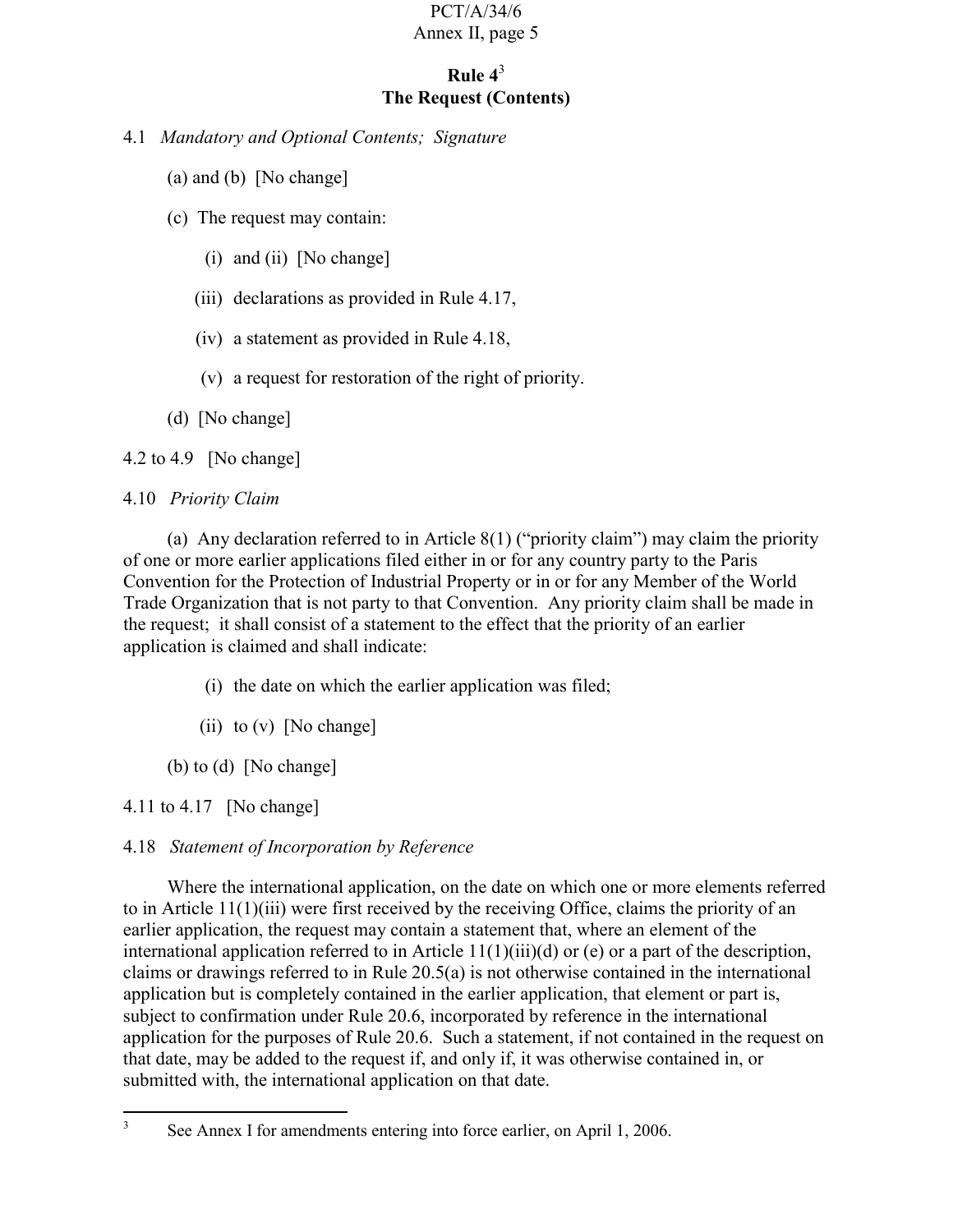## 4.19 *Additional Matter*

(a) The request shall contain no matter other than that specified in Rules 4.1 to 4.18, provided that the Administrative Instructions may permit, but cannot make mandatory, the inclusion in the request of any additional matter specified in the Administrative Instructions.

(b) If the request contains matter other than that specified in Rules 4.1 to 4.18 or permitted under paragraph (a) by the Administrative Instructions, the receiving Office shall *ex officio* delete the additional matter.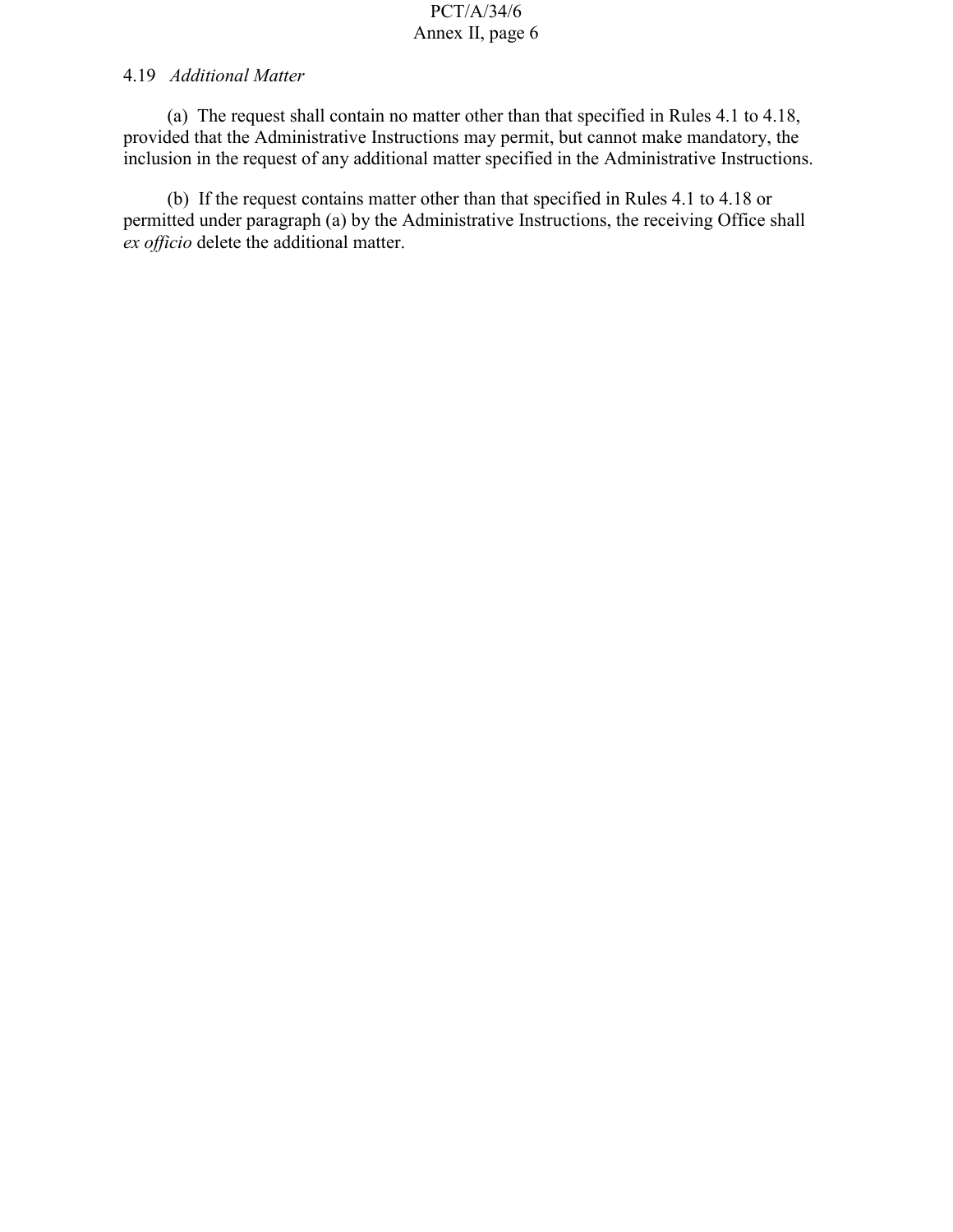# **Rule 11 Physical Requirements of the International Application**

11.1 to 11.13 [No change]

11.14 *Later Documents*

Rules 10, and 11.1 to 11.13, also apply to any document—for example, replacement sheets, amended claims, translations—submitted after the filing of the international application.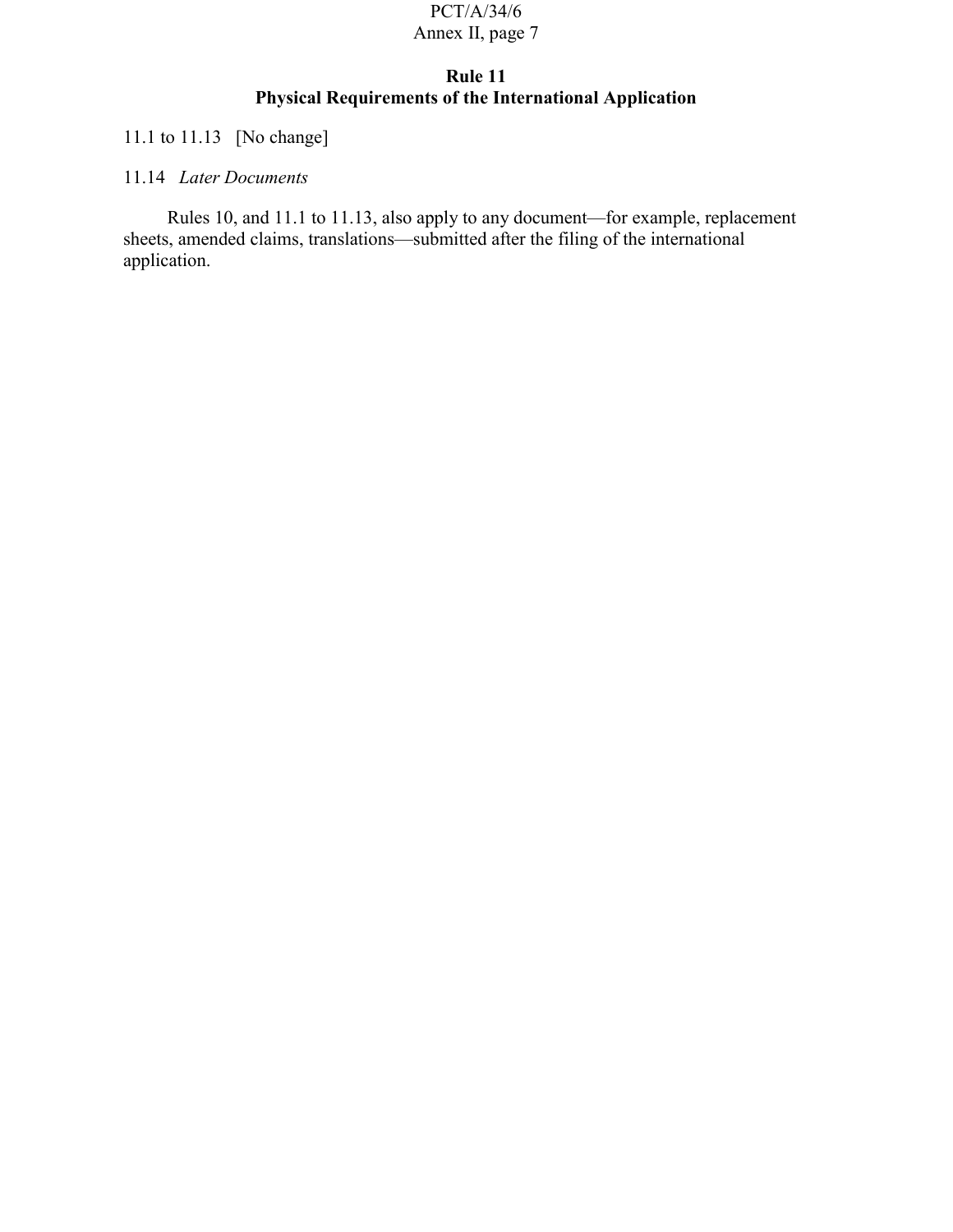#### **Rule 12 Language of the International Application and Translation for the Purposes of International Search and International Publication**

# 12.1 [No change]

12.1*bis Language of Elements and Parts Furnished Under Rule 20.3, 20.5 or 20.6*

An element referred to in Article  $11(1)(iii)(d)$  or (e) furnished by the applicant under Rule 20.3(b) or 20.6(a) and a part of the description, claims or drawings furnished by the applicant under Rule 20.5(b) or 20.6(a) shall be in the language of the international application as filed or, where a translation of the application is required under Rule 12.3(a) or 12.4(a), in both the language of the application as filed and the language of that translation.

12.2 *Language of Changes in the International Application*

(a) [No change]

(b) Any rectification under Rule 91.1 of an obvious mistake in the international application shall be in the language in which the application is filed, provided that:

(i) where a translation of the international application is required under Rule 12.3(a), 12.4(a) or 55.2(a), rectifications referred to in Rule  $91.1(b)(ii)$  and (iii) shall be filed in both the language of the application and the language of that translation;

(ii) where a translation of the request is required under Rule 26.3*ter*(c), rectifications referred to in Rule 91.1(b)(i) need only be filed in the language of that translation.

(c) [No change]

# 12.3 *Translation for the Purposes of International Search*

(a) and (b) [No change]

(c) Where, by the time the receiving Office sends to the applicant the notification under Rule  $20.2(c)$ , the applicant has not furnished a translation required under paragraph (a), the receiving Office shall, preferably together with that notification, invite the applicant:

(i) and (ii) [No change]

(d) and (e) [No change]

12.4 [No change]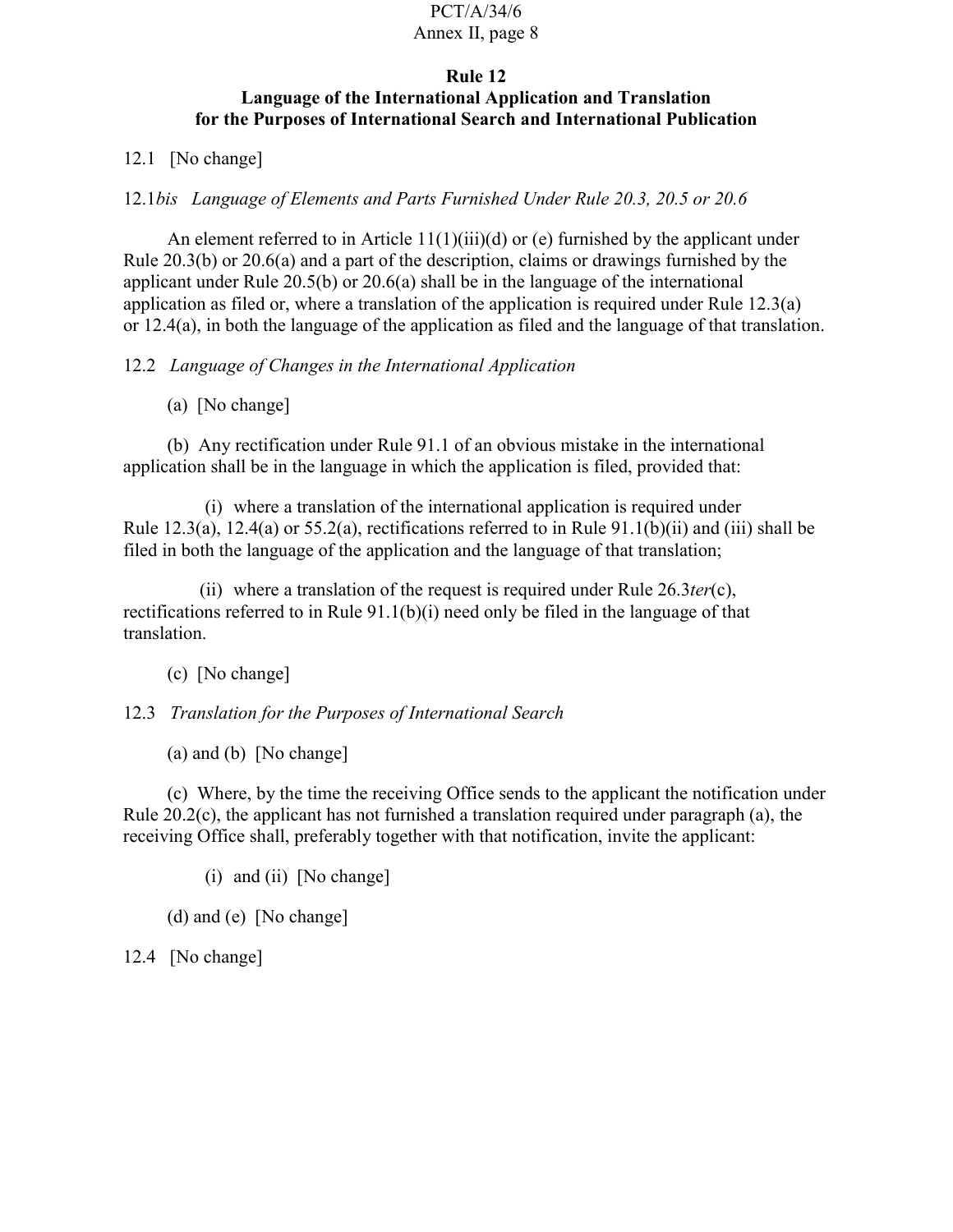# **Rule 20**<sup>4</sup> **International Filing Date**

# 20.1 *Determination Under Article 11(1)*

(a) Promptly after receipt of the papers purporting to be an international application, the receiving Office shall determine whether the papers fulfill the requirements of Article 11(1).

(b) For the purposes of Article  $11(1)(iii)(c)$ , it shall be sufficient to indicate the name of the applicant in a way which allows the identity of the applicant to be established even if the name is misspelled, the given names are not fully indicated, or, in the case of legal entities, the indication of the name is abbreviated or incomplete.

(c) For the purposes of Article  $11(1)(ii)$ , it shall be sufficient that the part which appears to be a description (other than any sequence listing part thereof) and the part which appears to be a claim or claims be in a language accepted by the receiving Office under Rule 12.1(a).

(d) If, on October 1, 1997, paragraph (c) is not compatible with the national law applied by the receiving Office, paragraph (c) shall not apply to that receiving Office for as long as it continues not to be compatible with that law, provided that the said Office informs the International Bureau accordingly by December 31, 1997. The information received shall be promptly published by the International Bureau in the Gazette.

# 20.2 *Positive Determination Under Article 11(1)*

(a) If the receiving Office determines that, at the time of receipt of the papers purporting to be an international application, the requirements of Article 11(1) were fulfilled, the receiving Office shall accord as the international filing date the date of receipt of the international application.

(b) The receiving Office shall stamp the request of the international application which it has accorded an international filing date as prescribed by the Administrative Instructions. The copy whose request has been so stamped shall be the record copy of the international application.

(c) The receiving Office shall promptly notify the applicant of the international application number and the international filing date. At the same time, it shall send to the International Bureau a copy of the notification sent to the applicant, except where it has already sent, or is sending at the same time, the record copy to the International Bureau under Rule 22.1(a).

# 20.3 *Defects Under Article 11(1)*

(a) Where, in determining whether the papers purporting to be an international application fulfill the requirements of Article 11(1), the receiving Office finds that any of the requirements of Article 11(1) are not, or appear not to be, fulfilled, it shall promptly invite the applicant, at the applicant's option:

 $\overline{4}$ The text of Rule 20 is replaced in its entirety by that shown here.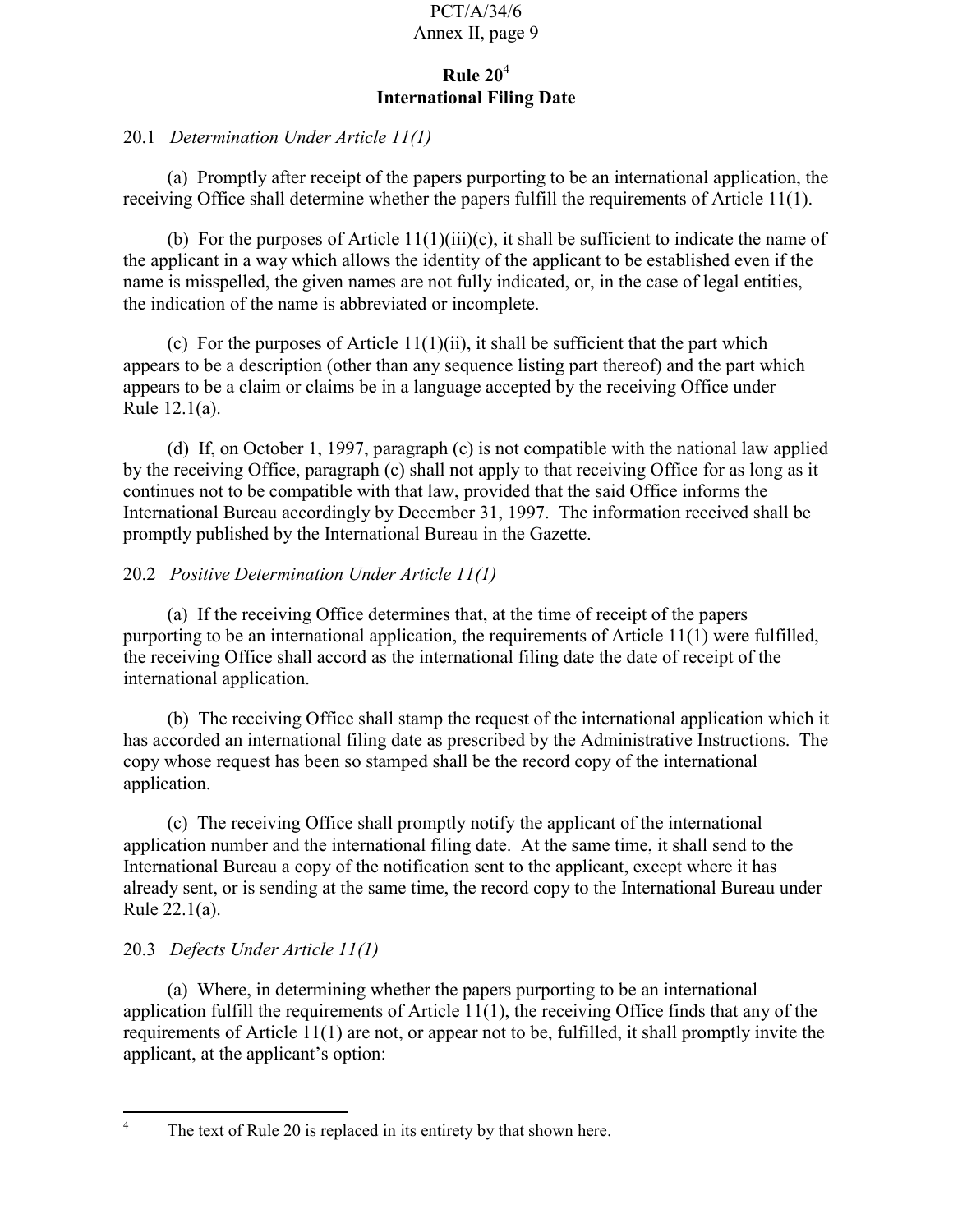#### *[Rule 20.3(a), continued]*

- (i) to furnish the required correction under Article  $11(2)$ ; or
- (ii) where the requirements concerned are those relating to an element referred to in Article  $11(1)(iii)(d)$  or (e), to confirm in accordance with Rule 20.6(a) that the element is incorporated by reference under Rule 4.18;

and to make observations, if any, within the applicable time limit under Rule 20.7. If that time limit expires after the expiration of 12 months from the filing date of any application whose priority is claimed, the receiving Office shall call that circumstance to the attention of the applicant.

(b) Where, following an invitation under paragraph (a) or otherwise:

(i) the applicant furnishes to the receiving Office the required correction under Article 11(2) after the date of receipt of the purported international application but on a later date falling within the applicable time limit under Rule 20.7, the receiving Office shall accord that later date as the international filing date and proceed as provided in Rule 20.2(b) and (c);

(ii) an element referred to in Article  $11(1)(iii)(d)$  or (e) is, under Rule 20.6(b), considered to have been contained in the international application on the date on which one or more elements referred to in Article 11(1)(iii) were first received by the receiving Office, the receiving Office shall accord as the international filing date the date on which all of the requirements of Article 11(1) are fulfilled and proceed as provided in Rule 20.2(b) and (c).

(c) If the receiving Office later discovers, or on the basis of the applicant's reply realizes, that it has erred in issuing an invitation under paragraph (a) since the requirements of Article 11(1) were fulfilled when the papers were received, it shall proceed as provided in Rule 20.2.

#### 20.4 *Negative Determination Under Article 11(1)*

If the receiving Office does not receive, within the applicable time limit under Rule 20.7, a correction or confirmation referred to in Rule 20.3(a), or if a correction or confirmation has been received but the application still does not fulfill the requirements of Article 11(1), the receiving Office shall:

(i) promptly notify the applicant that the application is not and will not be treated as an international application and shall indicate the reasons therefor;

(ii) notify the International Bureau that the number it has marked on the papers will not be used as an international application number;

(iii) keep the papers constituting the purported international application and any correspondence relating thereto as provided in Rule 93.1; and

(iv) send a copy of the said papers to the International Bureau where, pursuant to a request by the applicant under Article 25(1), the International Bureau needs such a copy and specially asks for it.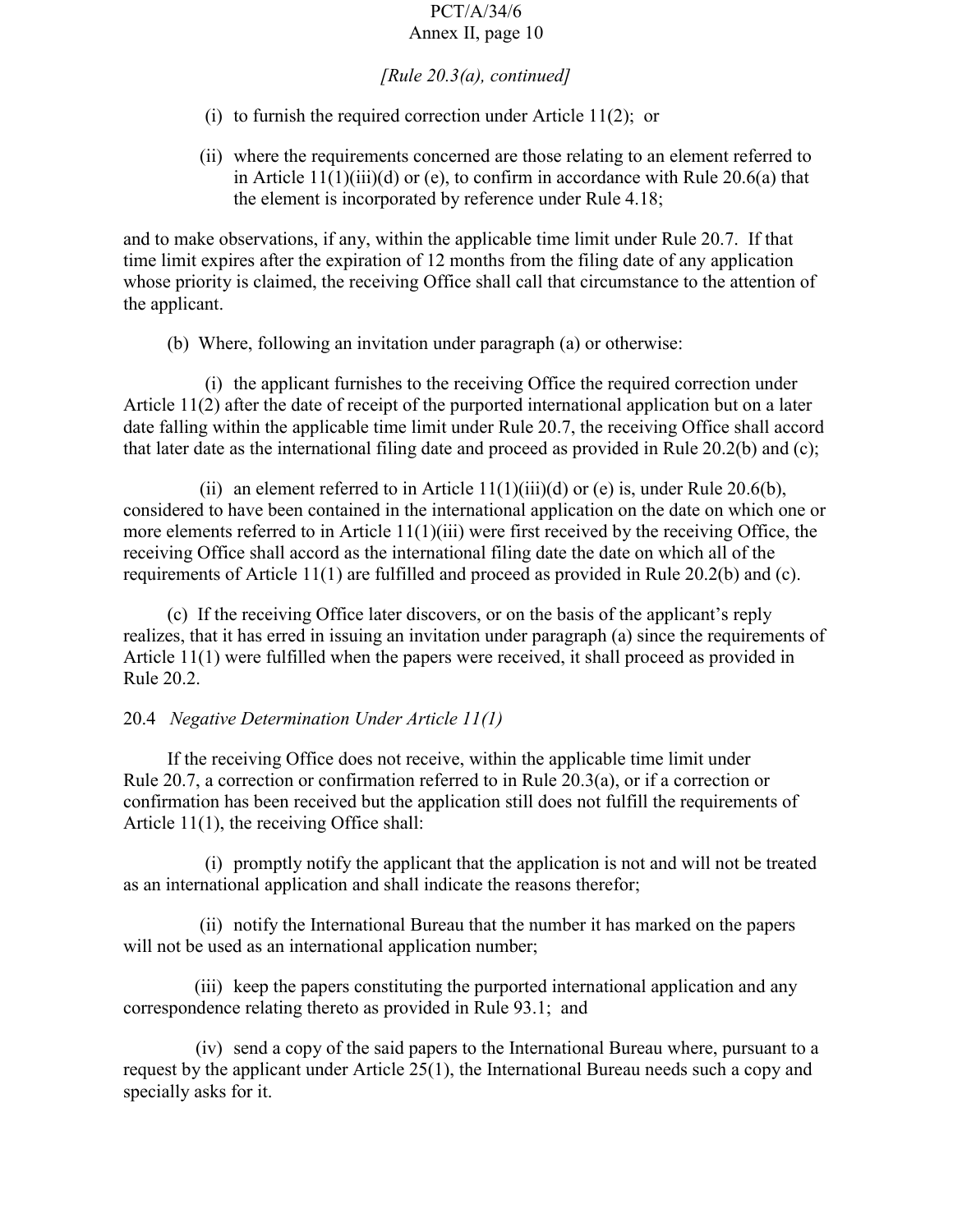#### 20.5 *Missing Parts*

(a) Where, in determining whether the papers purporting to be an international application fulfill the requirements of Article 11(1), the receiving Office finds that a part of the description, claims or drawings is or appears to be missing, including the case where all of the drawings are or appear to be missing but not including the case where an entire element referred to in Article  $11(1)(iii)(d)$  or (e) is or appears to be missing, it shall promptly invite the applicant, at the applicant's option:

- (i) to complete the purported international application by furnishing the missing part; or
- (ii) to confirm, in accordance with Rule  $20.6(a)$ , that the part was incorporated by reference under Rule 4.18;

and to make observations, if any, within the applicable time limit under Rule 20.7. If that time limit expires after the expiration of 12 months from the filing date of any application whose priority is claimed, the receiving Office shall call that circumstance to the attention of the applicant.

(b) Where, following an invitation under paragraph (a) or otherwise, the applicant furnishes to the receiving Office, on or before the date on which all of the requirements of Article 11(1) are fulfilled but within the applicable time limit under Rule 20.7, a missing part referred to in paragraph (a) so as to complete the international application, that part shall be included in the application and the receiving Office shall accord as the international filing date the date on which all of the requirements of Article 11(1) are fulfilled and proceed as provided in Rule 20.2(b) and (c).

(c) Where, following an invitation under paragraph (a) or otherwise, the applicant furnishes to the receiving Office, after the date on which all of the requirements of Article 11(1) were fulfilled but within the applicable time limit under Rule 20.7, a missing part referred to in paragraph (a) so as to complete the international application, that part shall be included in the application, and the receiving Office shall correct the international filing date to the date on which the receiving Office received that part, notify the applicant accordingly and proceed as provided for in the Administrative Instructions.

(d) Where, following an invitation under paragraph (a) or otherwise, a part referred to in paragraph (a) is, under Rule 20.6(b), considered to have been contained in the purported international application on the date on which one or more elements referred to in Article 11(1)(iii) were first received by the receiving Office, the receiving Office shall accord as the international filing date the date on which all of the requirements of Article 11(1) are fulfilled and proceed as provided in Rule 20.2(b) and (c).

(e) Where the international filing date has been corrected under paragraph (c), the applicant may, in a notice submitted to the receiving Office within one month from the date of the notification under paragraph (c), request that the missing part concerned be disregarded, in which case the missing part shall be considered not to have been furnished and the correction of the international filing date under that paragraph shall be considered not to have been made, and the receiving Office shall proceed as provided for in the Administrative Instructions.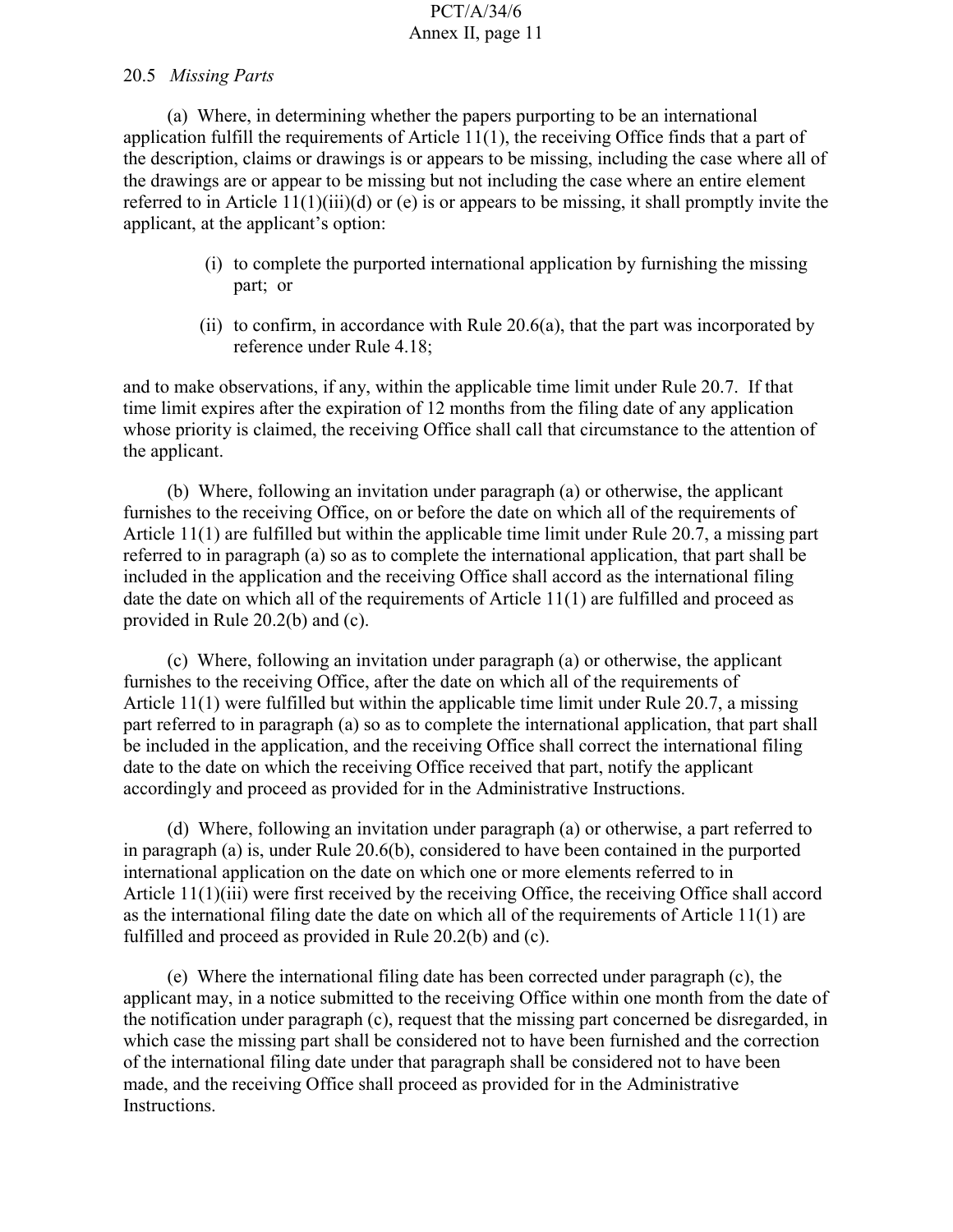#### 20.6 *Confirmation of Incorporation by Reference of Elements and Parts*

(a) The applicant may submit to the receiving Office, within the applicable time limit under Rule 20.7, a written notice confirming that an element or part is incorporated by reference in the international application under Rule 4.18, accompanied by:

(i) a sheet or sheets embodying the entire element as contained in the earlier application or embodying the part concerned;

(ii) where the applicant has not already complied with Rule 17.1(a), (b) or (b-*bis*) in relation to the priority document, a copy of the earlier application as filed;

(iii) where the earlier application is not in the language in which the international application is filed, a translation of the earlier application into that language or, where a translation of the international application is required under Rule 12.3(a) or 12.4(a), a translation of the earlier application into both the language in which the international application is filed and the language of that translation; and

(iv) in the case of a part of the description, claims or drawings, an indication as to where that part is contained in the earlier application and, where applicable, in any translation referred to in item (iii).

(b) Where the receiving Office finds that the requirements of Rule 4.18 and paragraph (a) have been complied with and that the element or part referred to in paragraph (a) is completely contained in the earlier application concerned, that element or part shall be considered to have been contained in the purported international application on the date on which one or more elements referred to in Article 11(1)(iii) were first received by the receiving Office.

(c) Where the receiving Office finds that a requirement under Rule 4.18 or paragraph (a) has not been complied with or that the element or part referred to in paragraph (a) is not completely contained in the earlier application concerned, the receiving Office shall proceed as provided for in Rule 20.3(b)(i), 20.5(b) or 20.5(c), as the case may be.

#### 20.7 *Time Limit*

(a) The applicable time limit referred to in Rules  $20.3(a)$  and (b),  $20.4$ ,  $20.5(a)$ , (b) and (c), and  $20.6(a)$  shall be:

(i) where an invitation under Rule 20.3(a) or 20.5(a), as applicable, was sent to the applicant, two months from the date of the invitation;

(ii) where no such invitation was sent to the applicant, two months from the date on which one or more elements referred to in Article 11(1)(iii) were first received by the receiving Office.

(b) Where a correction under Article 11(2) or a notice under Rule 20.6(a) confirming the incorporation by reference of an element referred to in Article  $11(1)(iii)(d)$  or (e) is received by the receiving Office after the expiration of the applicable time limit under paragraph (a) but before that Office sends a notification to the applicant under Rule 20.4(i), that correction or notice shall be considered to have been received within that time limit.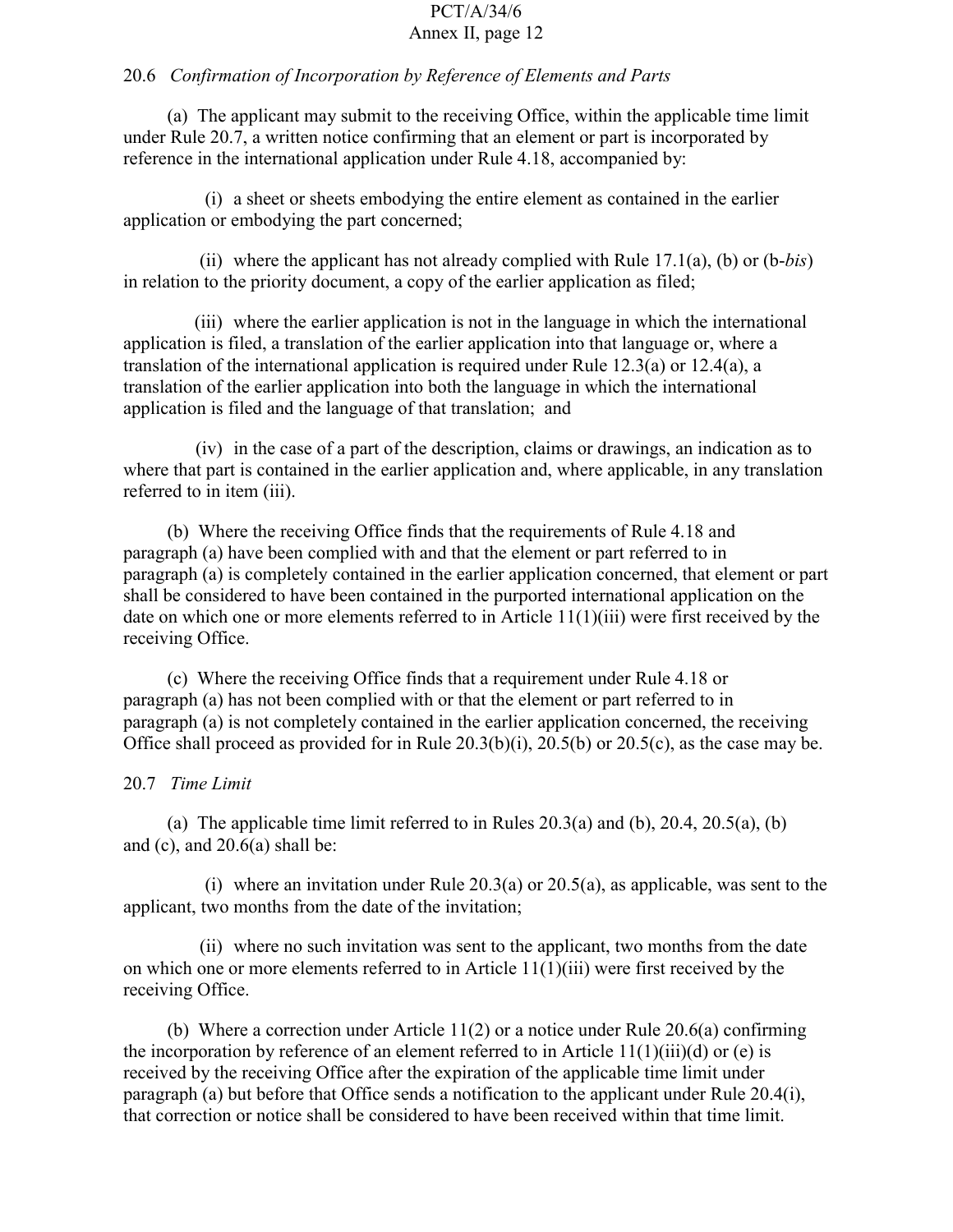#### 20.8 *Incompatibility with National Laws*

(a) If, on October 5, 2005, any of Rules  $20.3(a)(ii)$  and  $(b)(ii)$ ,  $20.5(a)(ii)$  and (d), and 20.6 are not compatible with the national law applied by the receiving Office, the Rules concerned shall not apply to an international application filed with that receiving Office for as long as they continue not to be compatible with that law, provided that the said Office informs the International Bureau accordingly by April 5, 2006. The information received shall be promptly published by the International Bureau in the Gazette.

(b) If, on October 5, 2005, any of Rules  $20.3(a)(ii)$  and  $(b)(ii)$ ,  $20.5(a)(ii)$  and  $(d)$ , and 20.6 are not compatible with the national law applied by the designated Office, the Rules concerned shall not apply in respect of that Office in relation to an international application in respect of which the acts referred to in Article 22 have been performed before that Office for as long as they continue not to be compatible with that law, provided that the said Office informs the International Bureau accordingly by April 5, 2006. The information received shall be promptly published by the International Bureau in the Gazette.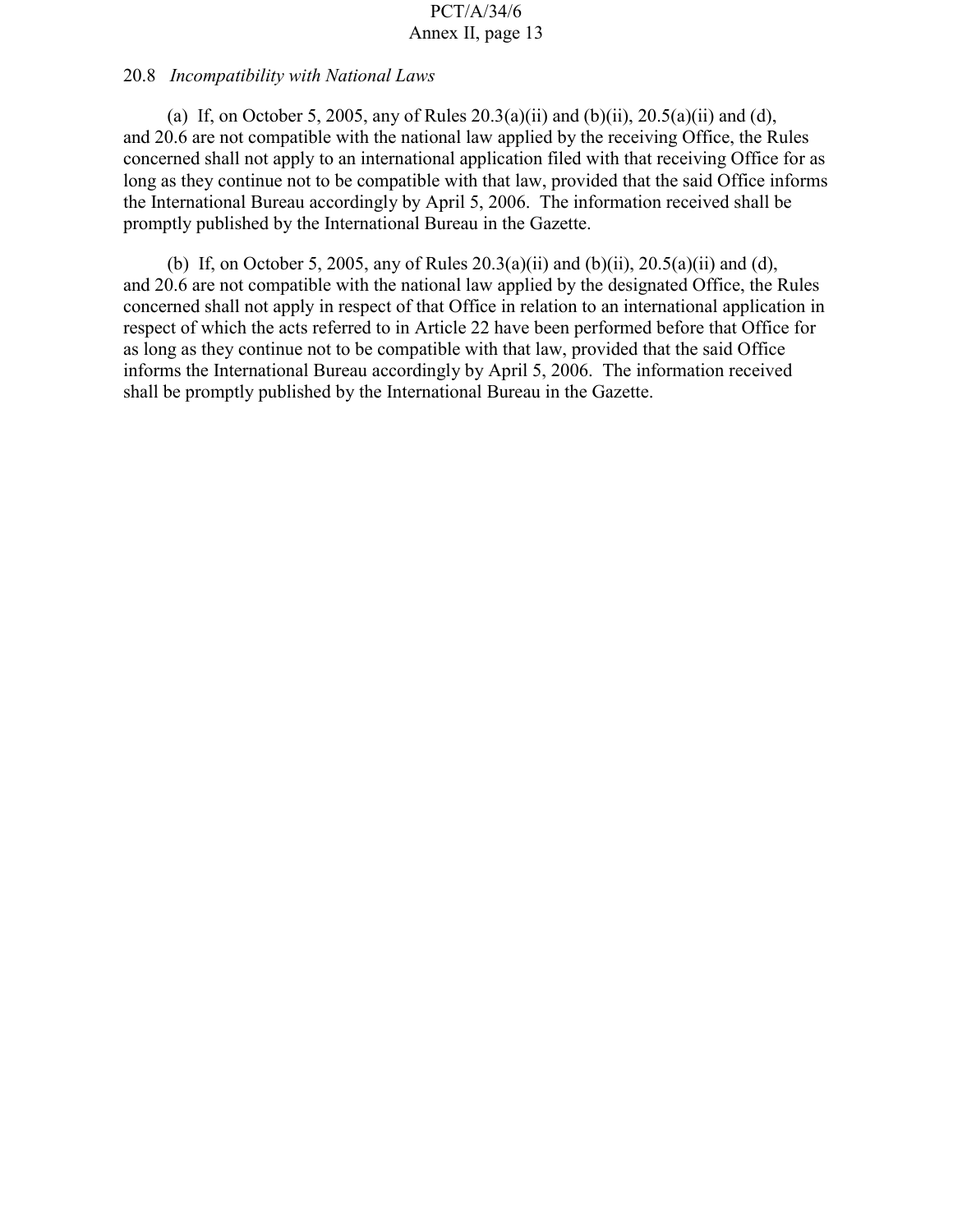# **Rule 21 Preparation of Copies**

# 21.1 [No change]

# 21.2 *Certified Copy for the Applicant*

Against payment of a fee, the receiving Office shall furnish to the applicant, on request, certified copies of the international application as filed and of any corrections thereto.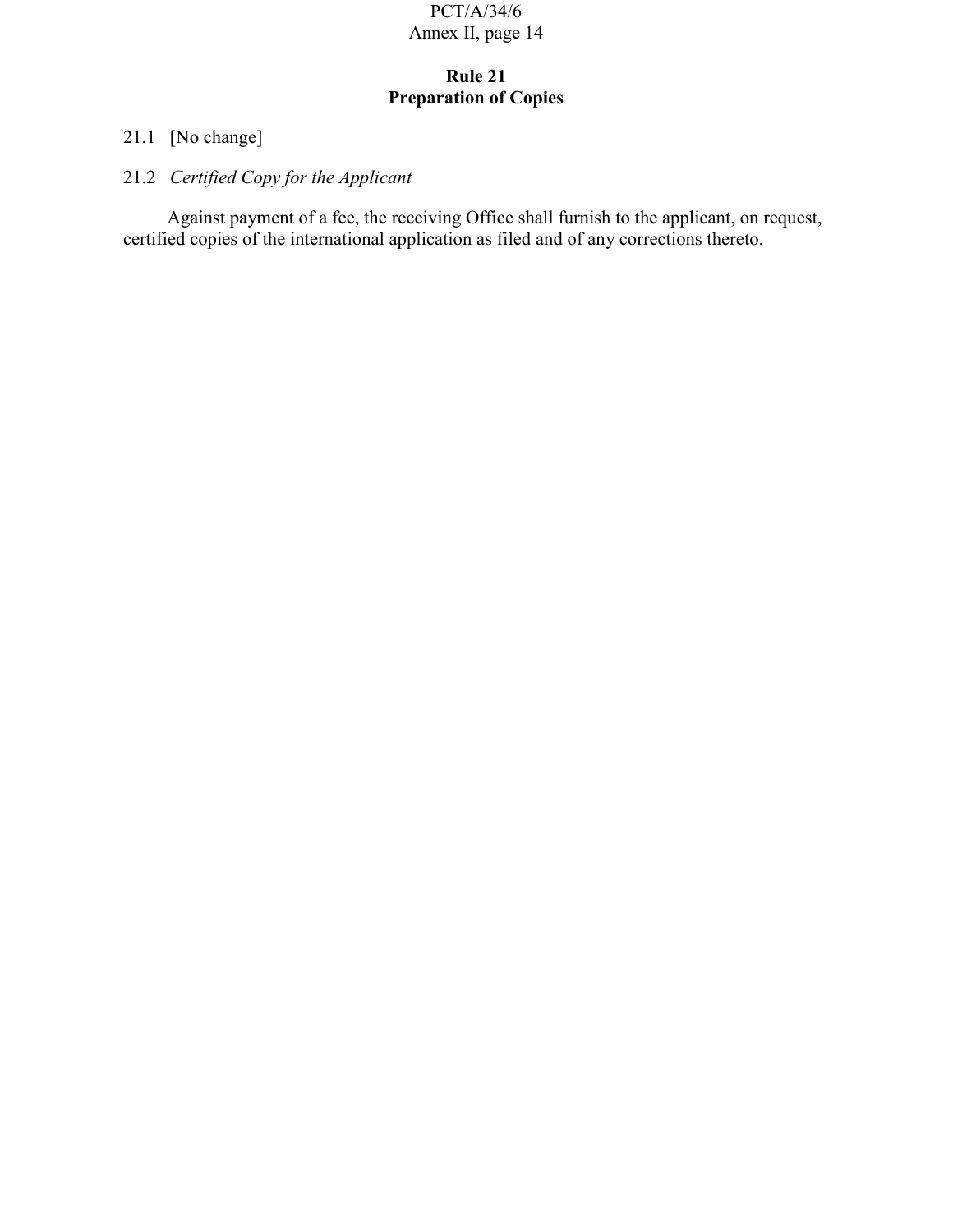# **Rule 22 Transmittal of the Record Copy and Translation**

22.1 *Procedure*

(a) [No change]

(b) If the International Bureau has received a copy of the notification under Rule 20.2(c) but is not, by the expiration of 13 months from the priority date, in possession of the record copy, it shall remind the receiving Office that it should transmit the record copy to the International Bureau promptly.

(c) If the International Bureau has received a copy of the notification under Rule 20.2(c) but is not, by the expiration of 14 months from the priority date, in possession of the record copy, it shall notify the applicant and the receiving Office accordingly.

(d) to (h) [No change]

22.2 *[Remains deleted]*

22.3 [No change]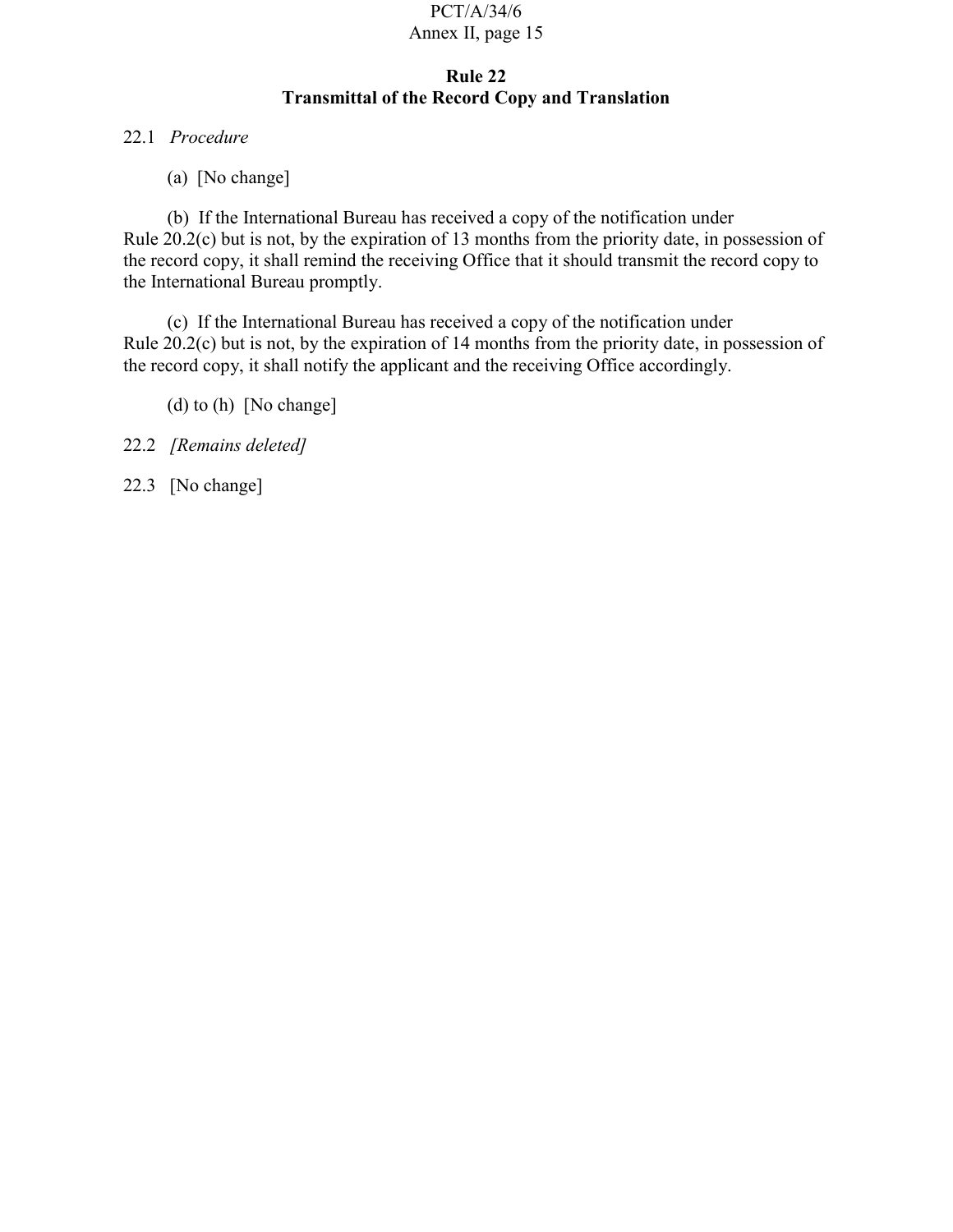#### **Rule 26 Checking by, and Correcting Before, the Receiving Office of Certain Elements of the International Application**

# 26.1 *Invitation Under Article 14(1)(b) to Correct*<sup>5</sup>

The receiving Office shall issue the invitation to correct provided for in Article 14(1)(b) as soon as possible, preferably within one month from the receipt of the international application. In the invitation, the receiving Office shall invite the applicant to furnish the required correction, and give the applicant the opportunity to make observations, within the time limit under Rule 26.2.

# 26.2 *Time Limit for Correction*

The time limit referred to in Rule 26.1 shall be two months from the date of the invitation to correct. It may be extended by the receiving Office at any time before a decision is taken.

26.2*bis* to 26.3*bis* [No change]

# 26.3*ter Invitation to Correct Defects Under Article 3(4)(i)*

(a) Where the abstract or any text matter of the drawings is filed in a language which is different from the language of the description and the claims, the receiving Office shall, unless

(i) and (ii) [No change]

invite the applicant to furnish a translation of the abstract or the text matter of the drawings into the language in which the international application is to be published. Rules 26.1, 26.2, 26.3, 26.3*bis*, 26.5 and 29.1 shall apply *mutatis mutandis*.

(b) [No change]

(c) Where the request does not comply with Rule 12.1(c), the receiving Office shall invite the applicant to file a translation so as to comply with that Rule. Rules 3, 26.1, 26.2, 26.5 and 29.1 shall apply *mutatis mutandis*.

(d) [No change]

26.4 [No change]

 $\sqrt{5}$ The text of amended Rule 26.1 derives from present Rule 26.1(a); present Rule 26.1(b) is deleted.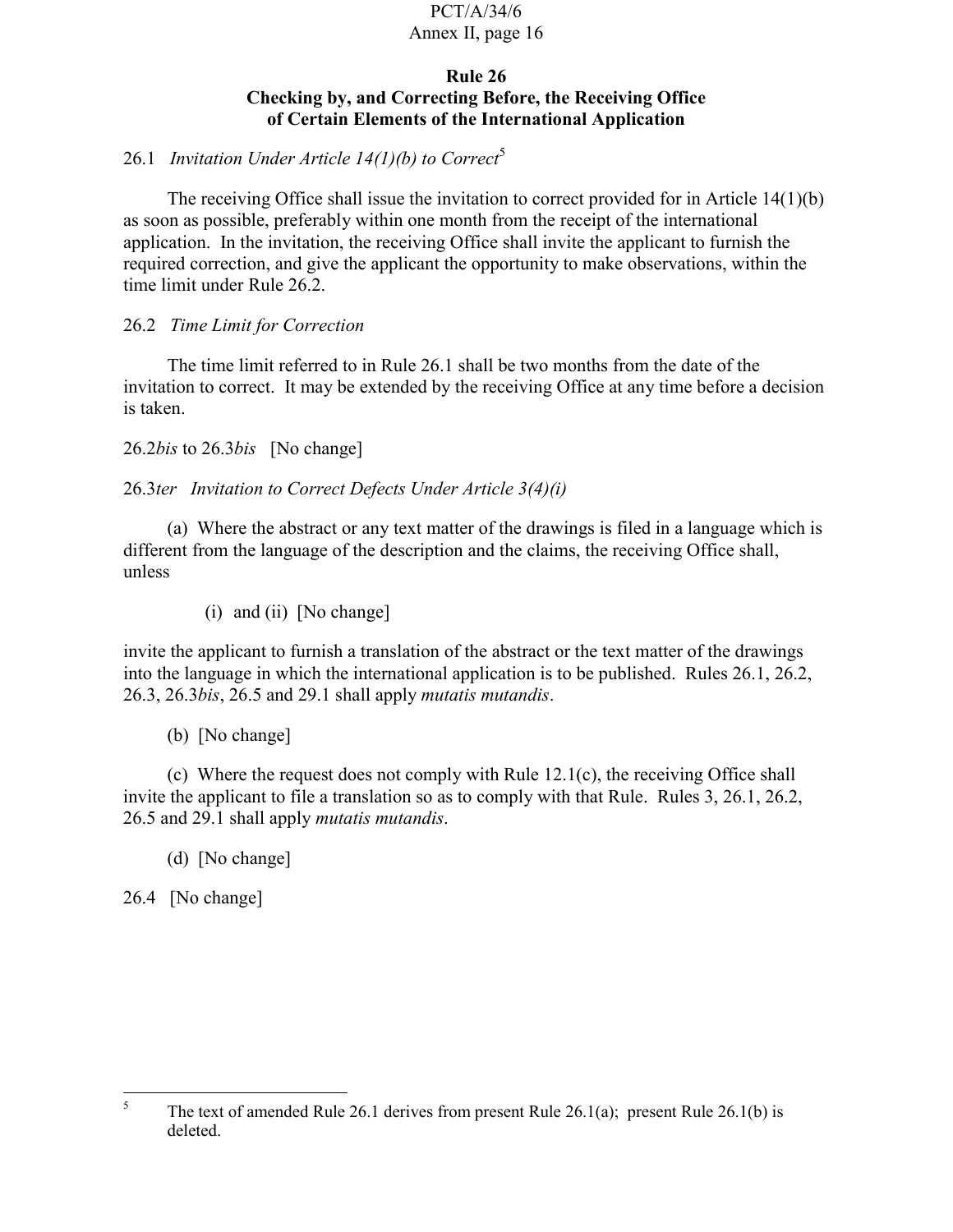## 26.5 *Decision of the Receiving Office*

The receiving Office shall decide whether the applicant has submitted the correction within the applicable time limit under Rule 26.2, and, if the correction has been submitted within that time limit, whether the international application so corrected is or is not to be considered withdrawn, provided that no international application shall be considered withdrawn for lack of compliance with the physical requirements referred to in Rule 11 if it complies with those requirements to the extent necessary for the purpose of reasonably uniform international publication.

26.6 [Deleted]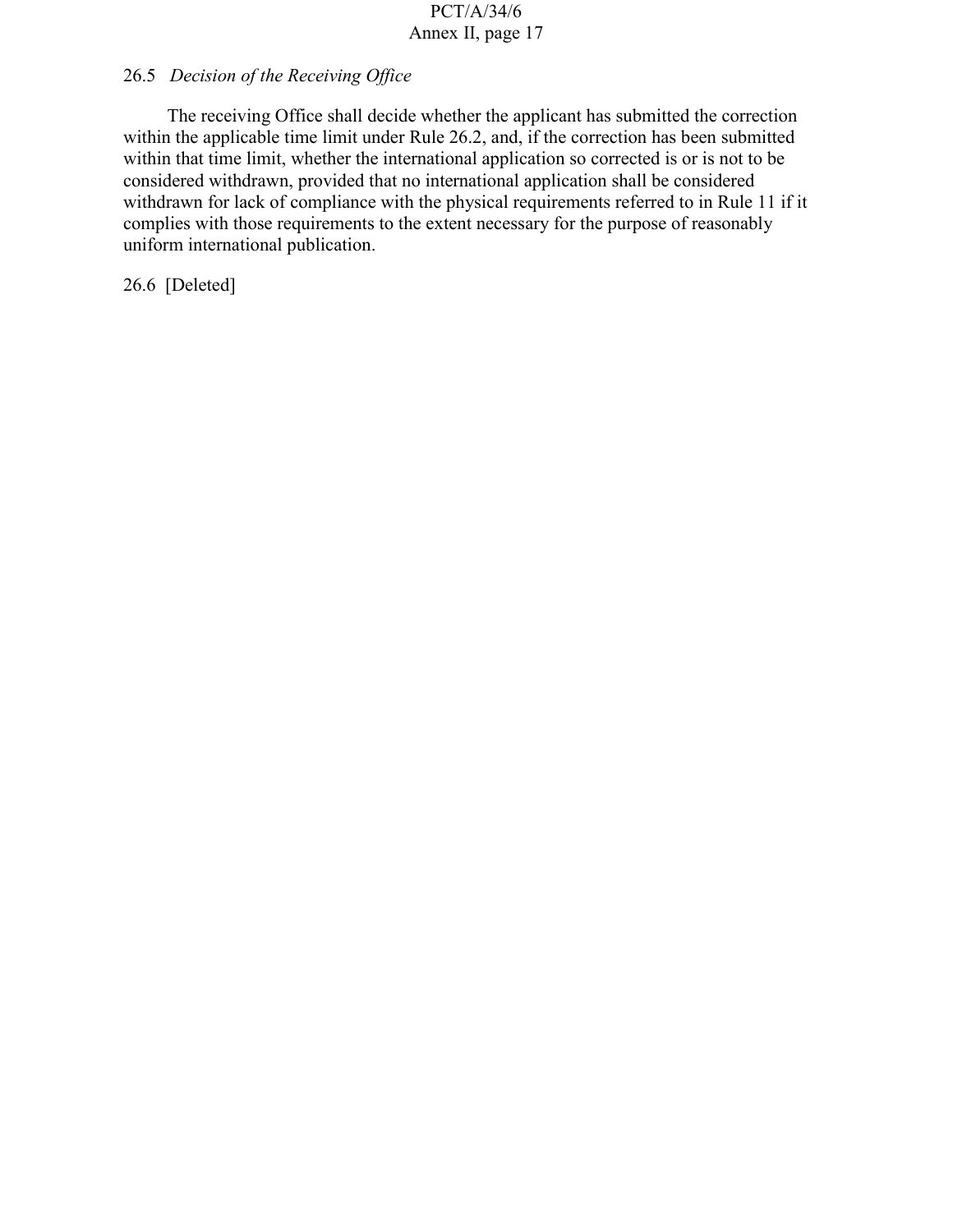# **Rule 26***bis*<sup>6</sup> **Correction or Addition of Priority Claim**

# 26*bis*.1 *Correction or Addition of Priority Claim*

(a) The applicant may correct a priority claim or add a priority claim to the request by a notice submitted to the receiving Office or the International Bureau within a time limit of 16 months from the priority date or, where the correction or addition would cause a change in the priority date, 16 months from the priority date as so changed, whichever 16-month period expires first, provided that such a notice may be submitted until the expiration of four months from the international filing date. The correction of a priority claim may include the addition of any indication referred to in Rule 4.10.

(b) and (c) [No change]

# 26*bis*.2 *Defects in Priority Claims*

(a) Where the receiving Office or, if the receiving Office fails to do so, the International Bureau, finds in relation to a priority claim:

- (i) that the international application has an international filing date which is later than the date on which the priority period expired and that a request for restoration of the right of priority under Rule 26*bis*.3 has not been submitted;
- (ii) that the priority claim does not comply with the requirements of Rule 4.10; or
- (iii) that any indication in the priority claim is inconsistent with the corresponding indication appearing in the priority document;

the receiving Office or the International Bureau, as the case may be, shall invite the applicant to correct the priority claim. In the case referred to in item (i), where the international filing date is within two months from the date on which the priority period expired, the receiving Office or the International Bureau, as the case may be, shall also notify the applicant of the possibility of submitting a request for the restoration of the right of priority in accordance with Rule 26*bis*.3, unless the receiving Office has notified the International Bureau under Rule 26*bis*.3(j) of the incompatibility of Rule 26*bis*.3(a) to (i) with the national law applied by that Office.

(b) If the applicant does not, before the expiration of the time limit under Rule 26*bis*.1(a), submit a notice correcting the priority claim, that priority claim shall, subject to paragraph (c), for the purposes of the procedure under the Treaty, be considered not to have been made ("considered void") and the receiving Office or the International Bureau, as the case may be, shall so declare and shall inform the applicant accordingly. Any notice correcting the priority claim which is received before the receiving Office or the International Bureau, as the case may be, so declares and not later than one month after the expiration of that time limit shall be considered to have been received before the expiration of that time limit.

 $\overline{a}$ <sup>6</sup> See Annex I for amendments entering into force earlier, on April 1, 2006.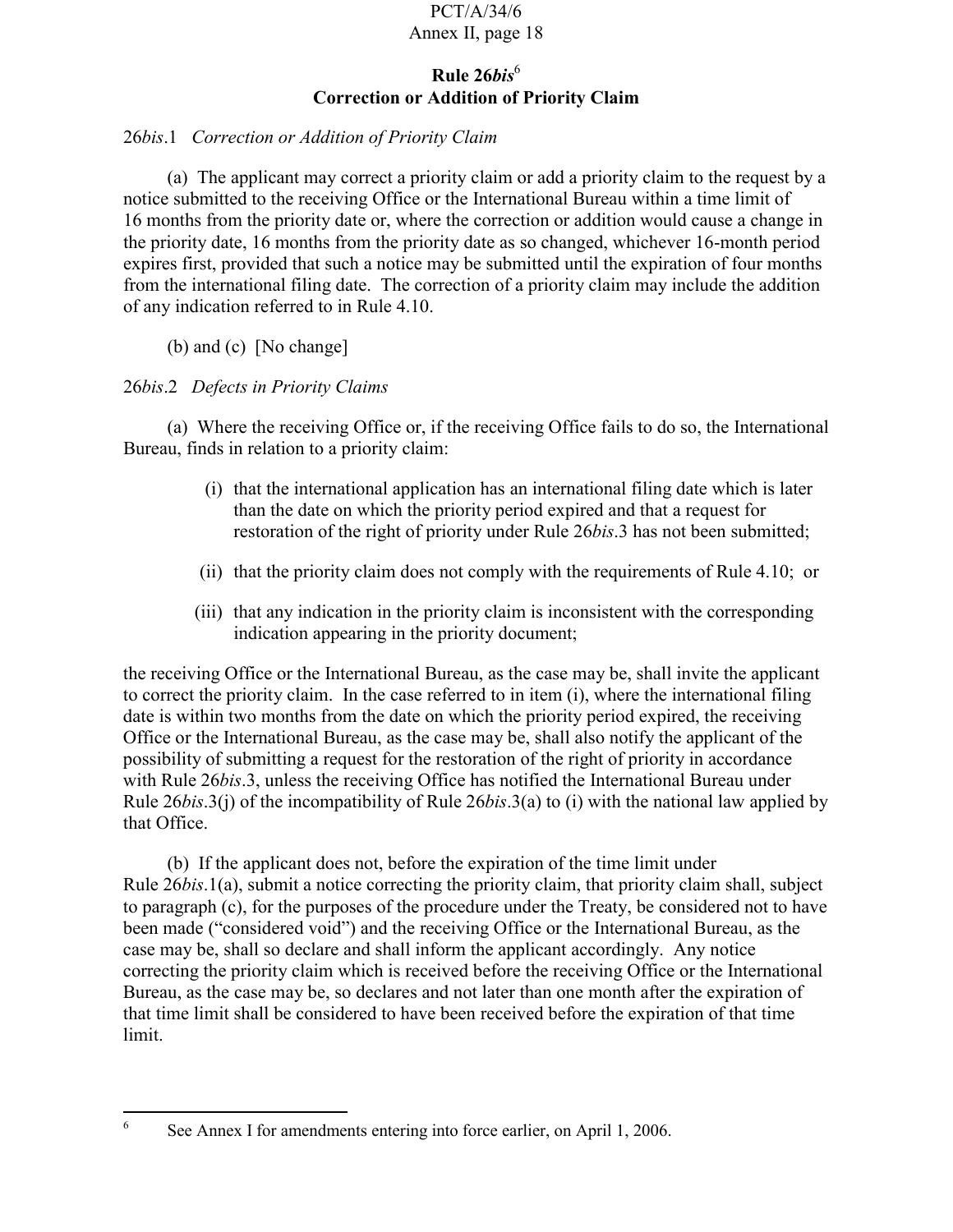## *[Rule 26bis.2, continued]*

(c) A priority claim shall not be considered void only because:

(i) the indication of the number of the earlier application referred to in Rule  $4.10(a)(ii)$  is missing;

(ii) an indication in the priority claim is inconsistent with the corresponding indication appearing in the priority document; or

(iii) the international application has an international filing date which is later than the date on which the priority period expired, provided that the international filing date is within the period of two months from that date.

(d) Where the receiving Office or the International Bureau has made a declaration under paragraph (b) or where the priority claim has not been considered void only because paragraph (c) applies, the International Bureau shall publish, together with the international application, information concerning the priority claim as prescribed by the Administrative Instructions, as well as any information submitted by the applicant concerning such priority claim which is received by the International Bureau prior to the completion of the technical preparations for international publication. Such information shall be included in the communication under Article 20 where the international application is not published by virtue of Article 64(3).

(e) Where the applicant wishes to correct or add a priority claim but the time limit under Rule 26*bis*.1 has expired, the applicant may, prior to the expiration of 30 months from the priority date and subject to the payment of a special fee whose amount shall be fixed in the Administrative Instructions, request the International Bureau to publish information concerning the matter, and the International Bureau shall promptly publish such information.

#### 26*bis*.3 *Restoration of Right of Priority by Receiving Office*

(a) Where the international application has an international filing date which is later than the date on which the priority period expired but within the period of two months from that date, the receiving Office shall, on the request of the applicant, and subject to paragraphs (b) to (g) of this Rule, restore the right of priority if the Office finds that a criterion applied by it ("criterion for restoration") is satisfied, namely, that the failure to file the international application within the priority period:

- (i) occurred in spite of due care required by the circumstances having been taken; or
- (ii) was unintentional.

Each receiving Office shall apply at least one of those criteria and may apply both of them.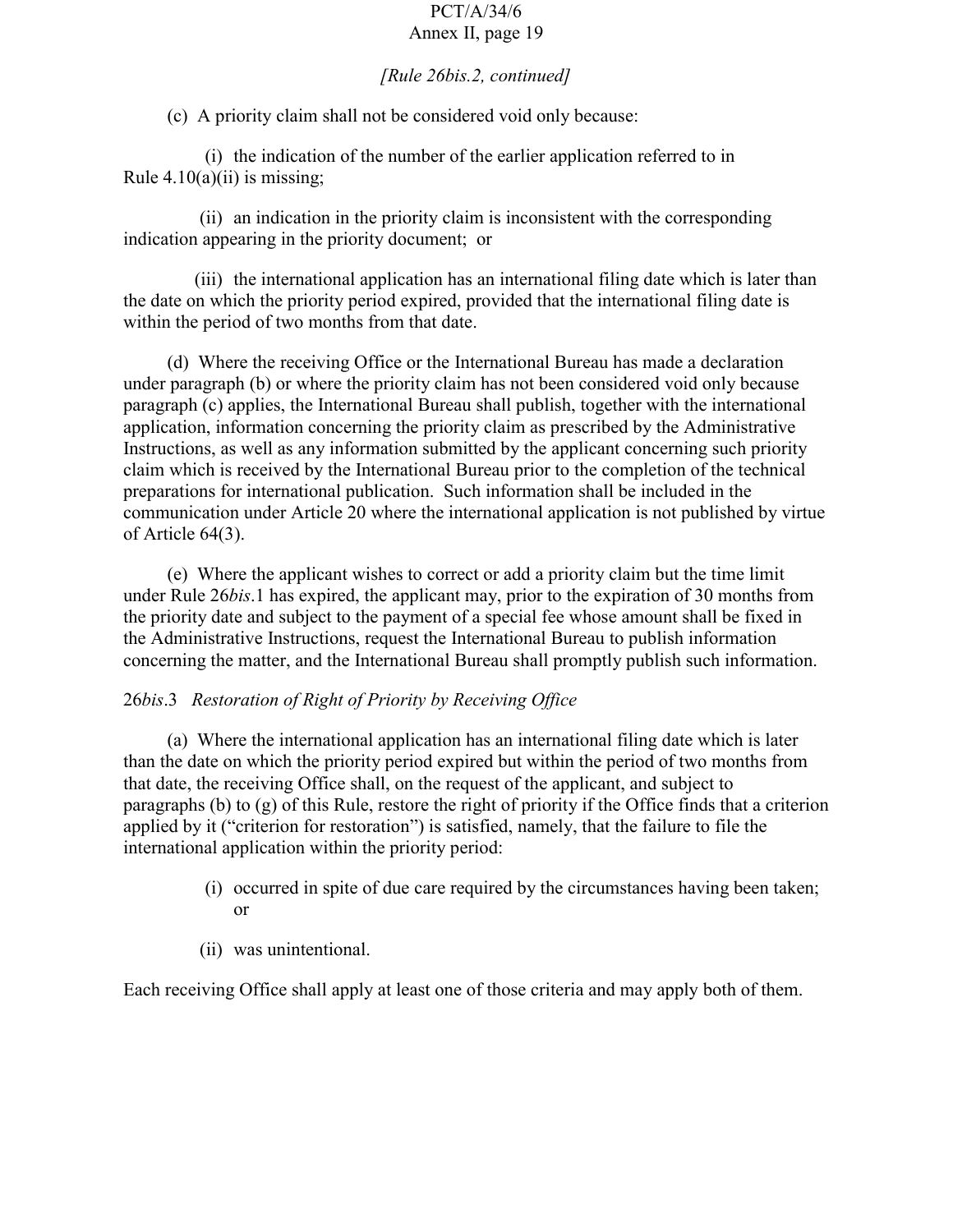## *[Rule 26bis.3, continued]*

(b) A request under paragraph (a) shall:

(i) be filed with the receiving Office within the time limit applicable under paragraph (e);

(ii) state the reasons for the failure to file the international application within the priority period; and

(iii) preferably be accompanied by any declaration or other evidence required under paragraph (f).

(c) Where a priority claim in respect of the earlier application is not contained in the international application, the applicant shall submit, within the time limit applicable under paragraph (e), a notice under Rule 26*bis*.1(a) adding the priority claim.

(d) The submission of a request under paragraph (a) may be subjected by the receiving Office to the payment to it, for its own benefit, of a fee for requesting restoration, payable within the time limit applicable under paragraph (e). The amount of that fee, if any, shall be fixed by the receiving Office.

(e) The time limit referred to in paragraphs  $(b)(i)$ ,  $(c)$  and  $(d)$  shall be two months from the date on which the priority period expired, provided that, where the applicant makes a request for early publication under Article 21(2)(b), any request under paragraph (a) or any notice referred to in paragraph (c) submitted, or any fee referred to in paragraph (d) paid, after the technical preparations for international publication have been completed shall be considered as not having been submitted or paid in time.

(f) The receiving Office may require that a declaration or other evidence in support of the statement of reasons referred to in paragraph (b)(iii) be filed with it within a time limit which shall be reasonable under the circumstances. The applicant may furnish to the International Bureau a copy of any such declaration or other evidence filed with the receiving Office, in which case the International Bureau shall include such copy in its files.

(g) The receiving Office shall not refuse, totally or in part, a request under paragraph (a) without giving the applicant the opportunity to make observations on the intended refusal within a time limit which shall be reasonable under the circumstances. Such notice of intended refusal by the receiving Office may be sent to the applicant together with any invitation to file a declaration or other evidence under paragraph (f).

(h) The receiving Office shall promptly:

- (i) notify the International Bureau of the receipt of a request under paragraph (a);
- (ii) make a decision upon the request;

(iii) notify the applicant and the International Bureau of its decision and the criterion for restoration upon which the decision was based.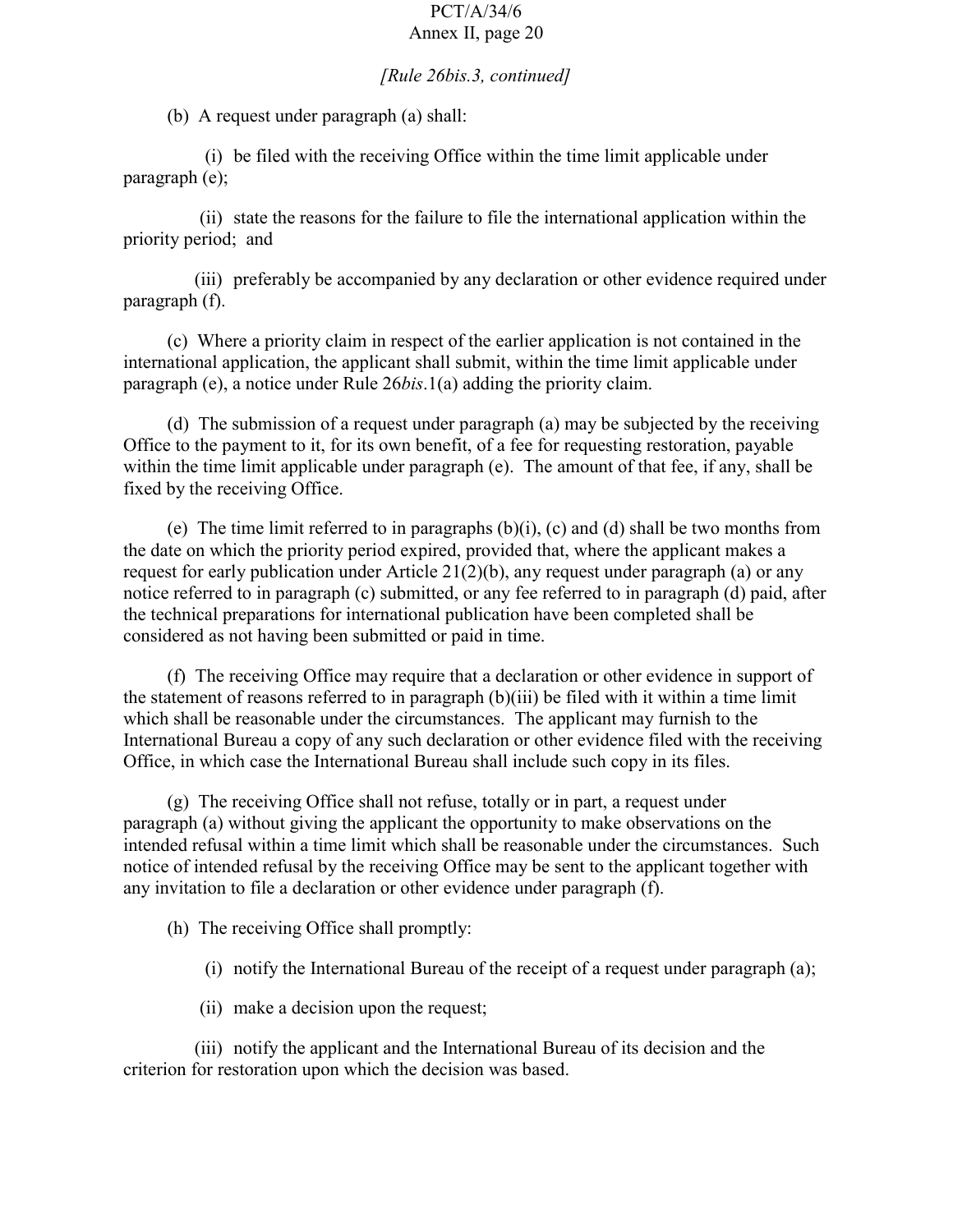#### *[Rule 26bis.3, continued]*

(i) Each receiving Office shall inform the International Bureau of which of the criteria for restoration it applies and of any subsequent changes in that respect. The International Bureau shall promptly publish such information in the Gazette.

(j) If, on October 5, 2005, paragraphs (a) to (i) are not compatible with the national law applied by the receiving Office, those paragraphs shall not apply in respect of that Office for as long as they continue not to be compatible with that law, provided that the said Office informs the International Bureau accordingly by April 5, 2006. The information received shall be promptly published by the International Bureau in the Gazette.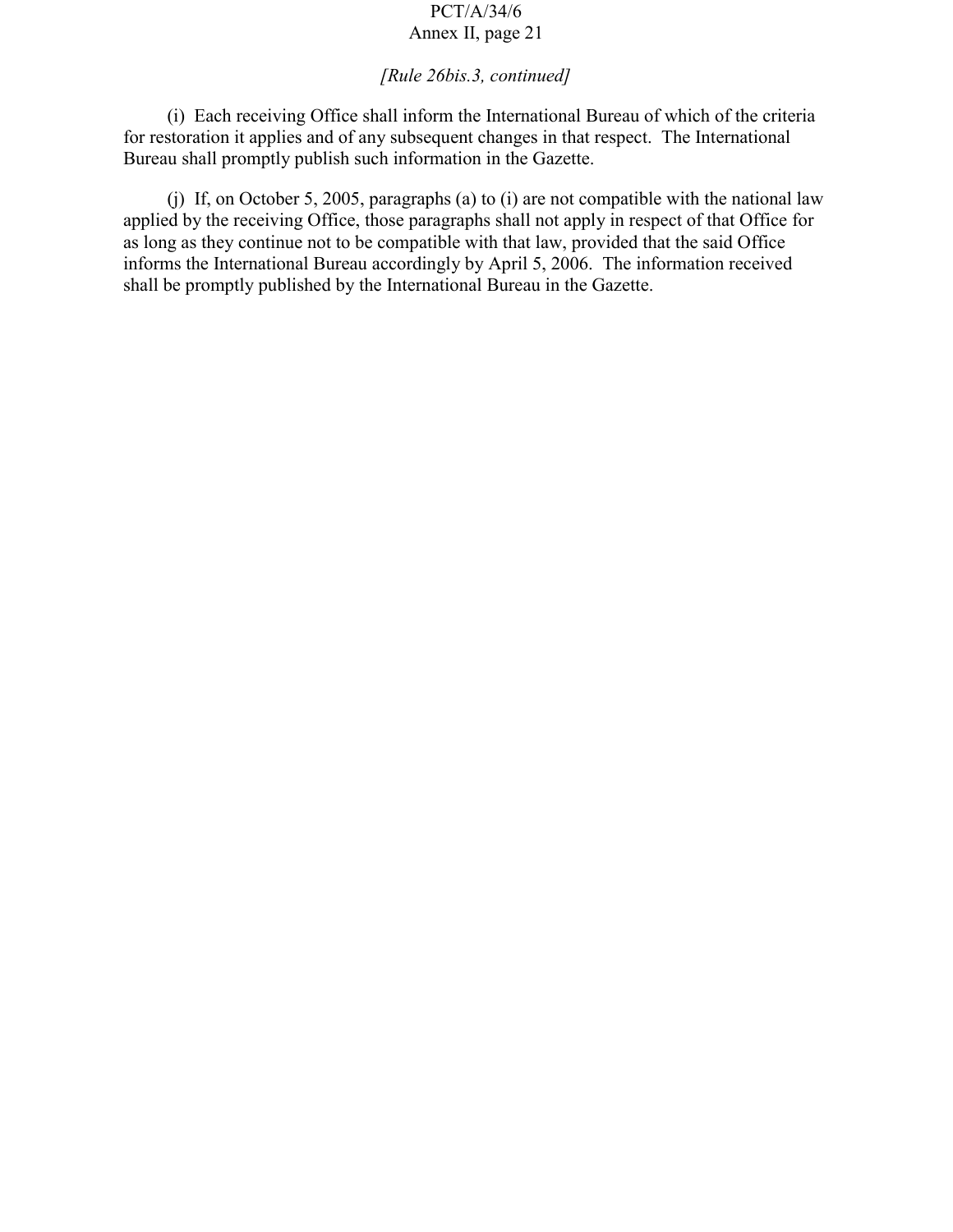#### **Rule 34 Minimum Documentation**

34.1 *Definition*

(a) and (b) [No change]

(c) Subject to paragraphs (d) and (e), the "national patent documents" shall be the following:

(i) [No change]

(ii) the patents issued by the Federal Republic of Germany, the Republic of Korea and the Russian Federation,

(iii) to  $(vi)$  [No change]

(d) [No change]

(e) Any International Searching Authority whose official language, or one of whose official languages, is not Japanese, Korean, Russian or Spanish is entitled not to include in its documentation those patent documents of Japan, the Republic of Korea, the Russian Federation and the former Soviet Union as well as those patent documents in the Spanish language, respectively, for which no abstracts in the English language are generally available. English abstracts becoming generally available after the date of entry into force of these Regulations shall require the inclusion of the patent documents to which the abstracts refer no later than six months after such abstracts become generally available. In case of the interruption of abstracting services in English in technical fields in which English abstracts were formerly generally available, the Assembly shall take appropriate measures to provide for the prompt restoration of such services in the said fields.

(f) [No change]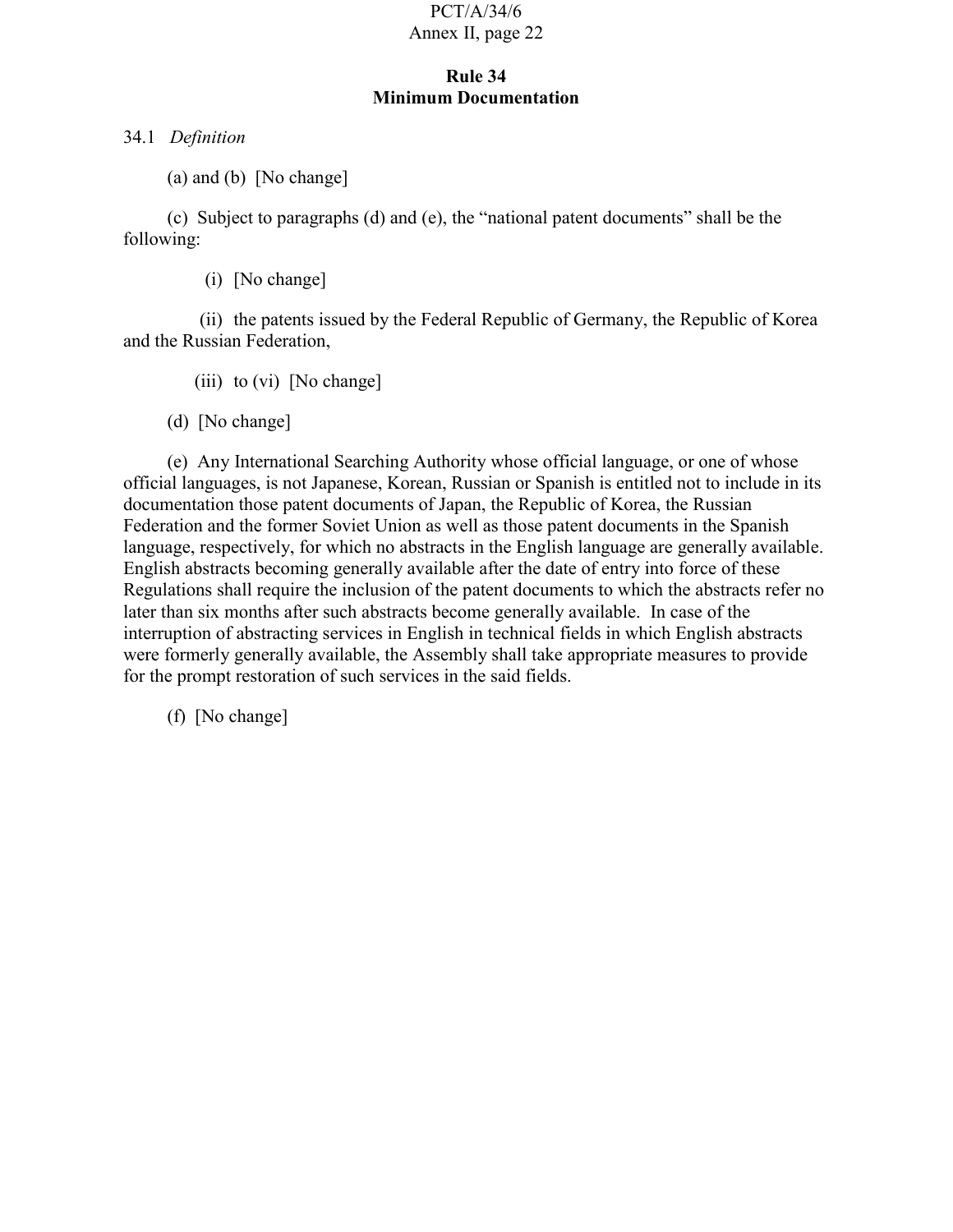# **Rule 38 Missing or Defective Abstract**

## 38.1 [No change]

## 38.2 *Establishment of Abstract*<sup>7</sup>

If the international application does not contain an abstract and the International Searching Authority has not received a notification from the receiving Office to the effect that the applicant has been invited to furnish an abstract, or if the said Authority finds that the abstract does not comply with Rule 8, it shall itself establish an abstract. Such abstract shall be established in the language in which the international application is to be published or, if a translation into another language was transmitted under Rule 23.1(b) and the International Searching Authority so wishes, in the language of that translation.

# 38.3 *Modification of Abstract*<sup>7</sup>

The applicant may, until the expiration of one month from the date of mailing of the international search report, submit to the International Searching Authority:

- (i) proposed modifications of the abstract; or
- (ii) where the abstract has been established by the Authority, proposed modifications of, or comments on, that abstract, or both modifications and comments;

and the Authority shall decide whether to modify the abstract accordingly. Where the Authority modifies the abstract, it shall notify the modification to the International Bureau.

 $\boldsymbol{7}$ <sup>7</sup> The text of amended Rule 38.2 derives from present Rule 38.2(a); the text of new Rule 38.3 derives from present Rule 38.2(b).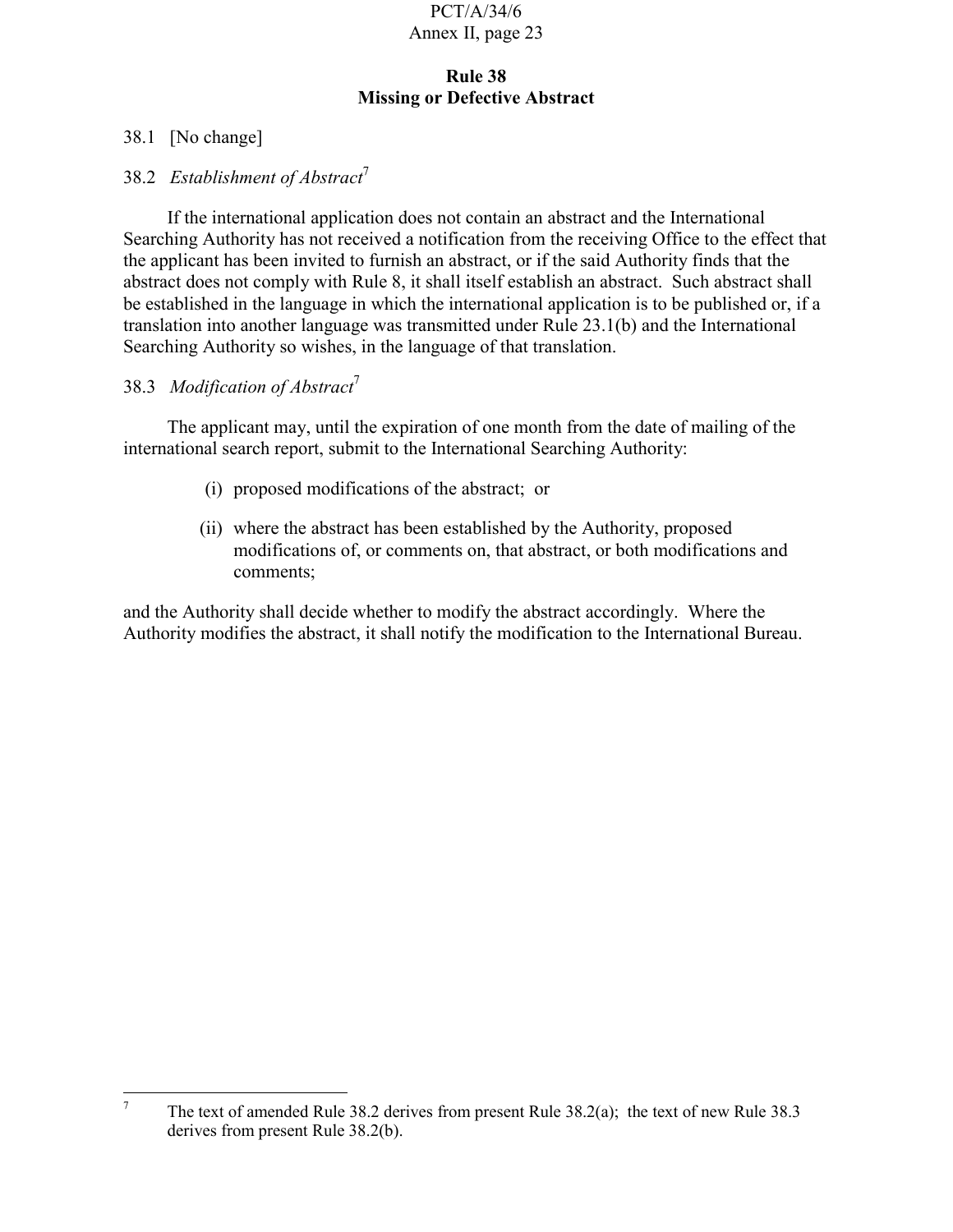# **Rule 43 The International Search Report**

43.1 to 43.6 [No change]

#### 43.6*bis Consideration of Rectifications of Obvious Mistakes*

(a) A rectification of an obvious mistake that is authorized under Rule 91.1 shall, subject to paragraph (b), be taken into account by the International Searching Authority for the purposes of the international search and the international search report shall so indicate.

(b) A rectification of an obvious mistake need not be taken into account by the International Searching Authority for the purposes of the international search if it is authorized by or notified to that Authority, as applicable, after it has begun to draw up the international search report, in which case the report shall, if possible, so indicate, failing which the International Searching Authority shall notify the International Bureau accordingly and the International Bureau shall proceed as provided for in the Administrative Instructions.

43.7 to 43.10 [No change]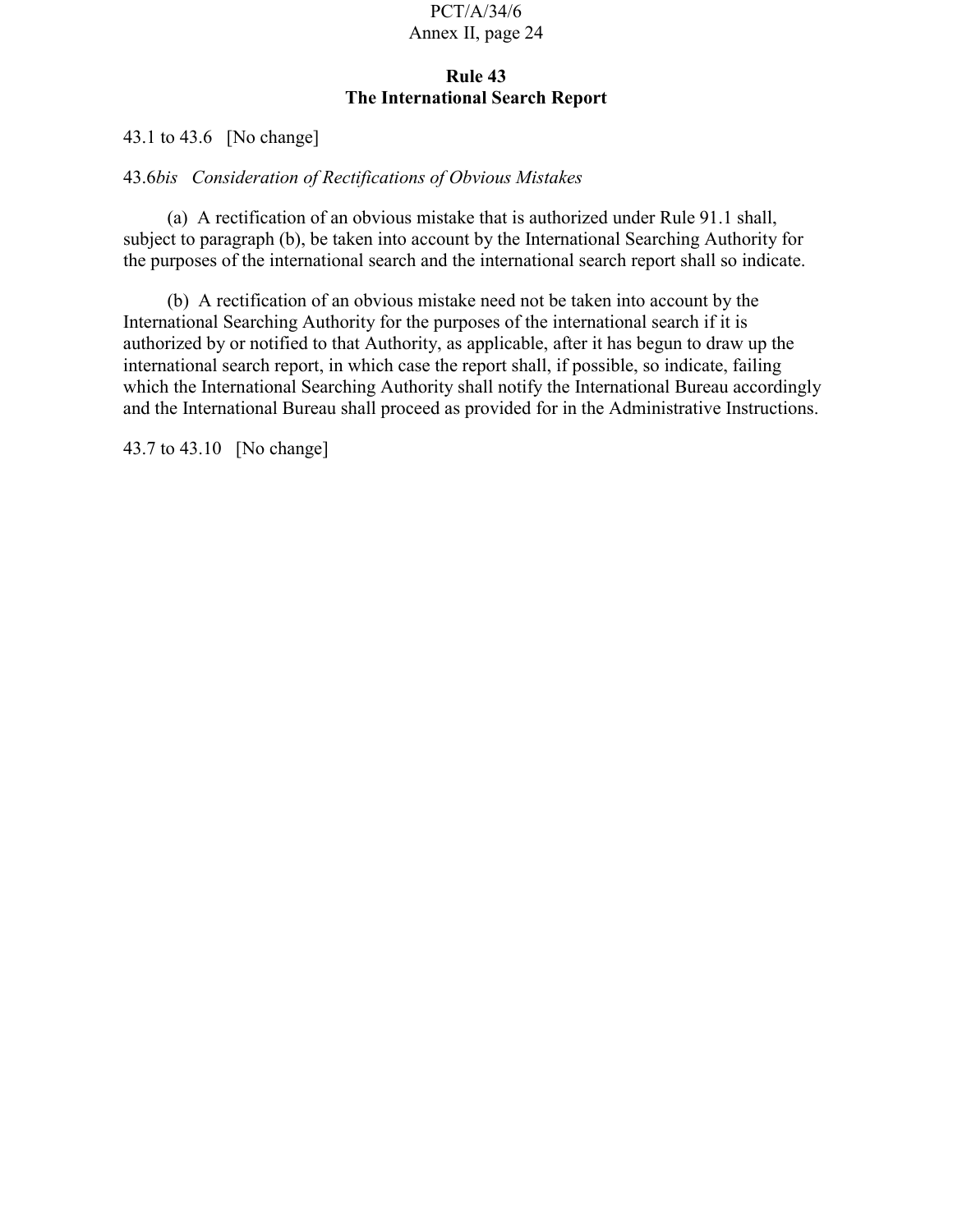# **Rule 43***bis* **Written Opinion of the International Searching Authority**

43*bis*.1 *Written Opinion*

(a) [No change]

(b) For the purposes of establishing the written opinion, Articles 33(2) to (6) and 35(2) and (3) and Rules 43.4, 43.6*bis*, 64, 65, 66.1(e), 66.7, 67, 70.2(b) and (d), 70.3, 70.4(ii), 70.5(a), 70.6 to 70.10, 70.12, 70.14 and 70.15(a) shall apply *mutatis mutandis*.

(c) [No change]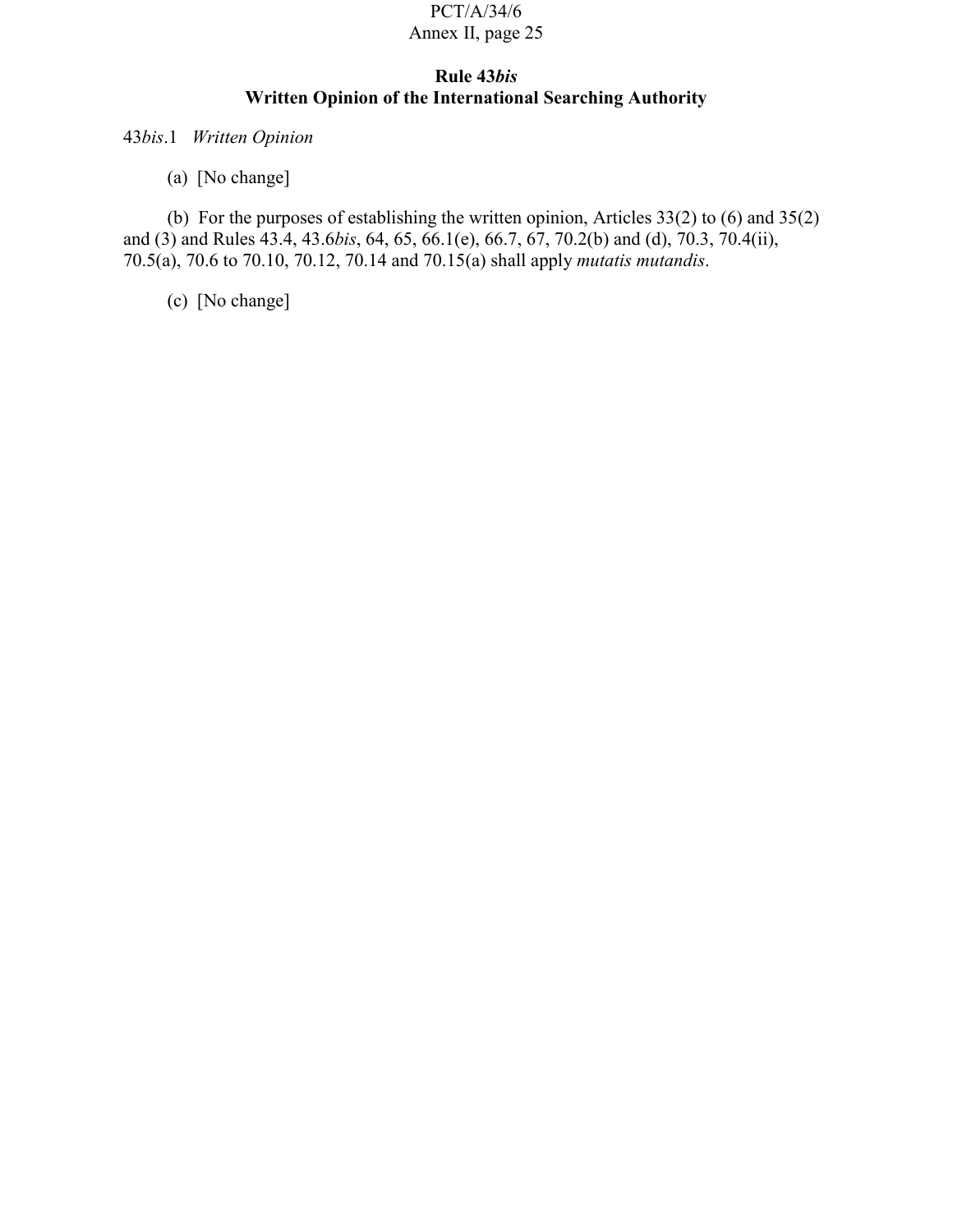# **Rule 48**<sup>8</sup> **International Publication**

48.1 [No change]

48.2 *Contents*<sup>9</sup>

(a) The publication of the international application shall contain:

(i) to (vi) [No change]

(vii) where the request for publication under Rule 91.3(d) was received by the International Bureau before the completion of the technical preparations for international publication, any request for rectification of an obvious mistake, any reasons and any comments referred to in Rule 91.3(d);

(viii) [No change]

(ix) any information concerning a priority claim referred to in Rule 26*bis*.2(d);

(x) any declaration referred to in Rule 4.17, and any correction thereof under Rule 26*ter*.1, which was received by the International Bureau before the expiration of the time limit under Rule 26*ter*.1;

(xi) any information concerning a request under Rule 26*bis*.3 for restoration of the right of priority and the decision of the receiving Office upon such request, including information as to the criterion for restoration upon which the decision was based.

(b) Subject to paragraph (c), the front page shall include:

(i) data taken from the request sheet and such other data as are prescribed by the Administrative Instructions;

(ii) a figure or figures where the international application contains drawings, unless Rule 8.2(b) applies;

(iii) the abstract; if the abstract is both in English and in another language, the English text shall appear first;

(iv) where applicable, an indication that the request contains a declaration referred to in Rule 4.17 which was received by the International Bureau before the expiration of the time limit under Rule 26*ter*.1;

(v) where the international filing date has been accorded by the receiving Office under Rule  $20.3(b)(ii)$  or  $20.5(d)$  on the basis of the incorporation by reference under Rules 4.18 and 20.6 of an element or part, an indication to that effect, together with an indication as to whether the applicant, for the purposes of Rule  $20.6(a)(ii)$ , relied on compliance with Rule 17.1(a), (b) or (b-*bis*) in relation to the priority document or on a separately submitted copy of the earlier application concerned;

 $\,$  8  $\,$ <sup>8</sup> See Annex I for amendments entering into force earlier, on April 1, 2006.

Rule  $48.2(b)(i)$  to (iii) are amended in the English text only.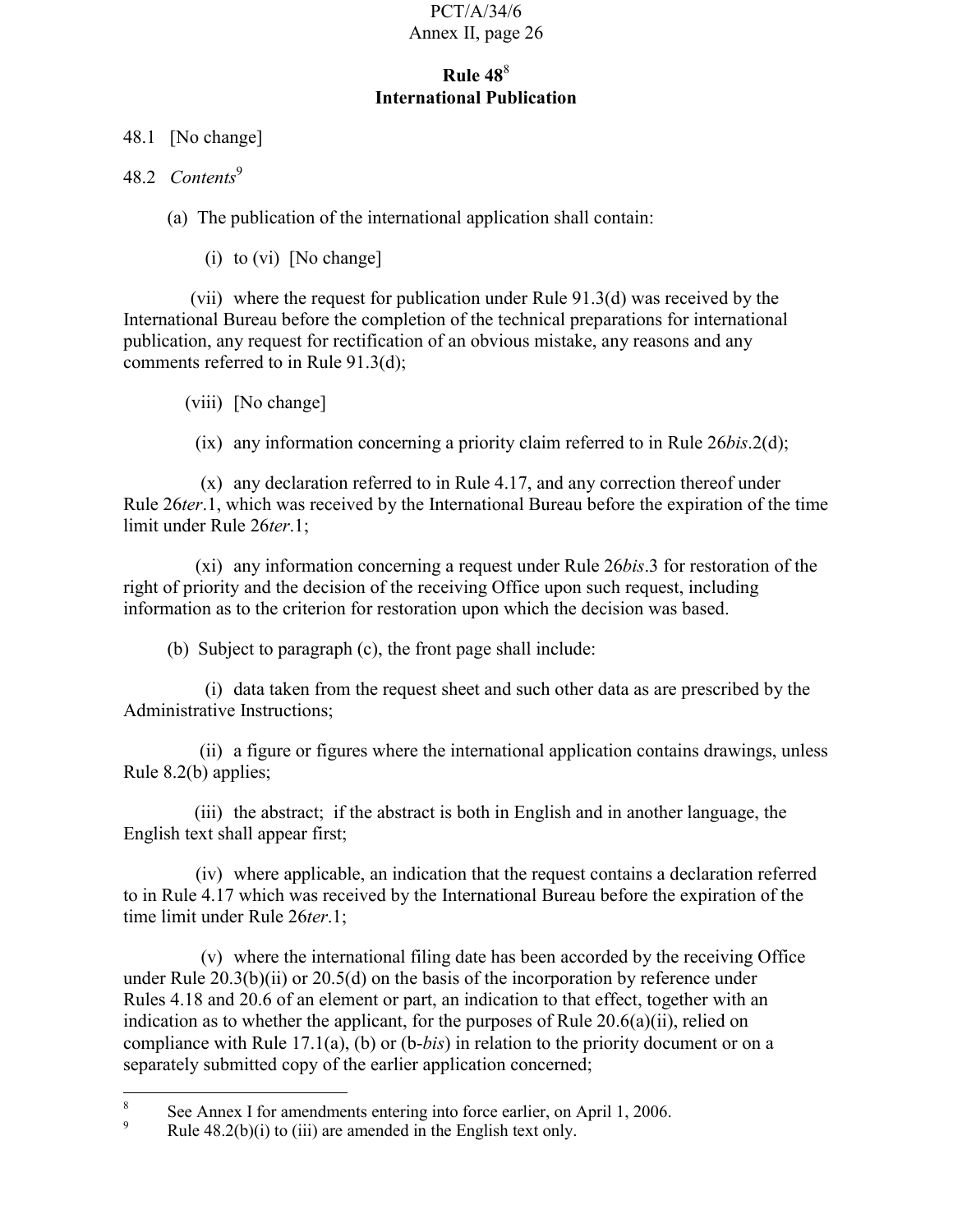#### *[Rule 48.2(b), continued]*

(vi) where applicable, an indication that the published international application contains information under Rule 26*bis*.2(d);

(vii) where applicable, an indication that the published international application contains information concerning a request under Rule 26*bis*.3 for restoration of the right of priority and the decision of the receiving Office upon such request;

(viii) where applicable, an indication that the applicant has, under Rule 26*bis*.3(f), furnished copies of any declaration or other evidence to the International Bureau.

(c) to (h) [No change]

(i) If the authorization of a rectification of an obvious mistake in the international application referred to in Rule 91.1 is received by or, where applicable, given by the International Bureau after completion of the technical preparations for international publication, a statement reflecting all the rectifications shall be published, together with the sheets containing the rectifications, or the replacement sheets and the letter furnished under Rule 91.2, as the case may be, and the front page shall be republished.

(j) If, at the time of completion of the technical preparations for international publication, a request under Rule 26*bis*.3 for restoration of the right of priority is still pending, the published international application shall contain, in place of the decision by the receiving Office upon that request, an indication to the effect that such decision was not available and that the decision, when it becomes available, will be separately published.

(k) If a request for publication under Rule 91.3(d) was received by the International Bureau after the completion of the technical preparations for international publication, the request for rectification, any reasons and any comments referred to in that Rule shall be promptly published after the receipt of such request for publication, and the front page shall be republished.

48.3 to 48.6 [No change]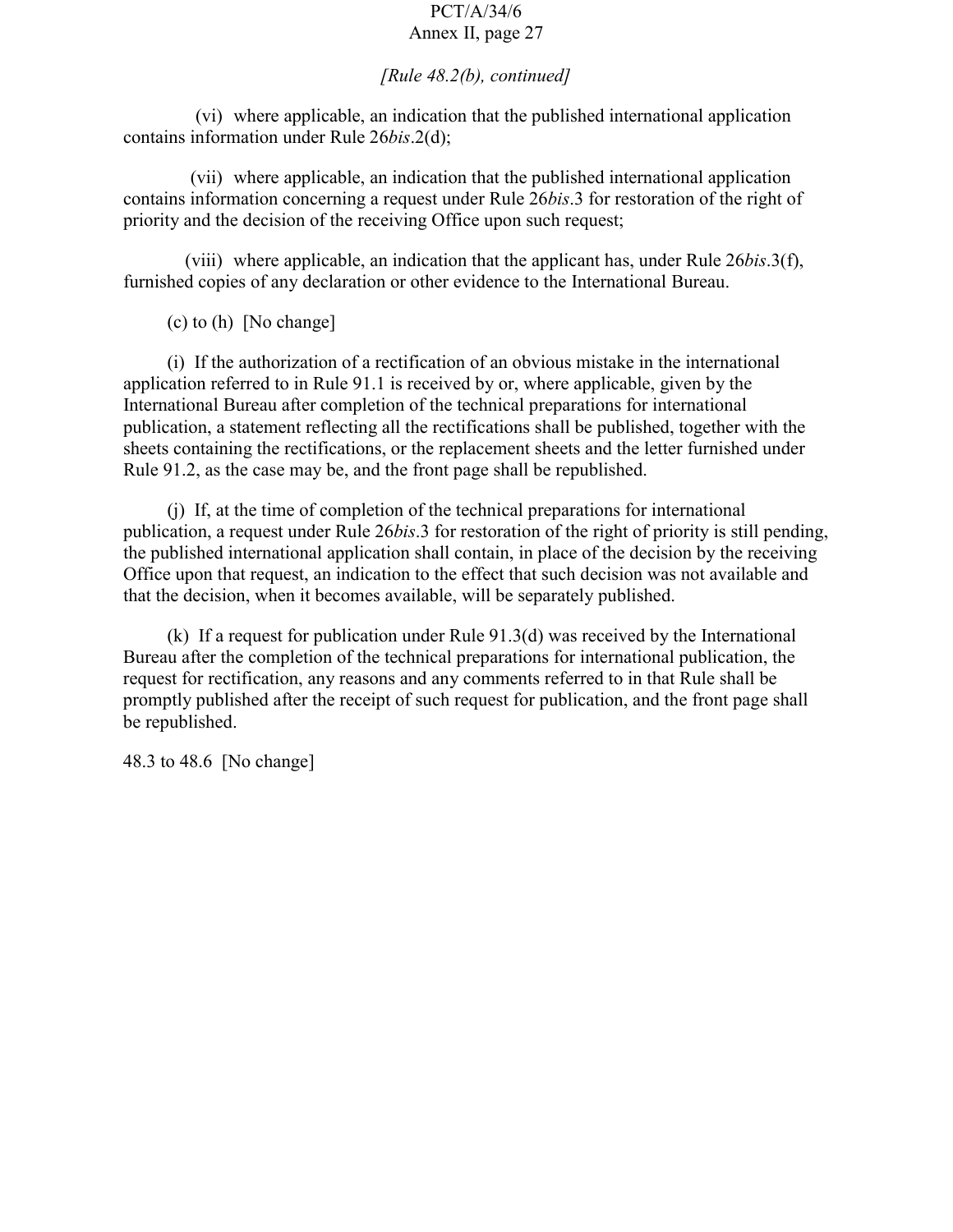#### **Rule 49***ter* **Effect of Restoration of Right of Priority by Receiving Office; Restoration of Right of Priority by Designated Office**

49*ter*.1 *Effect of Restoration of Right of Priority by Receiving Office*

(a) Where the receiving Office has restored a right of priority under Rule 26*bis*.3 based on a finding by it that the failure to file the international application within the priority period occurred in spite of due care required by the circumstances having been taken, that restoration shall, subject to paragraph (c), be effective in each designated State.

(b) Where the receiving Office has restored a right of priority under Rule 26*bis*.3 based on a finding by it that the failure to file the international application within the priority period was unintentional, that restoration shall, subject to paragraph (c), be effective in any designated State whose applicable national law provides for restoration of the right of priority based on that criterion or on a criterion which, from the viewpoint of applicants, is more favorable than that criterion.

(c) A decision by the receiving Office to restore a right of priority under Rule 26*bis*.3 shall not be effective in a designated State where the designated Office, a court or any other competent organ of or acting for that designated State finds that a requirement under Rule 26*bis*.3(a), (b)(i) or (c) was not complied with, taking into account the reasons stated in the request submitted to the receiving Office under Rule 26*bis*.3(a) and any declaration or other evidence filed with the receiving Office under Rule 26*bis*.3(b)(iii).

(d) A designated Office shall not review the decision of the receiving Office unless it may reasonably doubt that a requirement referred to in paragraph (c) was complied with, in which case the designated Office shall notify the applicant accordingly, indicating the reasons for that doubt and giving the applicant an opportunity to make observations within a reasonable time limit.

(e) No designated State shall be bound by a decision of the receiving Office refusing a request under Rule 26*bis*.3 for restoration of the right of priority.

(f) Where the receiving Office has refused a request for the restoration of the right of priority, any designated Office may consider that request to be a request for restoration submitted to that designated Office under Rule 49*ter*.2(a) within the time limit under that Rule.

(g) If, on October 5, 2005, paragraphs (a) to (d) are not compatible with the national law applied by the designated Office, those paragraphs shall not apply in respect of that Office for as long as they continue not to be compatible with that law, provided that the said Office informs the International Bureau accordingly by April 5, 2006. The information received shall be promptly published by the International Bureau in the Gazette.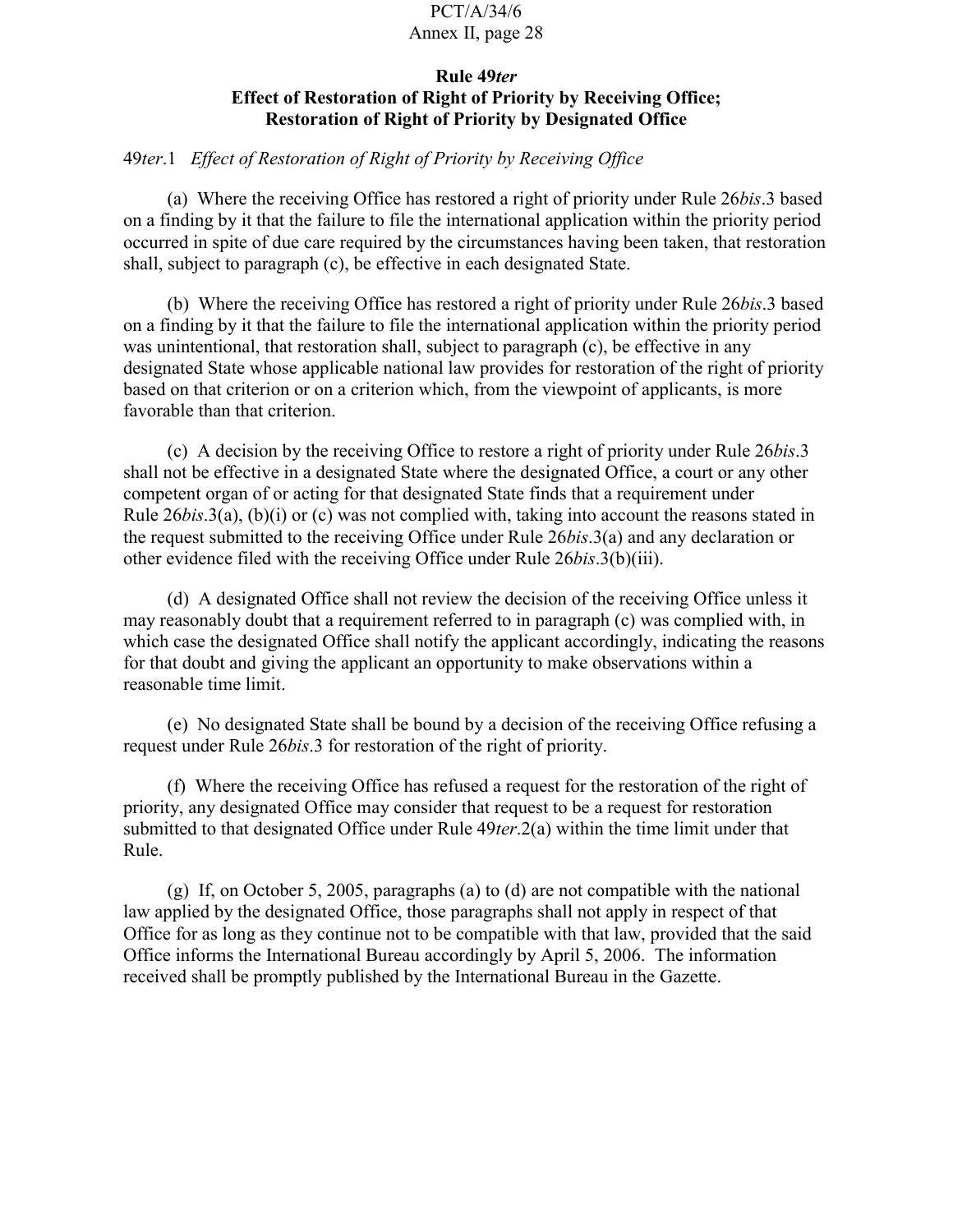## 49*ter*.2 *Restoration of Right of Priority by Designated Office*

(a) Where the international application claims the priority of an earlier application and has an international filing date which is later than the date on which the priority period expired but within the period of two months from that date, the designated Office shall, on the request of the applicant in accordance with paragraph (b), restore the right of priority if the Office finds that a criterion applied by it ("criterion for restoration") is satisfied, namely, that the failure to file the international application within the priority period:

- (i) occurred in spite of due care required by the circumstances having been taken; or
- (ii) was unintentional.

Each designated Office shall apply at least one of those criteria and may apply both of them.

(b) A request under paragraph (a) shall:

(i) be filed with the designated Office within a time limit of one month from the applicable time limit under Article 22;

(ii) state the reasons for the failure to file the international application within the priority period and preferably be accompanied by any declaration or other evidence required under paragraph (c); and

(iii) be accompanied by any fee for requesting restoration required under paragraph (d).

(c) The designated Office may require that a declaration or other evidence in support of the statement of reasons referred to in paragraph  $(b)(ii)$  be filed with it within a time limit which shall be reasonable under the circumstances.

(d) The submission of a request under paragraph (a) may be subjected by the designated Office to the payment to it, for its own benefit, of a fee for requesting restoration.

(e) The designated Office shall not refuse, totally or in part, a request under paragraph (a) without giving the applicant the opportunity to make observations on the intended refusal within a time limit which shall be reasonable under the circumstances. Such notice of intended refusal may be sent by the designated Office to the applicant together with any invitation to file a declaration or other evidence under paragraph (c).

(f) Where the national law applicable by the designated Office provides, in respect of the restoration of the right of priority, for requirements which, from the viewpoint of applicants, are more favorable than the requirements provided for under paragraphs (a) and (b), the designated Office may, when determining the right of priority, apply the requirements under the applicable national law instead of the requirements under those paragraphs.

(g) Each designated Office shall inform the International Bureau of which of the criteria for restoration it applies, of the requirements, where applicable, of the national law applicable in accordance with paragraph (f), and of any subsequent changes in that respect. The International Bureau shall promptly publish such information in the Gazette.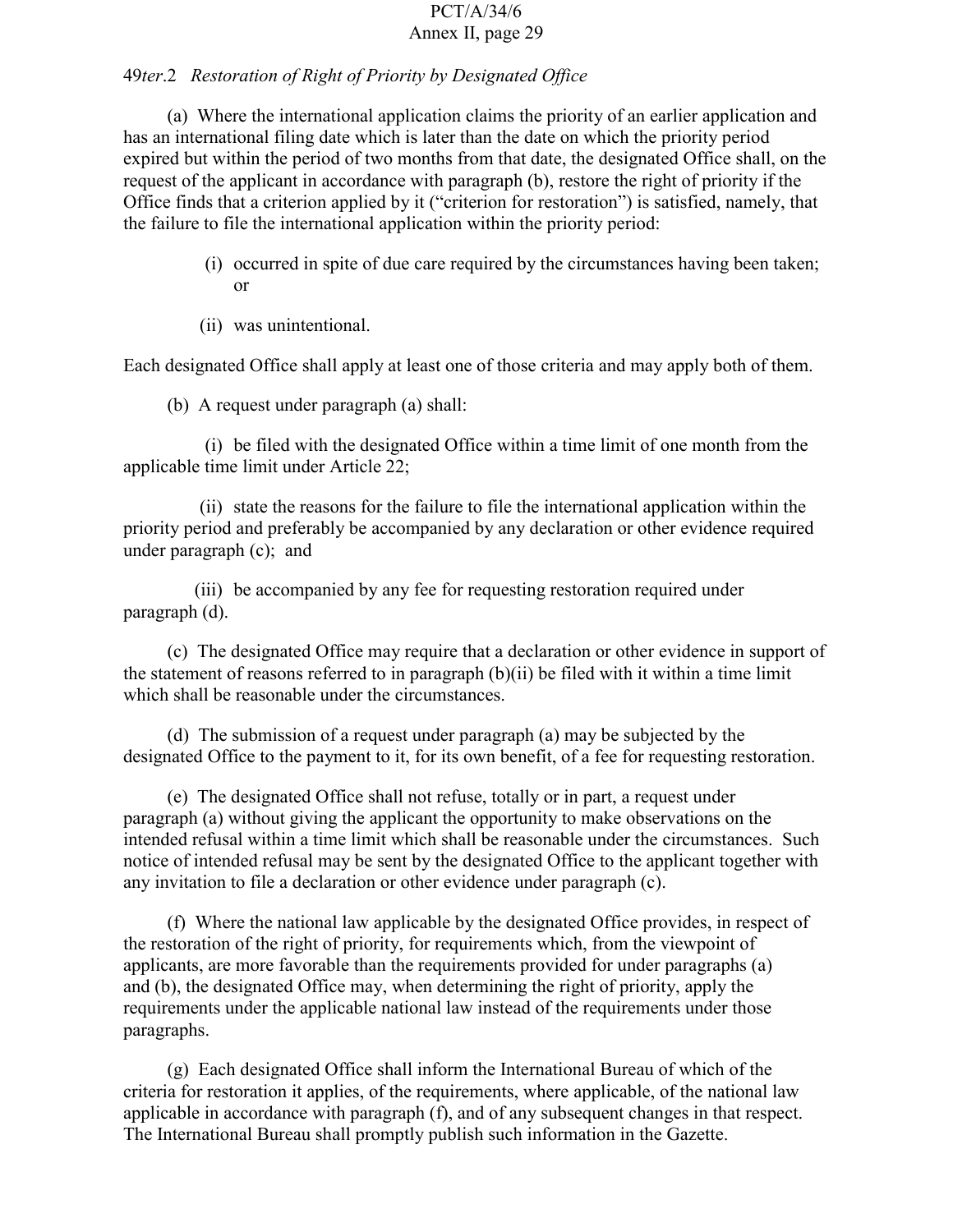# *[Rule 49ter.2, continued]*

(h) If, on October 5, 2005, paragraphs (a) to (g) are not compatible with the national law applied by the designated Office, those paragraphs shall not apply in respect of that Office for as long as they continue not to be compatible with that law, provided that the said Office informs the International Bureau accordingly by April 5, 2006. The information received shall be promptly published by the International Bureau in the Gazette.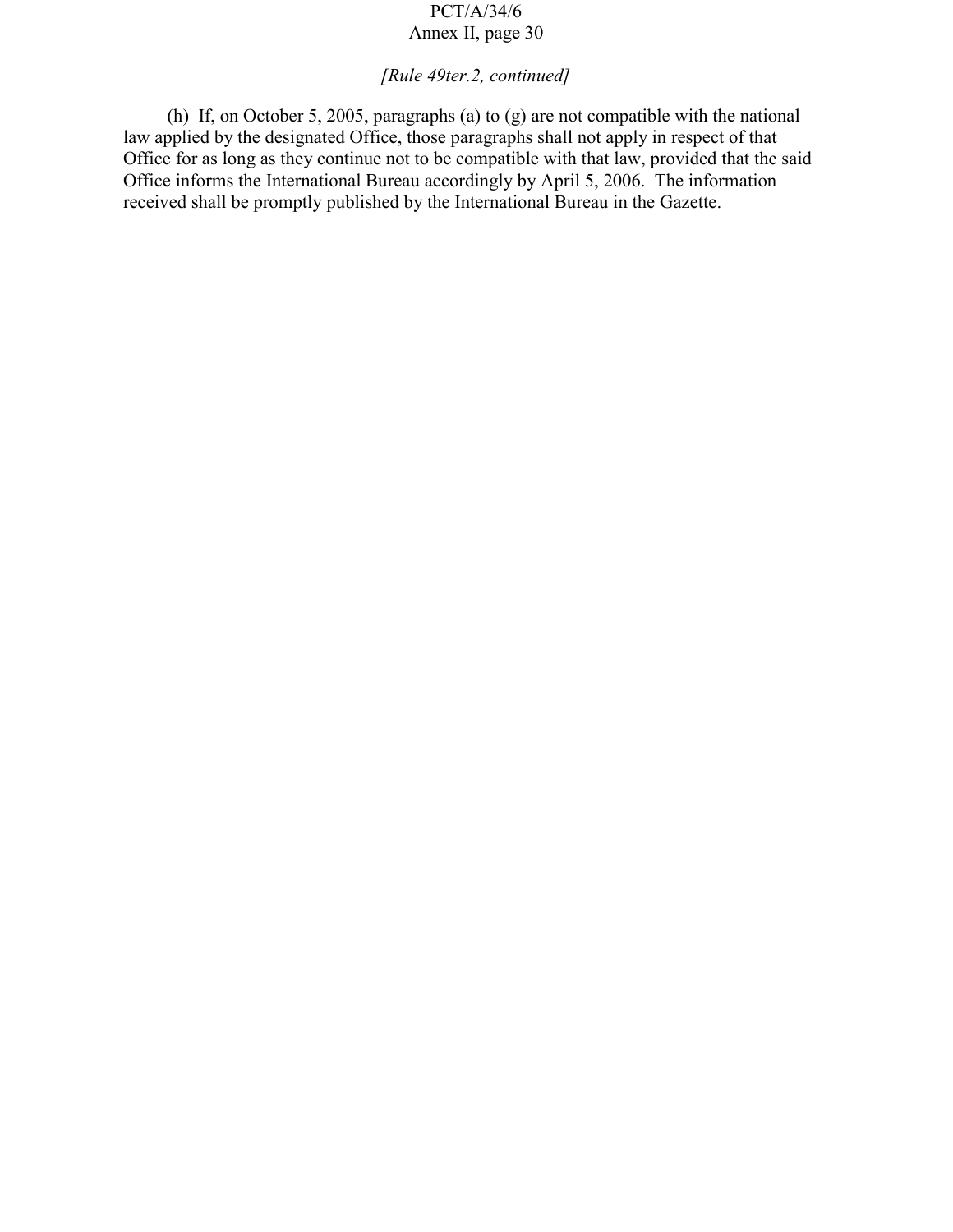# **Rule 51 Review by Designated Offices**

#### 51.1 *Time Limit for Presenting the Request to Send Copies*

The time limit referred to in Article  $25(1)(c)$  shall be two months computed from the date of the notification sent to the applicant under Rule 20.4(i), 24.2(c) or 29.1(ii).

#### 51.2 *Copy of the Notification*

Where the applicant, after having received a negative determination under Article 11(1), requests the International Bureau, under Article 25(1), to send copies of the file of the purported international application to any of the named Offices he has attempted to designate, he shall attach to his request a copy of the notification referred to in Rule 20.4(i).

51.3 [No change]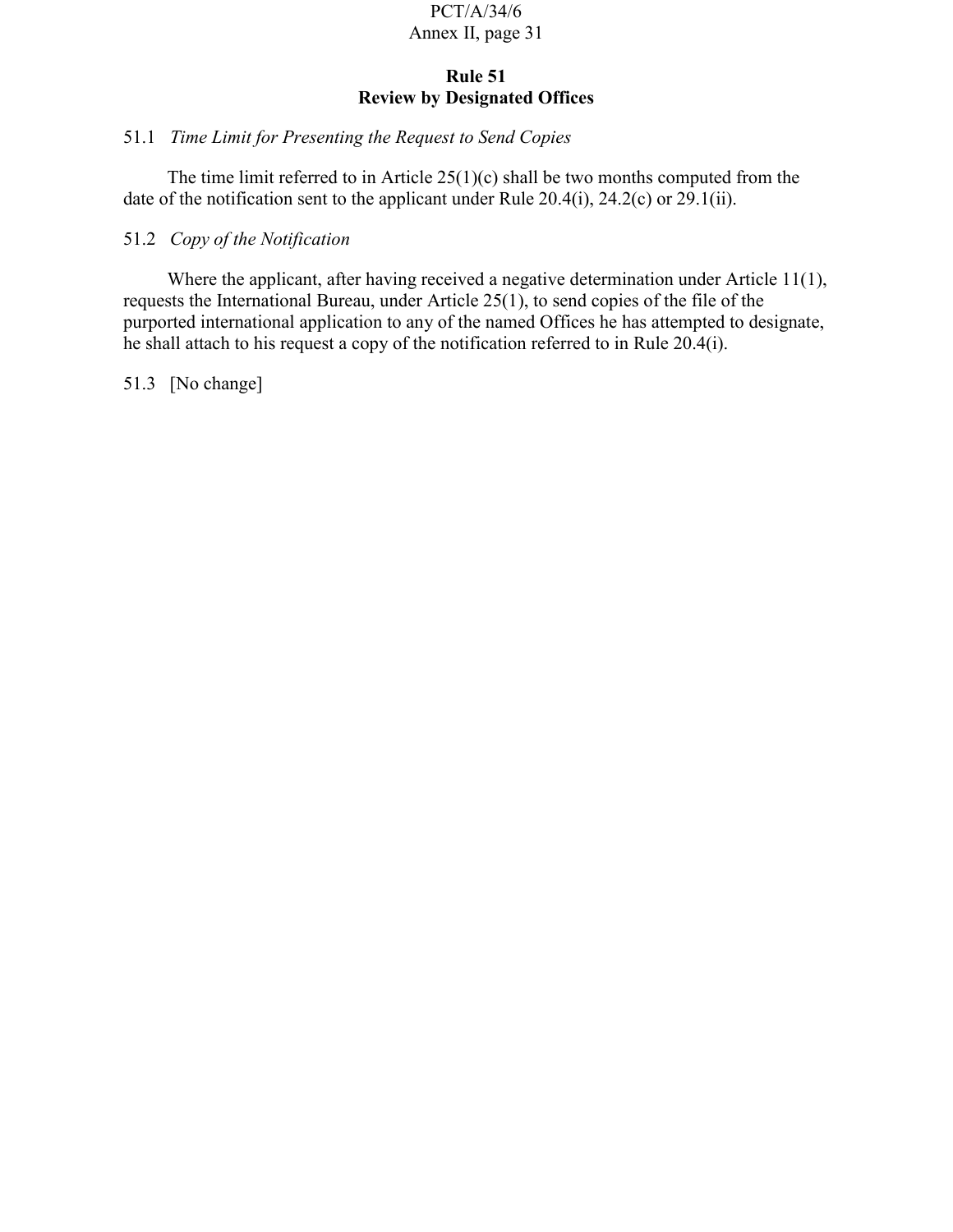#### **Rule 51***bis* **Certain National Requirements Allowed Under Article 27**

51*bis*.1 *Certain National Requirements Allowed*

(a) to (d) [No change]

(e) The national law applicable by the designated Office may, in accordance with Article 27, require the applicant to furnish a translation of the priority document, provided that such a translation may only be required:

(i) where the validity of the priority claim is relevant to the determination of whether the invention concerned is patentable; or

(ii) where the international filing date has been accorded by the receiving Office under Rule  $20.3(b)(ii)$  or  $20.5(d)$  on the basis of the incorporation by reference under Rules 4.18 and 20.6 of an element or part, for the purposes of determining under Rule 82*ter*.1(b) whether that element or part is completely contained in the priority document concerned, in which case the national law applicable by the designated Office may also require the applicant to furnish, in the case of a part of the description, claims or drawings, an indication as to where that part is contained in the translation of the priority document.

(f) [No change]

51*bis*.2 and 51*bis*.3 [No change]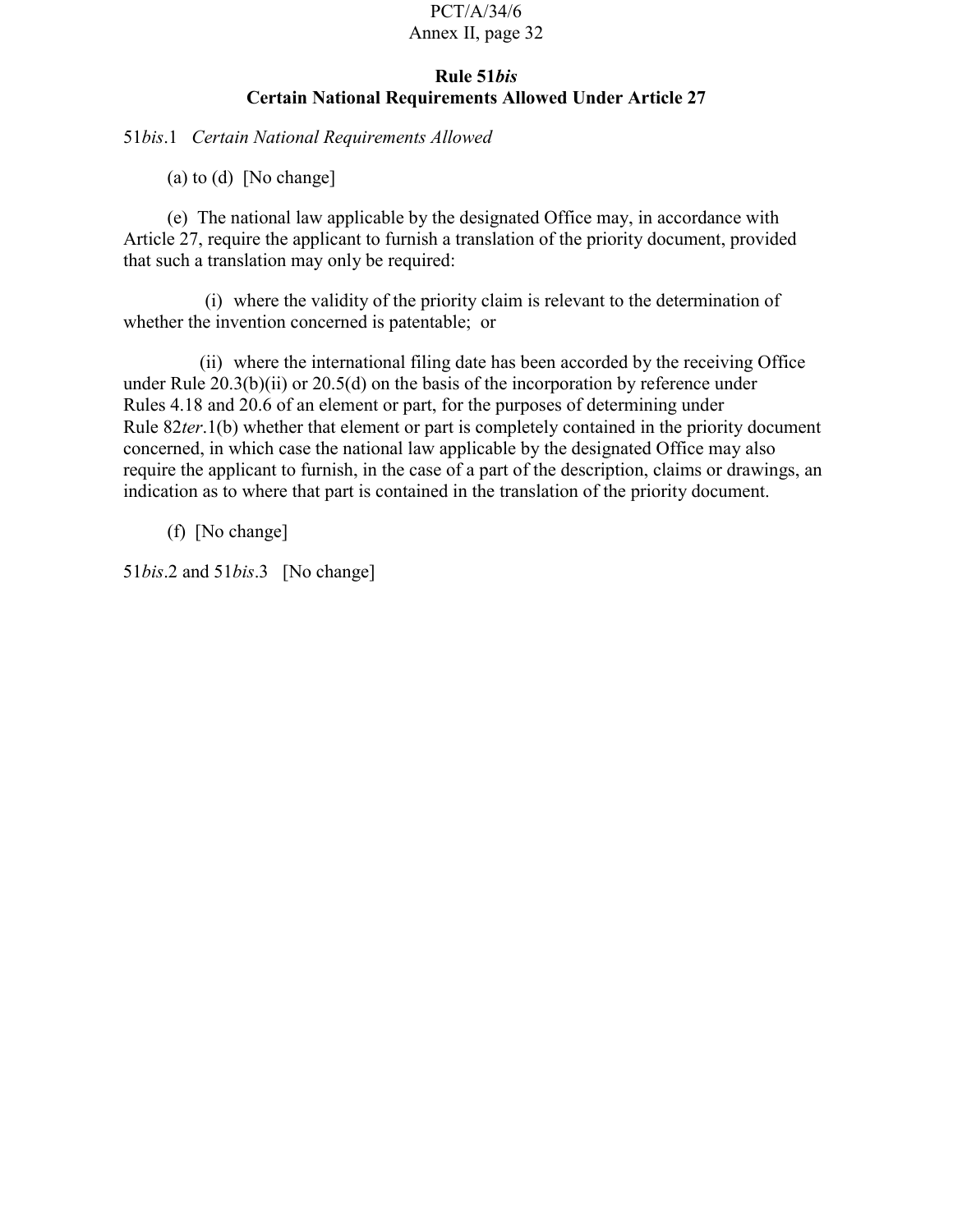#### **Rule 55 Languages (International Preliminary Examination)**

55.1 [No change]

55.2 *Translation of International Application*

(a) [No change]

(a-*bis*) A translation of the international application into a language referred to in paragraph (a) shall include any element referred to in Article  $11(1)(iii)(d)$  or (e) furnished by the applicant under Rule 20.3(b) or 20.6(a) and any part of the description, claims or drawings furnished by the applicant under Rule 20.5(b) or 20.6(a).

(b) [No change]

(c) If the requirements of paragraphs (a) and (a-*bis*) are not complied with and paragraph (b) does not apply, the International Preliminary Examining Authority shall invite the applicant to furnish the required translation within a time limit which shall be reasonable under the circumstances. That time limit shall not be less than one month from the date of the invitation. It may be extended by the International Preliminary Examining Authority at any time before a decision is taken.

(d) If the applicant complies with the invitation within the time limit under paragraph (c), the said requirements shall be considered to have been complied with. If the applicant fails to do so, the demand shall be considered not to have been submitted and the International Preliminary Examining Authority shall so declare.

55.3 [No change]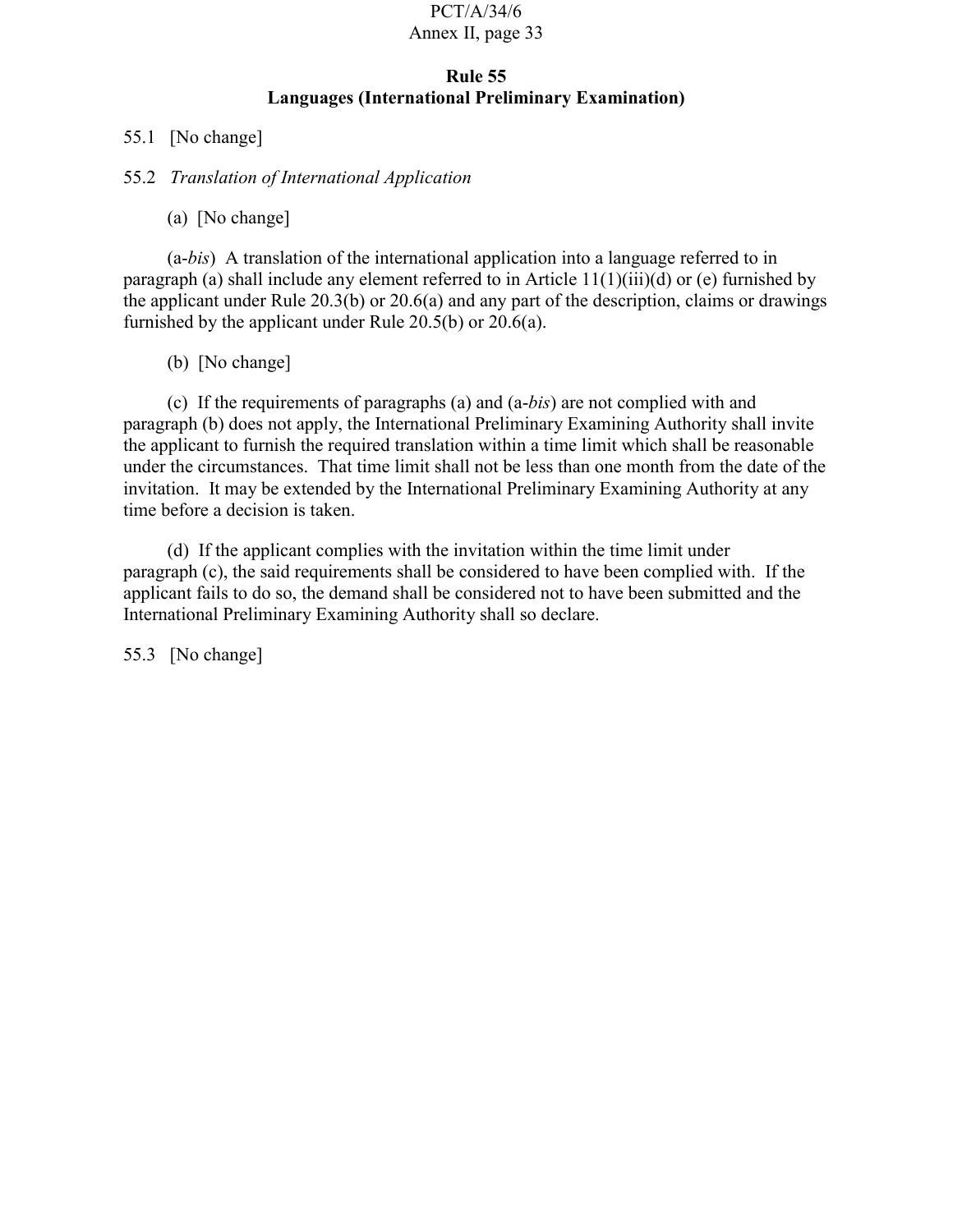# **Rule 64 Prior Art for International Preliminary Examination**

64.1 *Prior Art*

(a) [No change]

(b) For the purposes of paragraph (a), the relevant date shall be:

(i) subject to items (ii) and (iii), the international filing date of the international application under international preliminary examination;

(ii) where the international application under international preliminary examination claims the priority of an earlier application and has an international filing date which is within the priority period, the filing date of such earlier application, unless the International Preliminary Examining Authority considers that the priority claim is not valid;

(iii) where the international application under international preliminary examination claims the priority of an earlier application and has an international filing date which is later than the date on which the priority period expired but within the period of two months from that date, the filing date of such earlier application, unless the International Preliminary Examining Authority considers that the priority claim is not valid for reasons other than the fact that the international application has an international filing date which is later than the date on which the priority period expired.

64.2 and 64.3 [No change]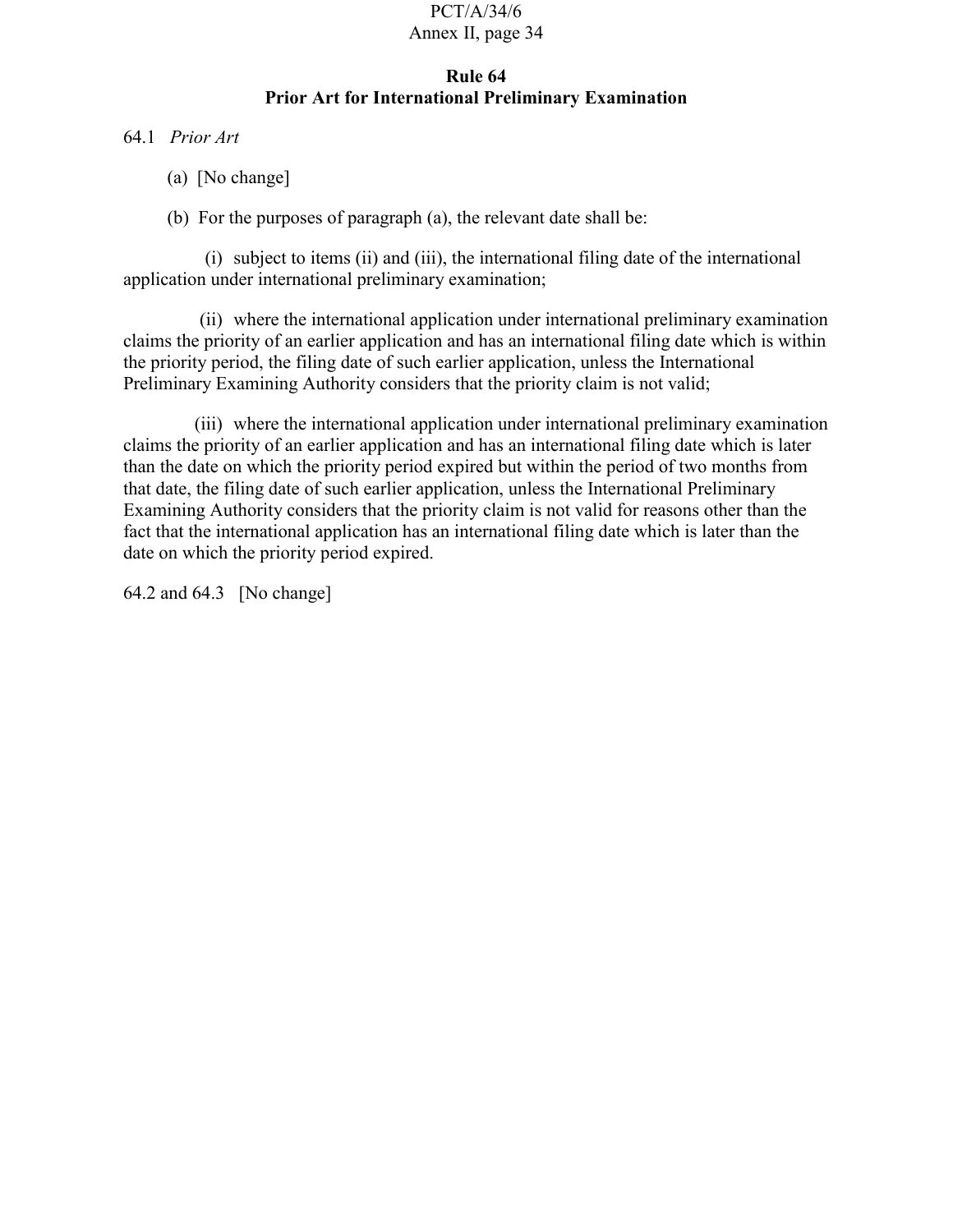#### **Rule 66 Procedure Before the International Preliminary Examining Authority**

66.1 *Basis of the International Preliminary Examination*

(a) to (d) [No change]

(d-*bis*) A rectification of an obvious mistake that is authorized under Rule 91.1 shall, subject to Rule 66.4*bis*, be taken into account by the International Preliminary Examining Authority for the purposes of the international preliminary examination.

(e) [No change]

66.1*bis* to 66.4 [No change]

66.4*bis Consideration of Amendments, Arguments and Rectifications of Obvious Mistakes*

Amendments, arguments and rectifications of obvious mistakes need not be taken into account by the International Preliminary Examining Authority for the purposes of a written opinion or the international preliminary examination report if they are received by, authorized by or notified to that Authority, as applicable, after it has begun to draw up that opinion or report.

66.5 *Amendment*

Any change, other than the rectification of an obvious mistake, in the claims, the description, or the drawings, including cancellation of claims, omission of passages in the description, or omission of certain drawings, shall be considered an amendment.

66.6 to 66.9 [No change]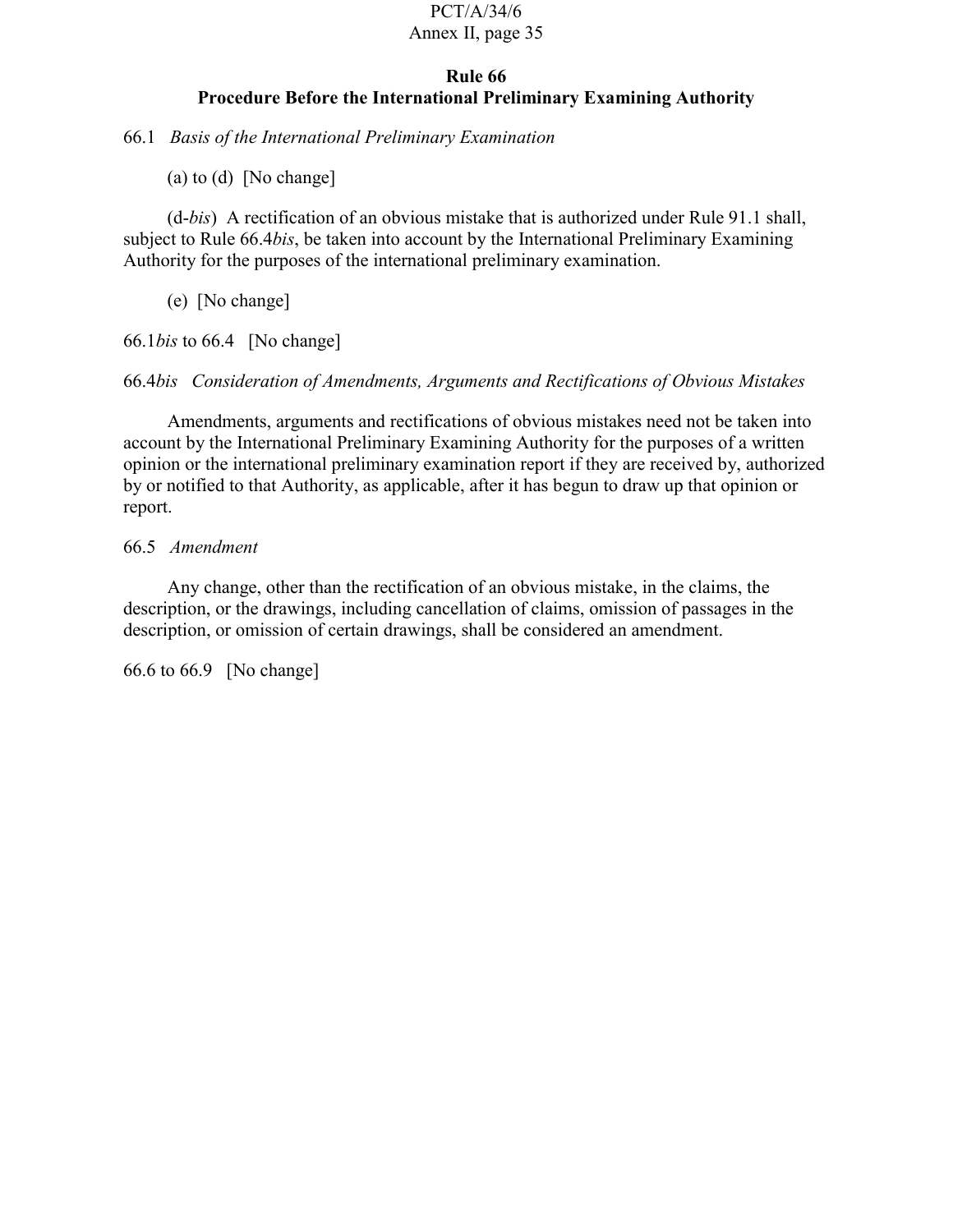## **Rule 70 International Preliminary Report on Patentability by the International Preliminary Examining Authority (International Preliminary Examination Report)**

70.1 [No change]

#### 70.2 *Basis of the Report*

(a) to (d) [No change]

(e) If a rectification of an obvious mistake is taken into account under Rule 66.1, the report shall so indicate. If a rectification of an obvious mistake is not taken into account pursuant to Rule 66.4*bis*, the report shall, if possible, so indicate, failing which the International Preliminary Examining Authority shall notify the International Bureau accordingly and the International Bureau shall proceed as provided for in the Administrative Instructions.

70.3 to 70.15 [No change]

70.16 *Annexes to the Report*

(a) Each replacement sheet under Rule 66.8(a) or (b) and each replacement sheet containing amendments under Article 19 shall, unless superseded by later replacement sheets or amendments resulting in the cancellation of entire sheets under Rule 66.8(b), be annexed to the report. Replacement sheets containing amendments under Article 19 which have been considered as reversed by an amendment under Article 34 and letters under Rule 66.8 shall not be annexed.

(b) [No change]

70.17 [No change]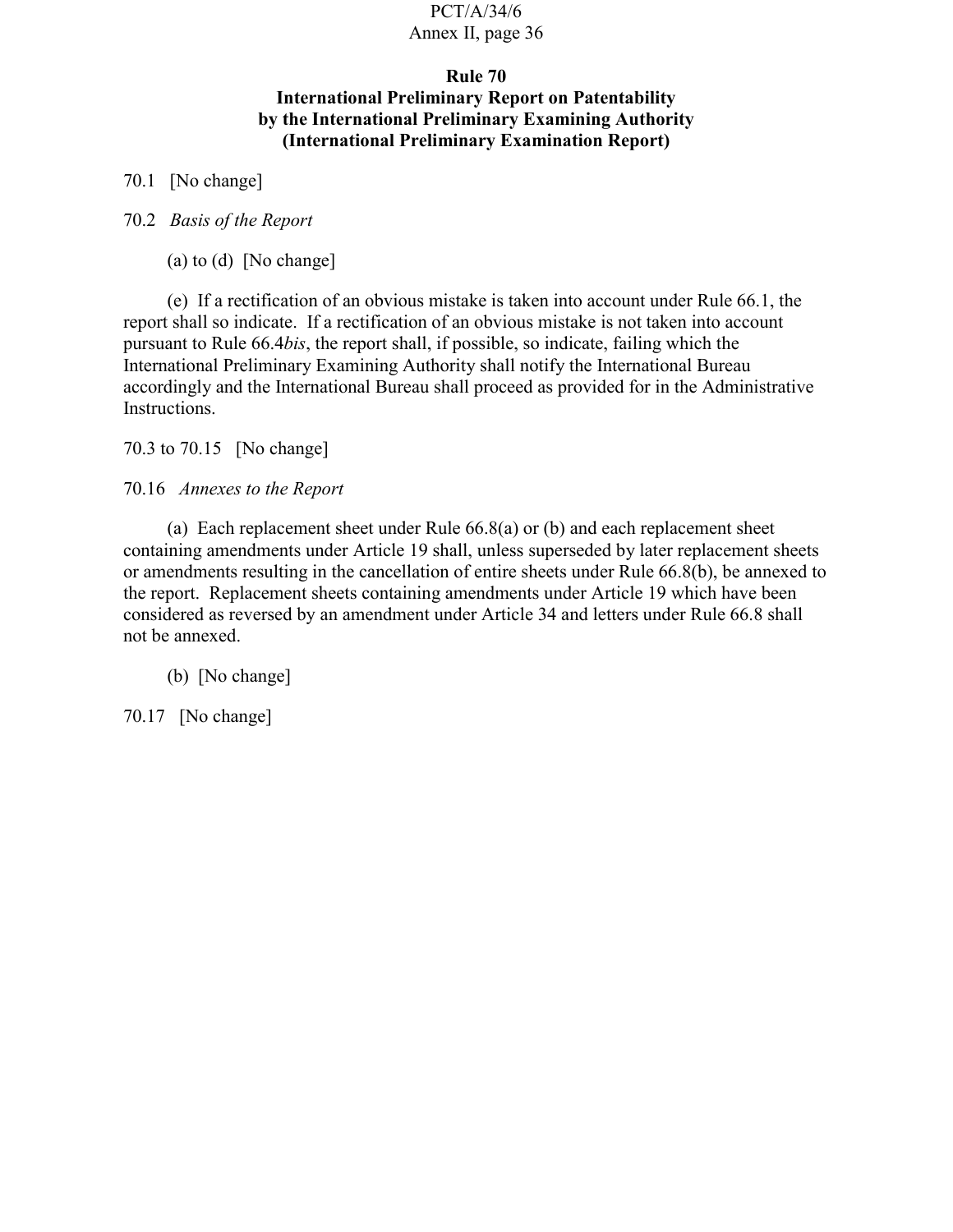#### **Rule 76 Translation of Priority Document; Application of Certain Rules to Procedures Before Elected Offices**

76.1, 76.2 and 76.3 *[Remain deleted]*

- 76.4 [No change]
- 76.5 *Application of Certain Rules to Procedures Before Elected Offices*

Rules 13*ter*.3, 22.1(g), 47.1, 49, 49*bis*, 49*ter* and 51*bis* shall apply, provided that:

(i) to (v) [No change]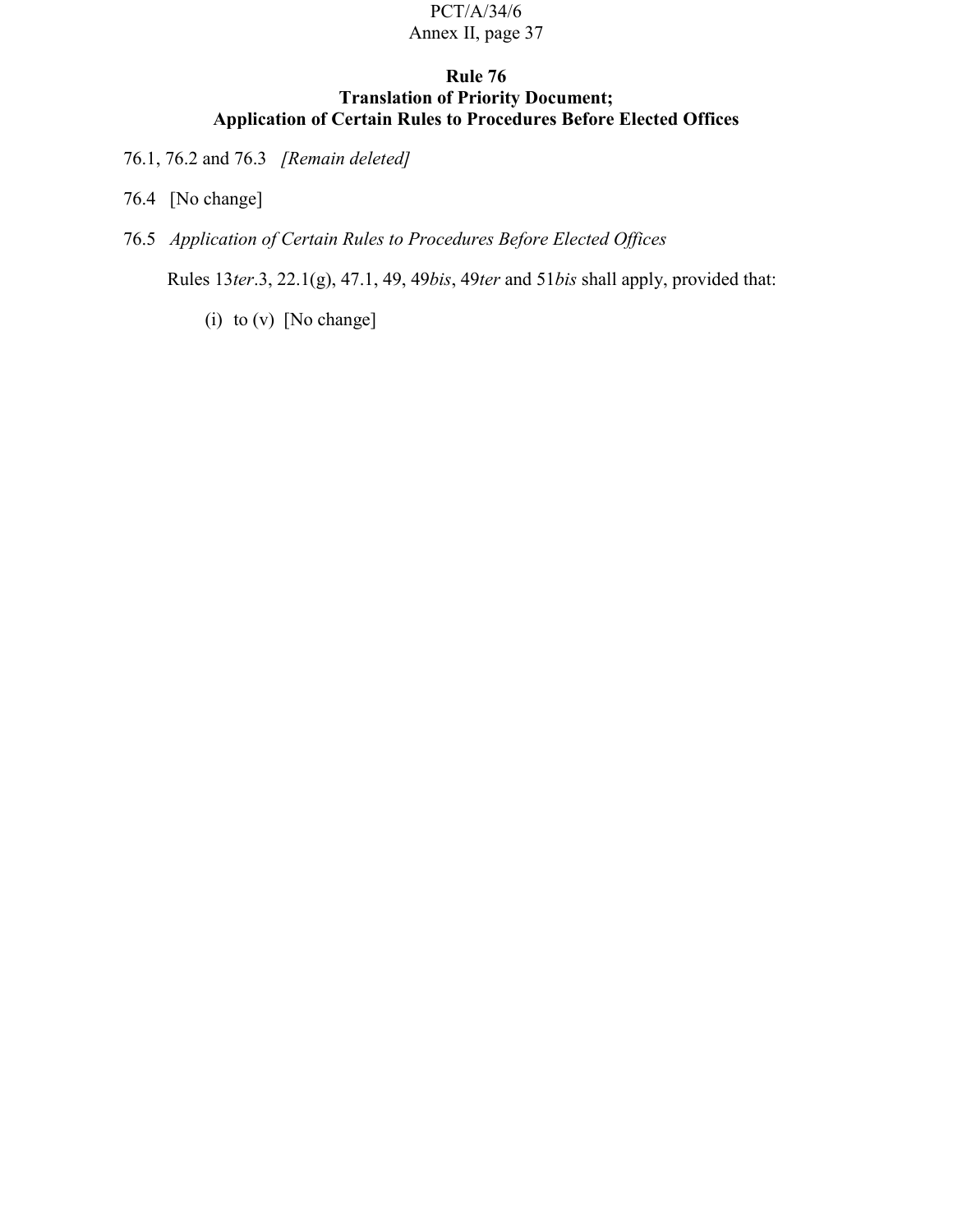#### **Rule 82***ter* **Rectification of Errors Made by the Receiving Office or by the International Bureau**

#### 82*ter*.1 *Errors Concerning the International Filing Date and the Priority Claim*

(a) If the applicant proves to the satisfaction of any designated or elected Office that the international filing date is incorrect due to an error made by the receiving Office or that the priority claim has been erroneously considered void by the receiving Office or the International Bureau, and if the error is an error such that, had it been made by the designated or elected Office itself, that Office would rectify it under the national law or national practice, the said Office shall rectify the error and shall treat the international application as if it had been accorded the rectified international filing date or as if the priority claim had not been considered void.

(b) Where the international filing date has been accorded by the receiving Office under Rule 20.3(b)(ii) or 20.5(d) on the basis of the incorporation by reference under Rules 4.18 and 20.6 of an element or part but the designated or elected Office finds that:

- (i) the applicant has not complied with Rule 17.1(a), (b) or (b-*bis*) in relation to the priority document;
- (ii) a requirement under Rule 4.18, 20.6(a)(i) or 51*bis*.1(e)(ii) has not been complied with; or
- (iii) the element or part is not completely contained in the priority document concerned;

the designated or elected Office may, subject to paragraph (c), treat the international application as if the international filing date had been accorded under Rule  $20.3(b)(i)$ or 20.5(b), or corrected under Rule 20.5(c), as applicable, provided that Rule 17.1(c) shall apply *mutatis mutandis*.

(c) The designated or elected Office shall not treat the international application under paragraph (b) as if the international filing date had been accorded under Rule 20.3(b)(i) or 20.5(b), or corrected under Rule 20.5(c), without giving the applicant the opportunity to make observations on the intended treatment, or to make a request under paragraph (d), within a time limit which shall be reasonable under the circumstances.

(d) Where the designated or elected Office, in accordance with paragraph (c), has notified the applicant that it intends to treat the international application as if the international filing date had been corrected under Rule 20.5(c), the applicant may, in a notice submitted to that Office within the time limit referred to in paragraph (c), request that the missing part concerned be disregarded for the purposes of national processing before that Office, in which case that part shall be considered not to have been furnished and that Office shall not treat the international application as if the international filing date had been corrected.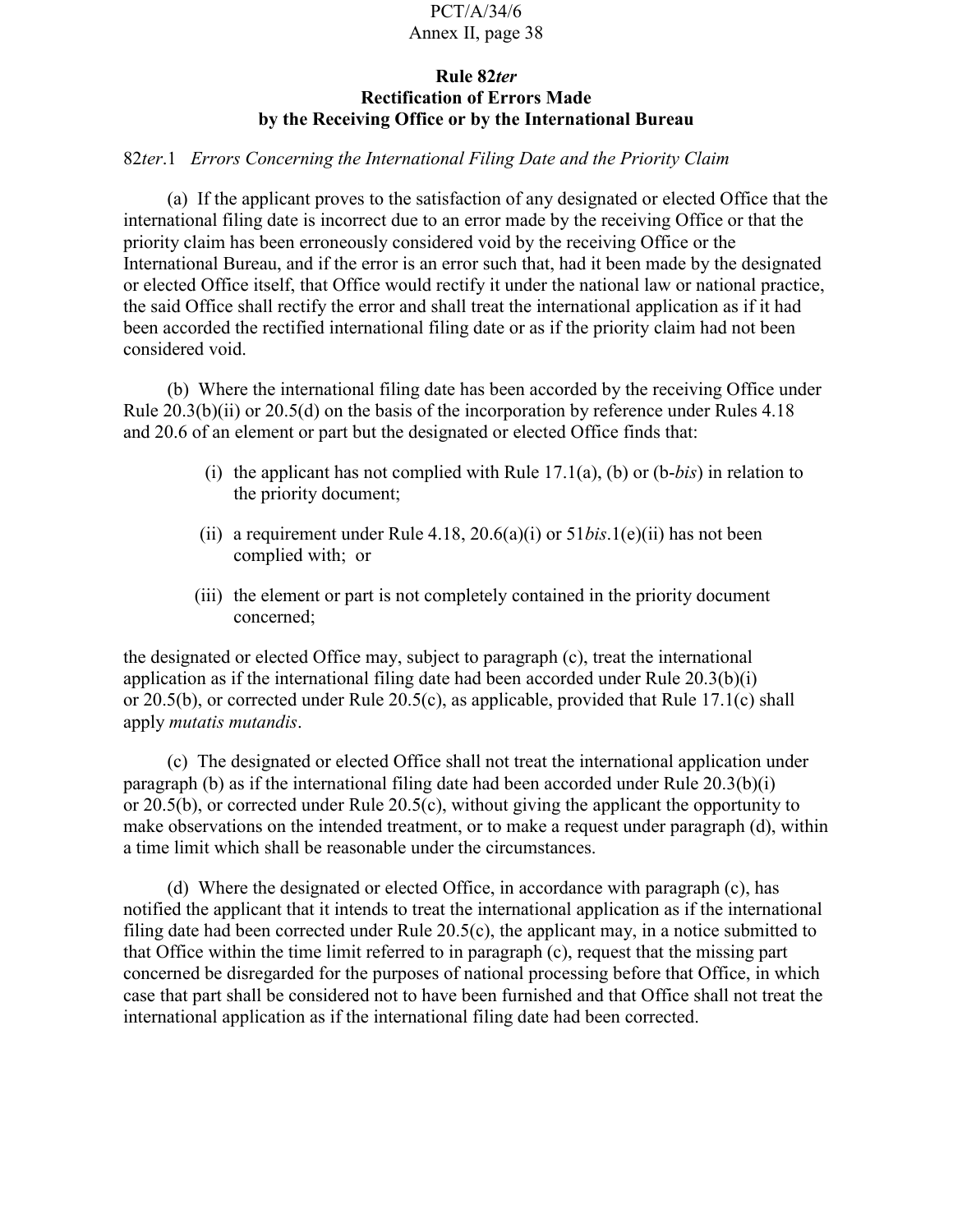# **Rule 91**<sup>10</sup> **Rectification of Obvious Mistakes in the International Application and Other Documents**

#### 91.1 *Rectification of Obvious Mistakes*

(a) An obvious mistake in the international application or another document submitted by the applicant may be rectified in accordance with this Rule if the applicant so requests.

(b) The rectification of a mistake shall be subject to authorization by the "competent authority", that is to say:

(i) in the case of a mistake in the request part of the international application or in a correction thereof—by the receiving Office;

(ii) in the case of a mistake in the description, claims or drawings or in a correction thereof, unless the International Preliminary Examining Authority is competent under item (iii)—by the International Searching Authority;

(iii) in the case of a mistake in the description, claims or drawings or in a correction thereof, or in an amendment under Article 19 or 34, where a demand for international preliminary examination has been made and has not been withdrawn and the date on which international preliminary examination shall start in accordance with Rule 69.1 has passed—by the International Preliminary Examining Authority;

(iv) in the case of a mistake in a document not referred to in items (i) to (iii) submitted to the receiving Office, the International Searching Authority, the International Preliminary Examining Authority or the International Bureau, other than a mistake in the abstract or in an amendment under Article 19—by that Office, Authority or Bureau, as the case may be.

(c) The competent authority shall authorize the rectification under this Rule of a mistake if, and only if, it is obvious to the competent authority that, as at the applicable date under paragraph (f), something else was intended than what appears in the document concerned and that nothing else could have been intended than the proposed rectification.

(d) In the case of a mistake in the description, claims or drawings or in a correction or amendment thereof, the competent authority shall, for the purposes of paragraph (c), only take into account the contents of the description, claims and drawings and, where applicable, the correction or amendment concerned.

 $10\,$ See Annex I for amendments entering into force earlier, on April 1, 2006. The text of Rule 91 is replaced in its entirety by that shown here with entry into force on April 1, 2007.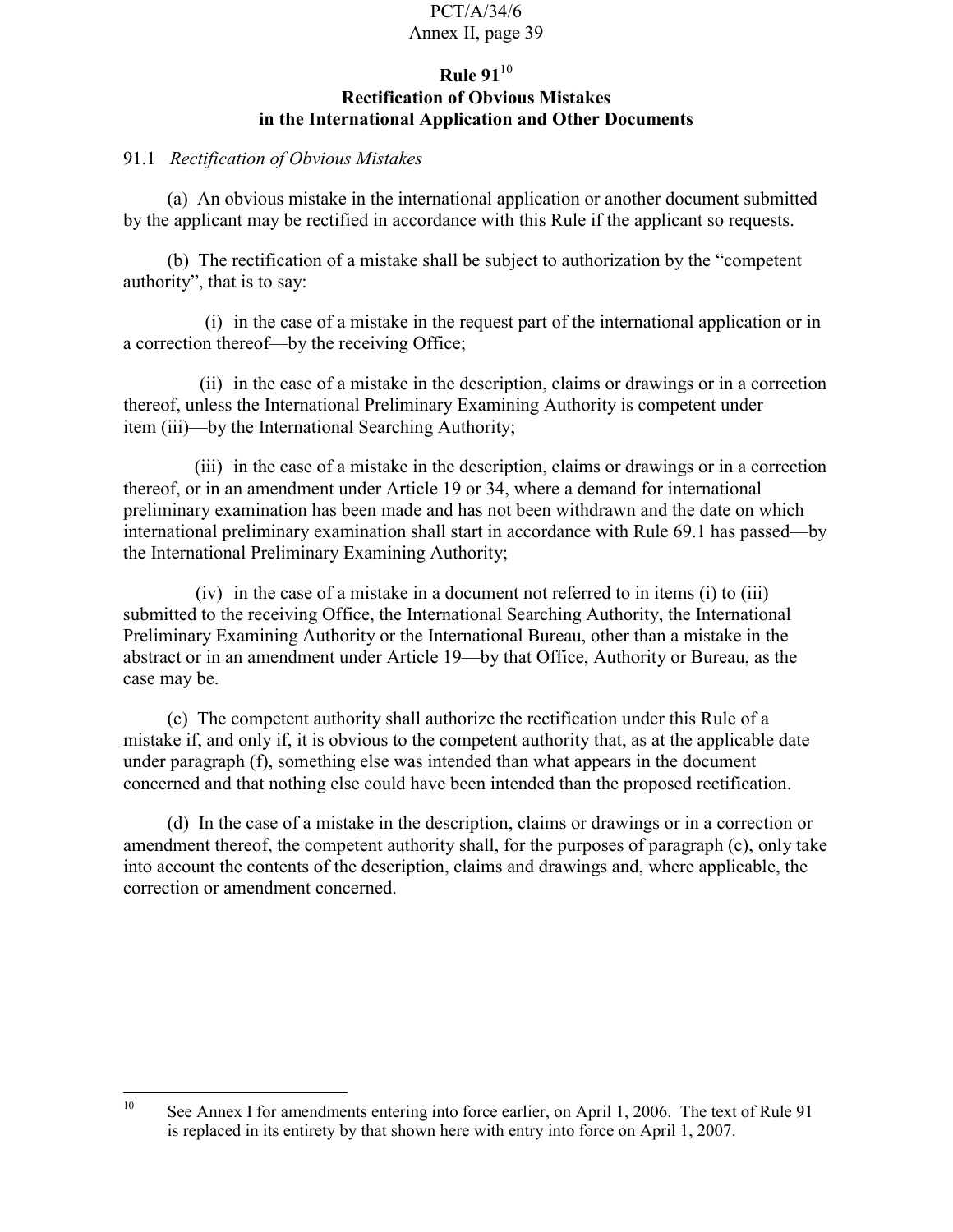#### *[Rule 91.1, continued]*

(e) In the case of a mistake in the request part of the international application or a correction thereof, or in a document referred to in paragraph (b)(iv), the competent authority shall, for the purposes of paragraph (c), only take into account the contents of the international application itself and, where applicable, the correction concerned, or the document referred to in paragraph (b)(iv), together with any other document submitted with the request, correction or document, as the case may be, any priority document in respect of the international application that is available to the authority in accordance with the Administrative Instructions, and any other document contained in the authority's international application file at the applicable date under paragraph (f).

(f) The applicable date for the purposes of paragraphs (c) and (e) shall be:

(i) in the case of a mistake in a part of the international application as filed—the international filing date;

(ii) in the case of a mistake in a document other than the international application as filed, including a mistake in a correction or an amendment of the international application—the date on which the document was submitted.

- (g) A mistake shall not be rectifiable under this Rule if:
	- (i) the mistake lies in the omission of one or more entire elements of the international application referred to in Article 3(2) or one or more entire sheets of the international application;
	- (ii) the mistake is in the abstract;
	- (iii) the mistake is in an amendment under Article 19, unless the International Preliminary Examining Authority is competent to authorize the rectification of such mistake under paragraph (b)(iii); or
	- (iv) the mistake is in a priority claim or in a notice correcting or adding a priority claim under Rule 26*bis*.1(a), where the rectification of the mistake would cause a change in the priority date;

provided that this paragraph shall not affect the operation of Rules 20.4, 20.5, 26*bis* and 38.3.

(h) Where the receiving Office, the International Searching Authority, the International Preliminary Examining Authority or the International Bureau discovers what appears to be a rectifiable obvious mistake in the international application or another document, it may invite the applicant to request rectification under this Rule.

#### 91.2 *Requests for Rectification*

A request for rectification under Rule 91.1 shall be submitted to the competent authority within 26 months from the priority date. It shall specify the mistake to be rectified and the proposed rectification, and may, at the option of the applicant, contain a brief explanation. Rule 26.4 shall apply *mutatis mutandis* as to the manner in which the proposed rectification shall be indicated.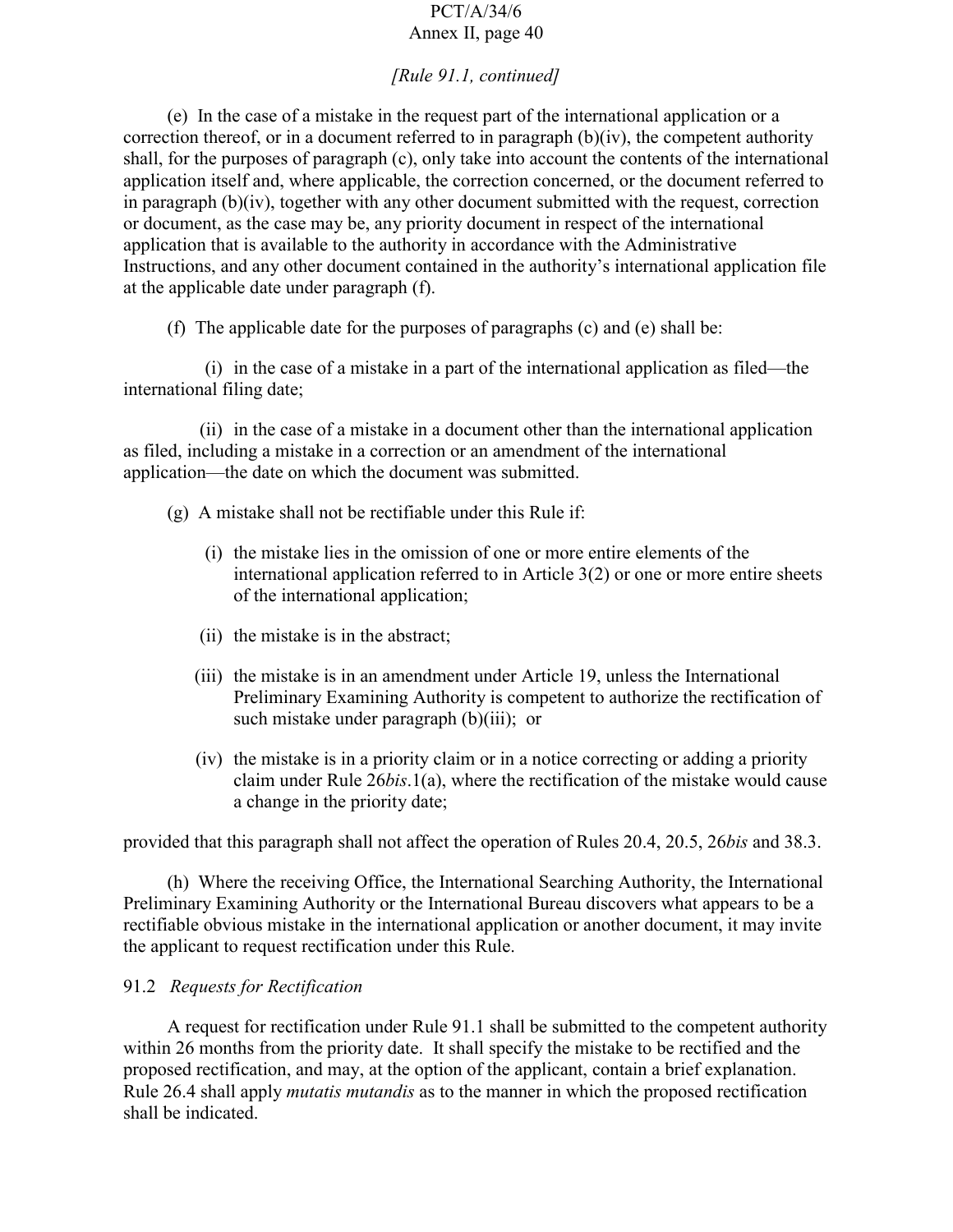#### 91.3 *Authorization and Effect of Rectifications*

(a) The competent authority shall promptly decide whether to authorize or refuse to authorize a rectification under Rule 91.1 and shall promptly notify the applicant and the International Bureau of the authorization or refusal and, in the case of refusal, of the reasons therefor. The International Bureau shall proceed as provided for in the Administrative Instructions, including, as required, notifying the receiving Office, the International Searching Authority, the International Preliminary Examining Authority and the designated and elected Offices of the authorization or refusal.

(b) Where the rectification of an obvious mistake has been authorized under Rule 91.1, the document concerned shall be rectified in accordance with the Administrative Instructions.

(c) Where the rectification of an obvious mistake has been authorized, it shall be effective:

(i) in the case of a mistake in the international application as filed, from the international filing date;

(ii) in the case of a mistake in a document other than the international application as filed, including a mistake in a correction or an amendment of the international application, from the date on which that document was submitted.

(d) Where the competent authority refuses to authorize a rectification under Rule 91.1, the International Bureau shall, upon request submitted to it by the applicant within two months from the date of the refusal, and subject to the payment of a special fee whose amount shall be fixed in the Administrative Instructions, publish the request for rectification, the reasons for refusal by the authority and any further brief comments that may be submitted by the applicant, if possible together with the international application. A copy of the request, reasons and comments (if any) shall if possible be included in the communication under Article 20 where the international application is not published by virtue of Article 64(3).

(e) The rectification of an obvious mistake need not be taken into account by any designated Office in which the processing or examination of the international application has already started prior to the date on which that Office is notified under Rule 91.3(a) of the authorization of the rectification by the competent authority.

(f) A designated Office may disregard a rectification that was authorized under Rule 91.1 if it finds that it would not have authorized the rectification if it had been the competent authority.

[Annex III follows]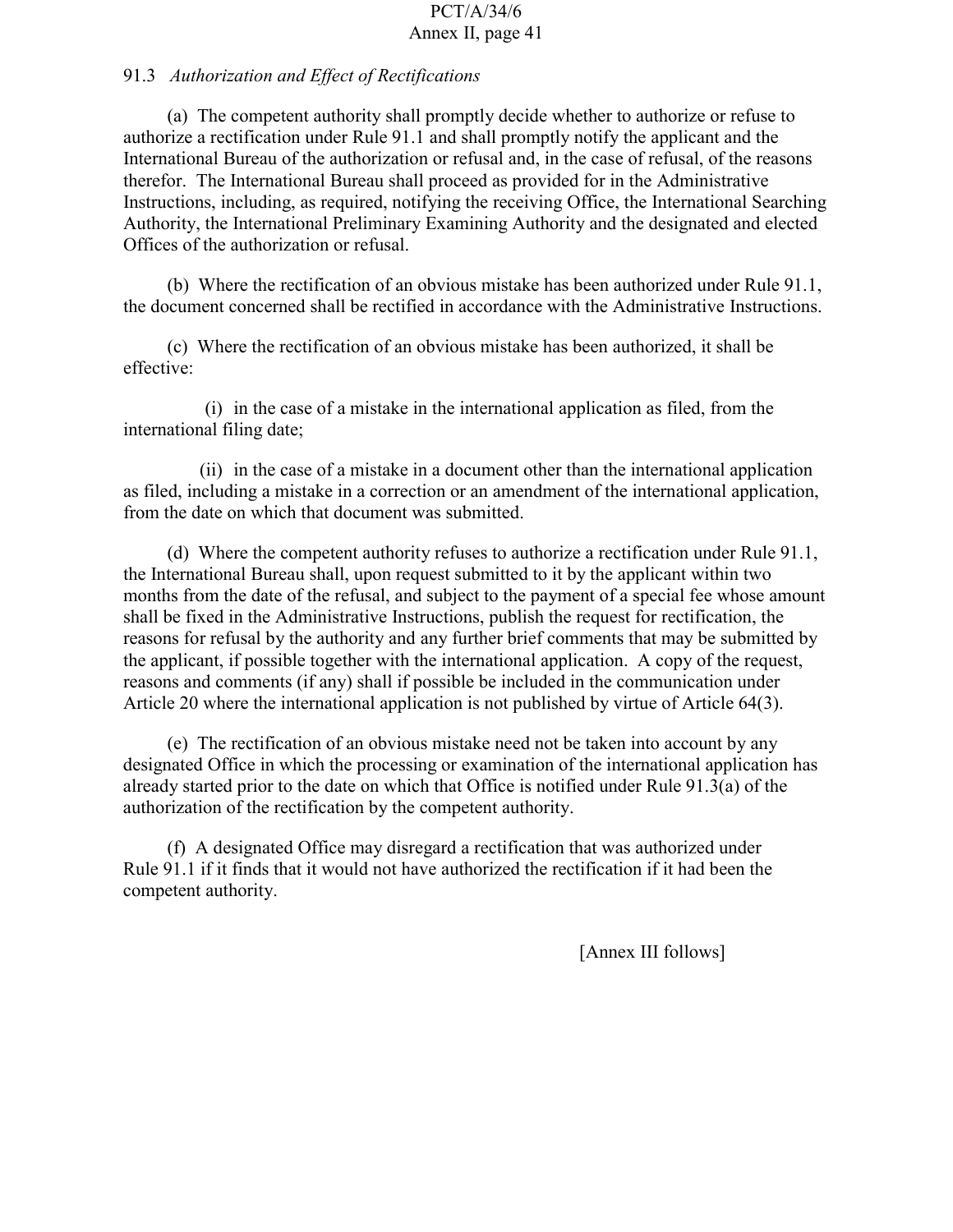#### PCT/A/34/6

#### ANNEX III

#### AMENDMENTS OF THE REGULATIONS UNDER THE PCT: DECISIONS RELATING TO ENTRY INTO FORCE AND TRANSITIONAL ARRANGEMENTS

1. The amendments set out in Annex I:

(a) shall enter into force on April 1, 2006, and shall apply to international applications whose international filing date is on or after April 1, 2006;

(b) shall not apply to international applications whose international filing date is before April 1, 2006, provided that:

(i) Rules 13*bis*.4, 47.1, 48.1 and 48.2 as amended shall apply to international applications whose international filing date is before April 1, 2006, and which are published under Article 21 on or after April 1, 2006;

(ii) Rules 26*bis*.2 and 91.1 as amended shall apply to international applications whose international filing date is before April 1, 2006, and whose communication under Article 20 is on or after April 1, 2006;

(iii) Rules 86.1 and 86.2 as amended shall apply to issues of the Gazette published on or after April 1, 2006, regardless of the international filing dates of the international applications to which those issues relate;

(iv) Rules 87.1 and 87.2 as amended shall apply to the communication of international applications, the Gazette and other publications on or after April 1, 2006, regardless, where applicable, of the international filing dates of the international applications concerned.

2. The amendments set out in Annex II:

(a) shall enter into force on April 1, 2007, and shall apply to international applications whose international filing date is on or after April 1, 2007, provided that Rules 4.1(c)(iv), 4.18, 4.19, 12.1*bis*, 12.3, 20.1 to 20.9, 21.2, 22.1, 26.1, 26.2, 26.3*ter*, 26.5, 26.6, 48.2(b)(v), 51.1, 51.2, 51*bis*.1, 55.2 and 82*ter*.1 as amended shall not apply to international applications in respect of which one or more elements referred to in Article 11(1)(iii) were first received by the receiving Office before April 1, 2007;

(b) shall not apply to international applications whose international filing date is before April 1, 2007, provided that:

(i) Rule 34.1 as amended shall apply to any international search carried out on or after April 1, 2007;

(ii) Rules 43.6*bis*, 43*bis*.1(b), 66.1, 66.4*bis* and 70.2(e) as amended shall apply to international search reports, written opinions and international preliminary examination reports established on or after April 1, 2007, in respect of international applications whose international filing date is before April 1, 2007, as though the references in those Rules to rectifications of obvious mistakes authorized under Rule 91.1 as amended were references to rectifications of obvious errors authorized under existing Rule 91.1;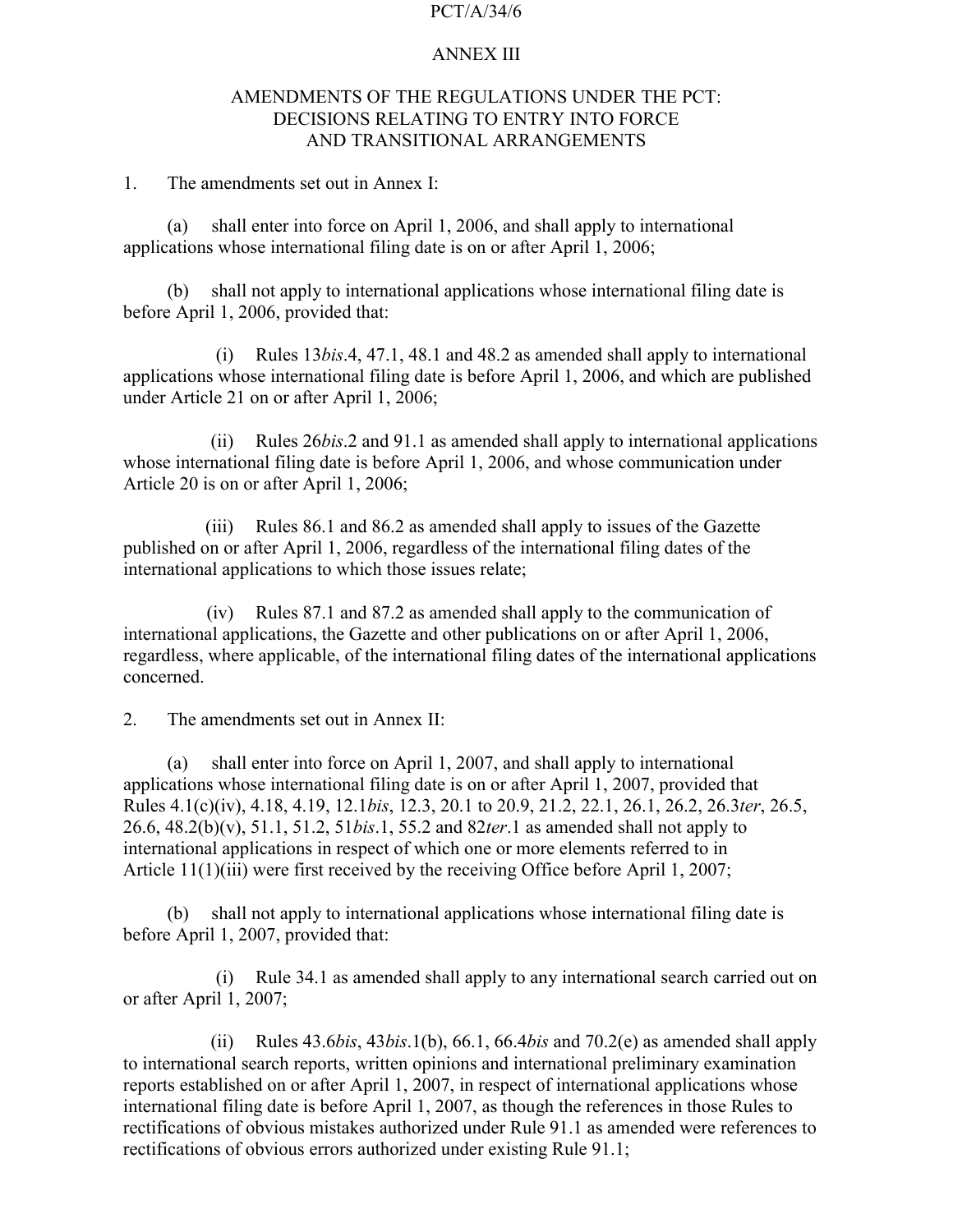(iii) Rule 49*ter*.2 as amended shall apply to international applications whose international filing date is before April 1, 2007, and in respect of which the acts referred to in Article 22(1) are performed on or after April 1, 2007;

(iv) Rule 76.5 as amended, to the extent that it has the effect of making Rule 49*ter*.2 applicable, shall apply to international applications whose international filing date is before April 1, 2007, and in respect of which the acts referred to in Article 39(1)(a) are performed on or after April 1, 2007.

3. Furthermore, in relation to the amendments set out in Annex II:

(a) information as to incompatibility given to the International Bureau under existing Rule 20.4(d) shall be considered to remain effective under Rule 20.1(d) as amended;

(b) information as to incompatibility given to the International Bureau under Rule 51*bis*.1(f) in relation to existing Rule 51*bis*.1(e) shall be considered to remain effective under Rule 51*bis*.1(f) in relation to Rule 51*bis*.1(e) as amended.

[Annex IV follows]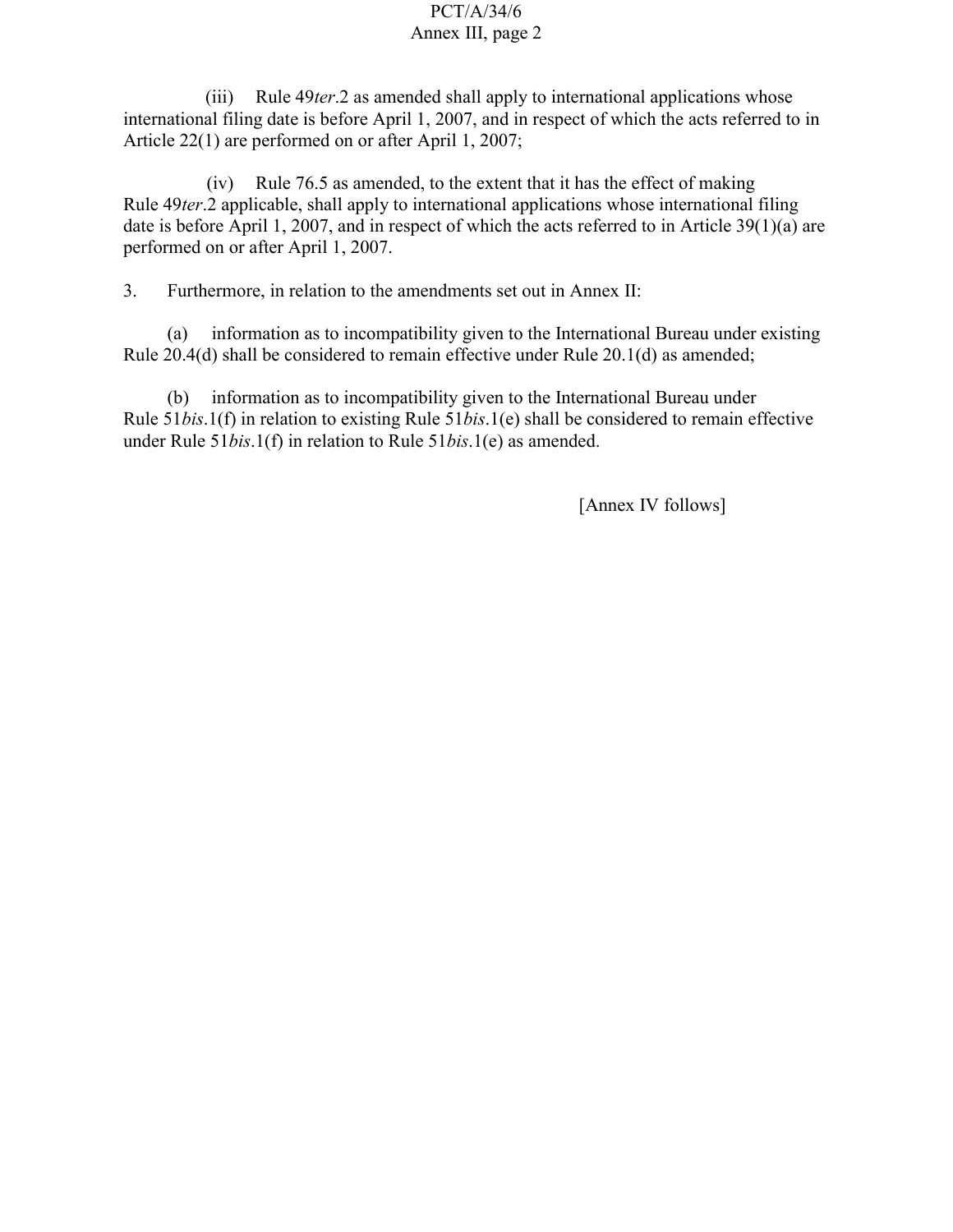## PCT/A/34/6

## ANNEX IV

#### AMENDMENTS OF THE REGULATIONS UNDER THE PCT: UNDERSTANDINGS RELATING TO CERTAIN PROVISIONS

1. In connection with the adoption of amended Rule 4.9(b) (see Annex I), the Assembly noted that, in order to avoid the need for complicated transitional provisions, notifications of incompatibility under amended Rule 4.9(b) will be required to be given by all affected designated Offices, even if they have already given notifications under the existing Rule.

2. In connection with the adoption of amended Rule 20.8(a) (see Annex II), the Assembly noted that the availability of the procedure under that Rule depends on the existence of an incompatibility with the Rules referred to in that Rule of the national law applicable to a national Office in its capacity as a PCT receiving Office, as distinct from its capacity as a designated Office, and that such incompatibility might arise either from express national law provisions dealing with the subject matter in question or from the more general operation of the national law.

3. In connection with the adoption of amended Rule 26*bis*.3(a) (see Annex II), the Assembly noted that a receiving Office may, if it wishes, apply both criteria for restoration and leave the choice to the applicant as to which criterion is sought to be applied in a specific case, noting that it would be advantageous for the applicant to obtain a positive finding by the receiving Office on the stricter criterion of "due care" since such a finding would in general be effective in all designated States, unlike a finding on the less strict "unintentionality" criterion. Furthermore, a receiving Office will be free to apply, upon request of the applicant, first the "due care" criterion and then, if the receiving Office finds that that criterion is not complied with, the "unintentionality" criterion.

4. In connection with the adoption of amended Rule 26*bis*.3(f) (see Annex II), the Assembly noted that the question of what information or evidence each receiving Office is entitled to require in support of a request for restoration of the right of priority under Rule 26*bis*.3(f) is a matter left to national law and practice.

5. In connection with the adoption of amended Rule 48.2(a)(xi) (see Annex II), the Assembly noted that information as to the criterion for restoration upon which the decision by the Office was based ("due care" criterion, "unintentionality" criterion, or both criteria) will be included in the publication of the international application under new Rule  $48.2(a)(xi)$ .

6. In connection with the adoption of amended Rule 49*ter*.1(g) (see Annex II), the Assembly noted that the giving of a notification of incompatibility under Rule 49*ter*.1(g) will have both procedural and substantive effects; for example, there will be consequences both in terms of calculating the time limit for national phase entry before the designated Office concerned and in terms of the assessment of novelty and inventive step during the national search and examination.

7. In connection with the adoption of amended Rule 49*ter*.2(a) (see Annex II), the Assembly noted that a designated Office may, if it wishes, apply both criteria for restoration and leave the choice to the applicant as to which criterion is sought to be applied in a specific case. Furthermore, a designated Office will be free to apply, upon request of the applicant, first the "due care" criterion and then, if the designated Office finds that that criterion is not complied with, the "unintentionality" criterion.